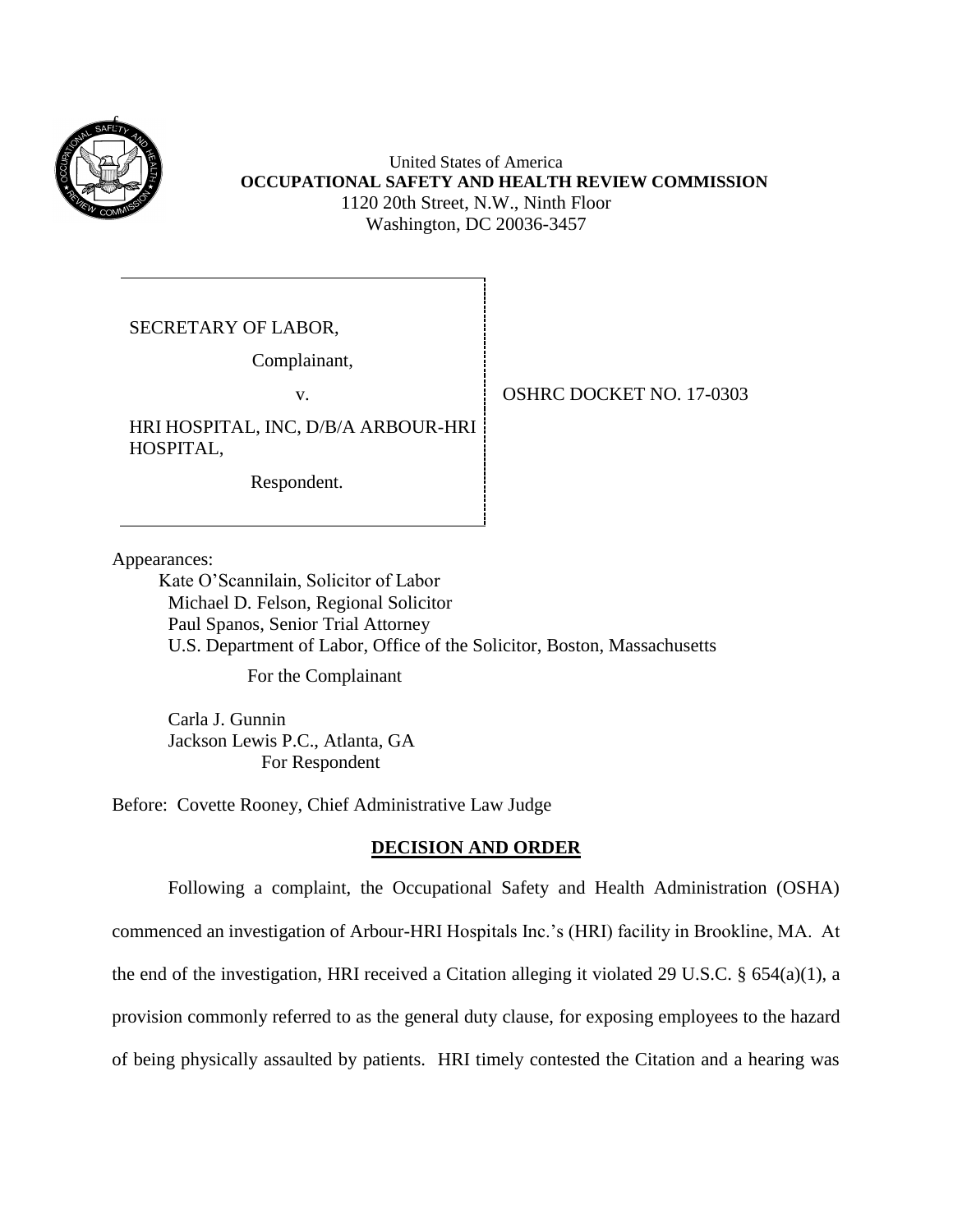held from November 28, 2017, through November 30, 2017. (Stip. 4.) For the reasons discussed, the Citation is vacated, and no penalty is assessed.

#### **JURISDICTION**

The record establishes that Respondent filed a timely notice of contest and that it is an employer affecting commerce within the meaning of the Occupational Safety and Health Act of 1970, 29 U.S.C. § 659(c) (the Act). (Stip. 1, 3, 4, Ans. at 2, 3.) Based upon the record, the undersigned concludes that the Commission has jurisdiction over the parties and subject matter in this case, and Respondent is covered under the Act. (Stip. 2.)

#### **BACKGROUND**

HRI is a 62-bed inpatient behavioral health hospital located in Brookline, MA. (Tr. 41, 196; Ans. at 2.) It treats patients with psychiatric disorders and illnesses. (Tr. 41-43, 198.) Patients only are referred to HRI if they are unable to be treated in a less restrictive setting, such as an outpatient clinic. (Tr. 198-200, 269.) Some patients have a history of violence or aggression before they enter the facility. (Tr. 198, 720, 827; Ex. R-24.) Other patients exhibit these behaviors while at the facility even without a known history of violence or aggression. (Tr. 234, 365.)

After a complaint describing aggressive actions taken by patients against staff was filed with OSHA, the agency commenced an investigation of HRI on July 29, 2016. (Tr. 57, 439-40, 692.) A compliance officer (CO) visited the worksite on August 3, 2016, and one additional time before the close of the investigation on January 19,  $2017<sup>1</sup>$  (Tr. 692.) OSHA's investigation included an examination of HRI's approach to the issue of workplace violence, including aggression by patients against staff. (Tr. 693-94.)

<sup>&</sup>lt;sup>1</sup> Neither party identified the exact date of the second site visit.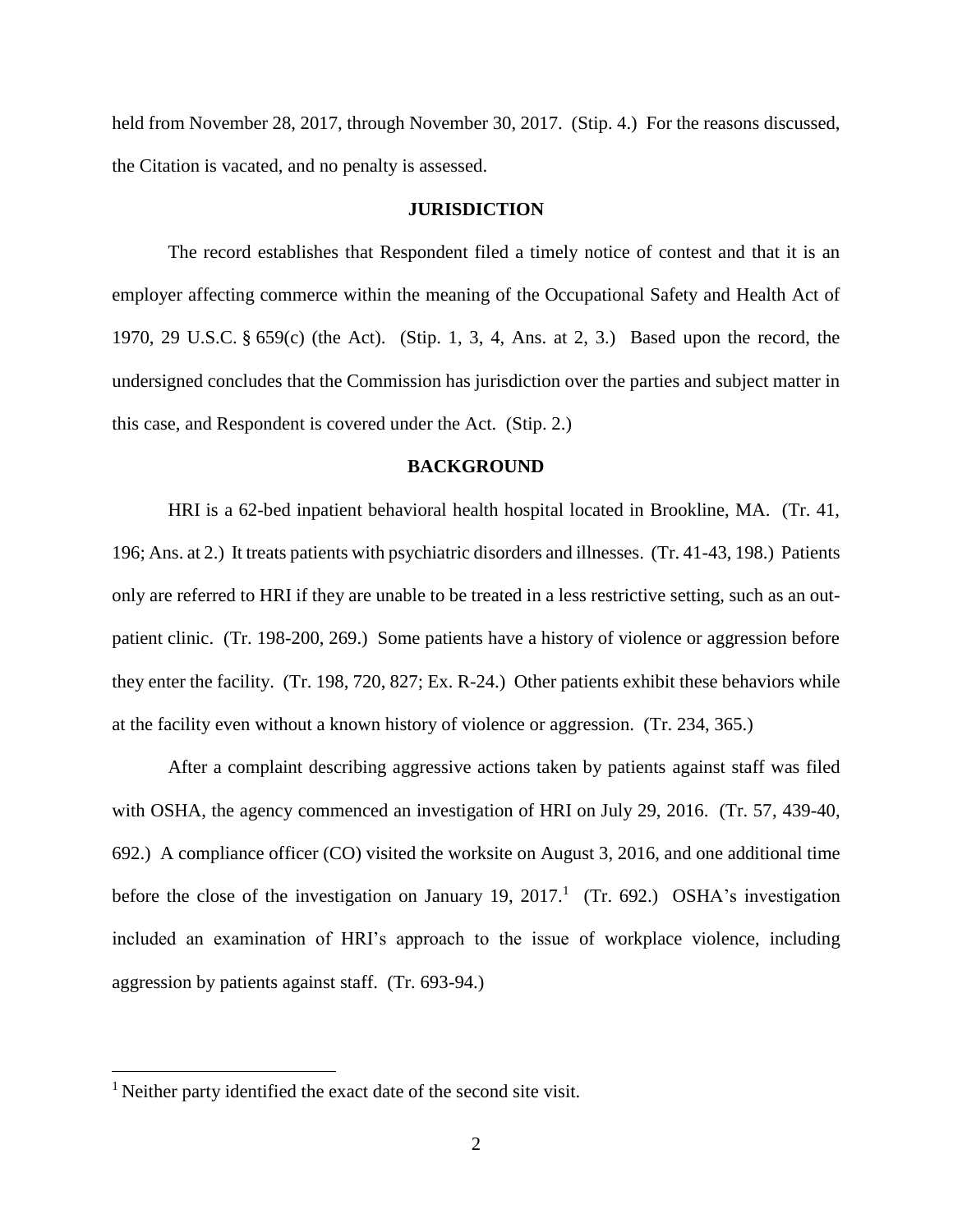After the investigation concluded, a Citation was issued to HRI, alleging that nurses and mental health workers at HRI: "were exposed to acts of workplace violence while working with patients who presented aggressive behavior." This aggressive behavior allegedly included: "direct attacks involving punches, kicks, scratches, being hit with objects such as a soda bottle that was bounced off a wall," "being hit with a drawer that a patient pulled out of dresser," and being bitten, hit and/or kicked by patients. The Citation indicates that HRI failed to adequately protect against the hazard of employees being physically assaulted by patients. To abate the hazard, the Citation sets out several categories of actions to better protect employees from aggressive behavior and mitigate the harm from such incidents.

#### **DISCUSSION**

The Citation alleges a violation of the general duty clause, which requires every employer to "furnish to each of his employees employment and a place of employment which are free from recognized hazards that are causing or are likely to cause death or serious physical harm." 29 U.S.C. § 654(a)(1). (Jt. Pre-Hr'g Stmt. at 7.) To establish a general duty clause violation, the Secretary must show: (1) there was an activity or condition in the employer's workplace that constituted a hazard to employees; (2) either the cited employer or its industry recognized that the condition or activity was hazardous; (3) the hazard was causing or was likely to cause death or serious physical harm; and (4) there were feasible means to eliminate the hazard or materially reduce it. *Waldon Health Care Ctr.,* 16 BNA OSHC 1052, 1058 (No. 89-3097, 1993). (Jt. Pre- $Hr'g Stmt.$  at 7.)

According to the Secretary, (1) physically aggressive patients presented a hazard to employees; (2) HRI and the behavioral health industry recognized this hazard; (3) HRI employees suffered serious injuries while providing care to aggressive individuals; and (4) there are feasible and acceptable means of addressing the hazard of patient on staff violence at the worksite. For the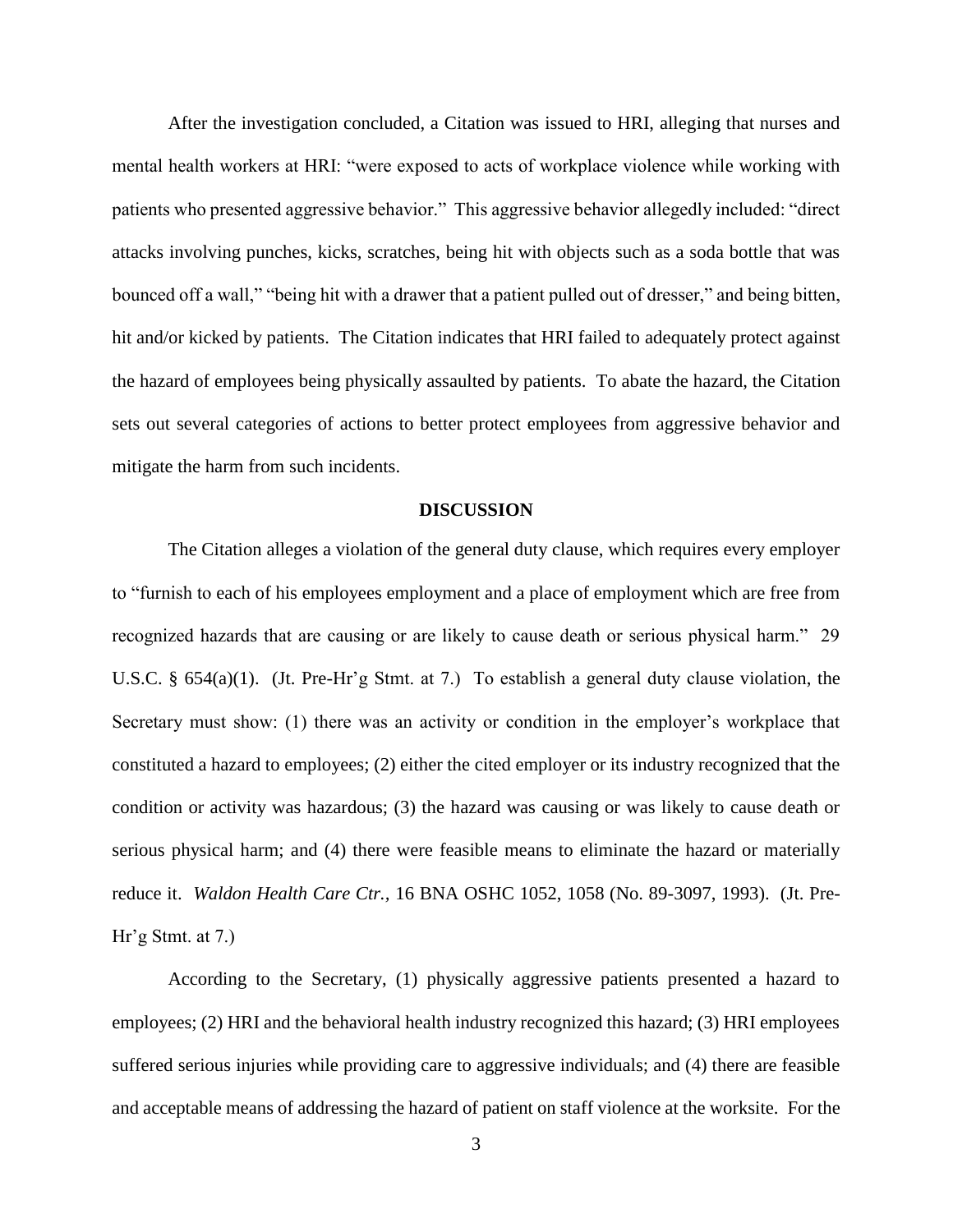reasons set forth below, the undersigned finds that the Secretary met his burden with respect to the first three elements of the test. However, given the abatement methods already in place at HRI, the Secretary failed to establish that the additional steps he proposes would eliminate or materially reduce the hazard. *See Mo. Basin Well Serv., Inc.*, 26 BNA OSHC 2314, 2319 (No. 13-1817, 2018) (finding that in the context of a general duty clause violation when the employer has undertaken measures to address the cited hazard the Secretary must show that such measures were inadequate); *Cerro Metal Prods. Div., Marmon Grp., Inc.*, 12 BNA OSHC 1821, 1825 (No. 78- 5159, 1986) (vacating a general duty citation when employer took all requisite steps to abate known hazard).

#### **I. Patient on Staff Violence is a Hazard at HRI**

Generally, workplace violence refers to violent acts that happen in the workplace, including assaults and threats of assault. (Tr. 578.) Workplace violence can involve co-workers, or, as the Secretary alleges was the situation at HRI, patients. (Exs. R-2, C-30 at 1.) There is no specific OSHA standard addressing the hazard of workplace violence. This does not mean that employers have no obligation to address the hazard. Rather, if an employer or its industry recognize that workplace violence is an actual or potential hazard that can cause death or serious physical harm, the Act's general duty clause requires such employers to act to eliminate or materially reduce the hazard. 29 U.S.C. § 654(a)(1); *Megawest Fin., Inc.,* No. 93-2879, 1995 WL 383233, at \*6 (O.S.H.C.A.L.J., May 8, 1995) (finding that the Secretary could assert that workplace violence constitutes a general duty clause violation). "[T]here is no requirement that there be a 'significant risk' of the hazard coming to fruition." *Waldon,* 16 BNA OSHC at 1059-60. Instead, when determining the existence of a hazard, the inquiry is whether there is a significant risk to employees if the hazardous event occurs. *Id.*; *Kelly Springfield Tire. Co.,* 10 BNA OSHC 1970, 1973 (No.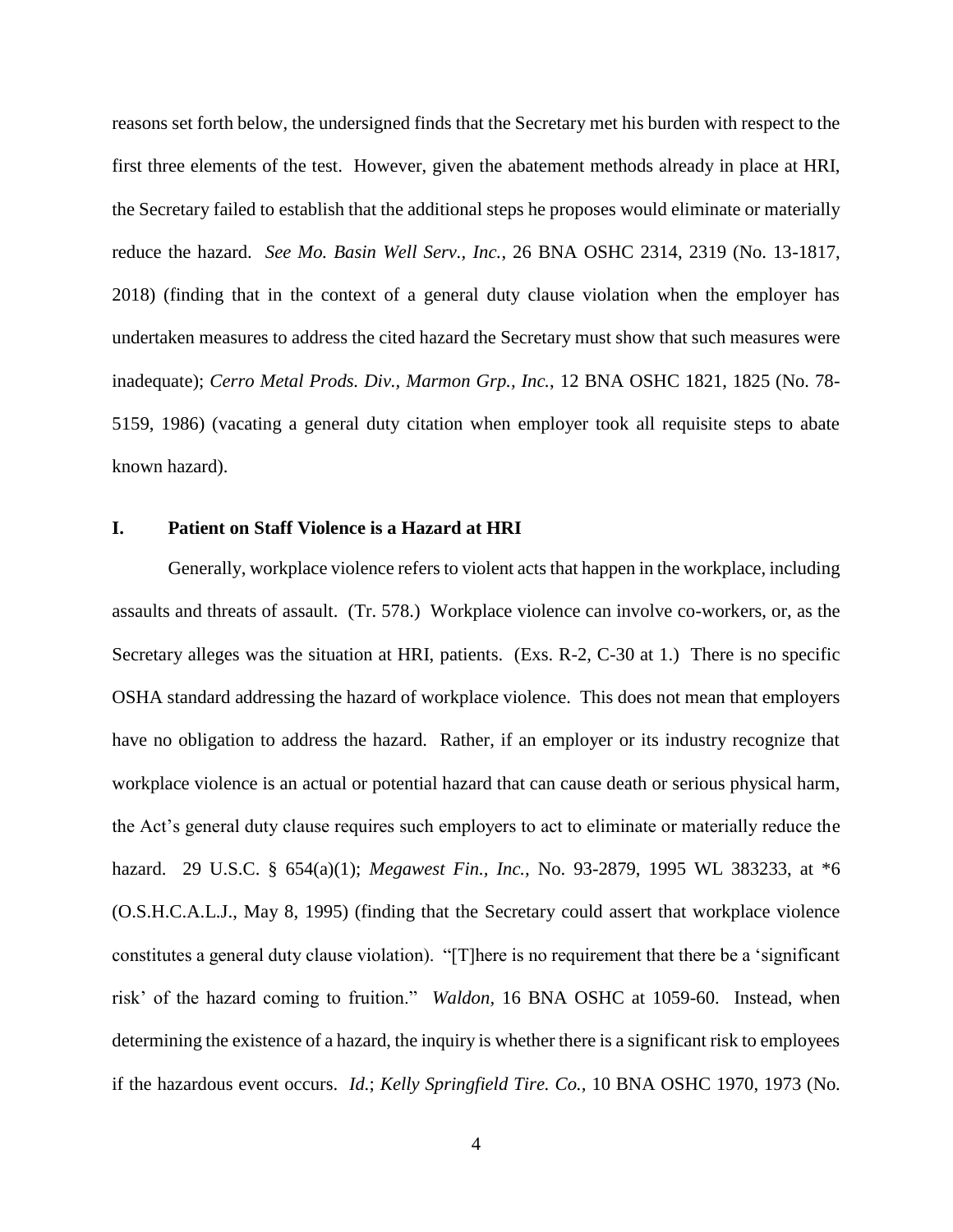78-4555, 1982) (focus is on the hazard, not the specific incident that resulted or might have resulted in injury).

HRI does not deny its employees experienced violence and that the hazard of patient on staff violence remained at the facility despite its abatement efforts. The CEO explained that the facility's patient population includes individuals who are aggressive and may harm others. (Tr. 198.) Indeed, to qualify for admission to the facility, patients must be considered at risk of harming themselves or others. (Tr. 198-99.) Further, several employees had been injured by patient aggression in the past. (Tr. 48, 95; Exs. C-1, C-9, C-10 at 5.) The Secretary presented evidence of five specific incidents of patient aggression towards staff from May 11 through August 21, 2016, and company records refer to additional incidents. (Tr. 136, 440-41, 804; Exs. C-1, C-8, C-9, C-10 at 5, C-18 at 3.) One such incident involved a patient attacking an employee with a dresser drawer. (Tr. 48-49.) The attack left the employee with a fractured wrist and a damaged tendon in his knee. (Tr. 99; Ex. C-1.) The employee promptly reported the incident, consistent with HRI's procedures. (Tr. 48-49; Ex. C-1.) HRI managers were aware of this and other acts of aggression against employees. (Tr. 45, 51-52, 584; Exs. C-1, C-9.) Thus, at HRI, "a future violent incident was neither freakish nor implausible." *See Megawest,* 1995 WL 383233, at \*8-9 (finding that the hazard of workplace violence existed in the cited employer's facility); *Waldon,* 16 BNA OSHC at 1059-60. The Secretary established that patient on staff violence can occur at this facility and it presents a hazard to HRI's employees.

# **II. HRI and the Behavioral Health Industry Recognized the Hazard of Patient on Staff Violence**

The second prong requires showing either that the employer had actual knowledge a condition or activity was hazardous, or that the industry knew the activity or condition was hazardous. *SeaWorld of Florida, LLC v. Perez*, 748 F.3d 1202, 1208-9 (D.C. Cir. 2014); *Waldon*,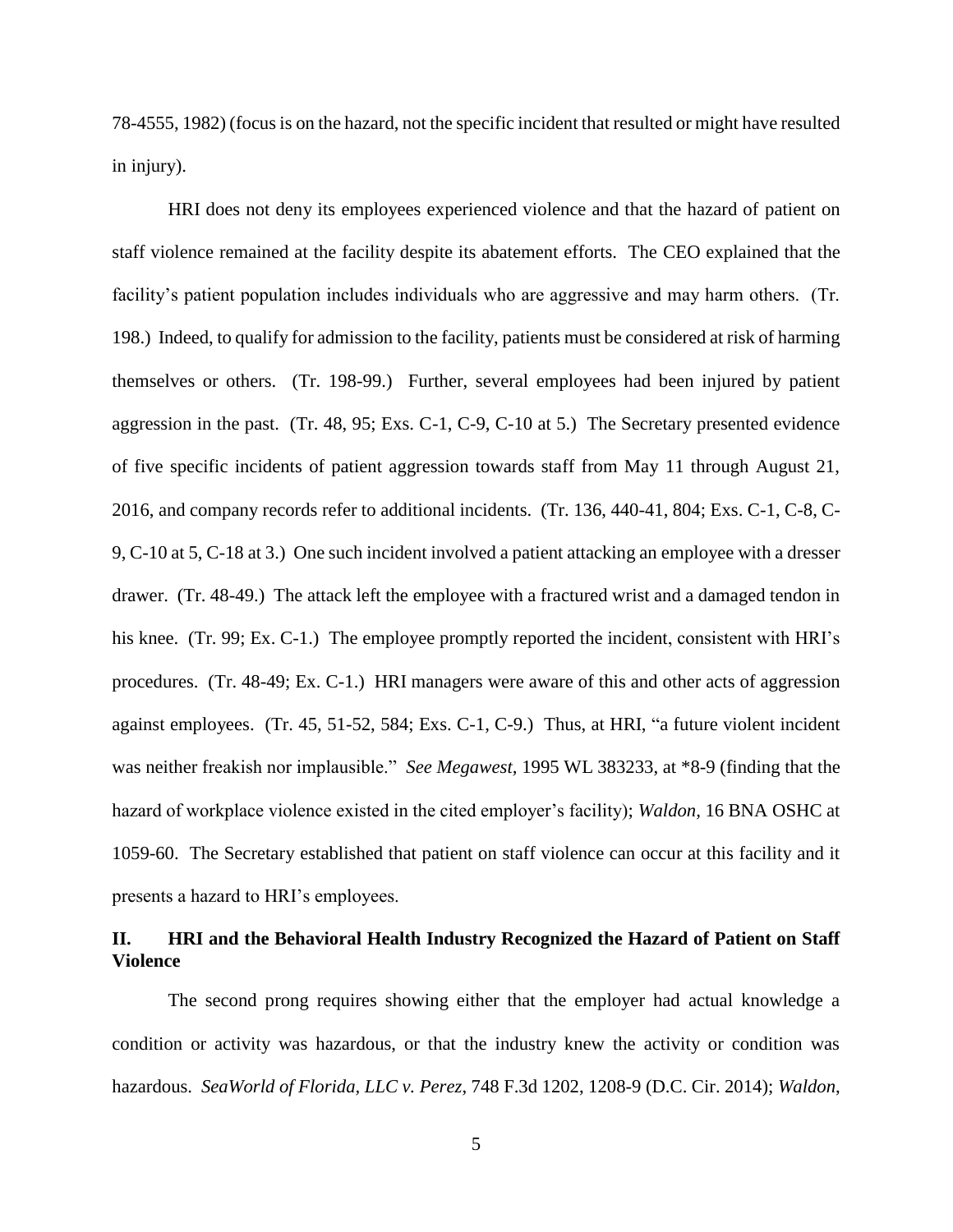16 BNA OSHC at 1061 ("A hazard is 'recognized' within the meaning of the general duty clause if the hazard is known either by the employer or its industry"). Actual knowledge of a hazard by an employer satisfies this requirement. *Puffer's Hardware, Inc. v. OSHRC,* 742 F.2d 12, 18 (1st Cir. 1984) (finding that the Secretary showed the hazard was recognized because the employer warned employees its elevator was hazardous). An employer may gain actual knowledge from prior episodes, employee complaints, or warnings communicated to the employer. *Id.*; *St. Joe Minerals Corp. v. OSHRC*, 647 F.2d 840, 845 (8th Cir. 1981) (employer had both actual and constructive knowledge of the hazard when previously warned by at least one employee); *Pepperidge Farm, Inc.*, 17 BNA OSHC 1993, 2004, 2030-31 (No. 89-0265, 1997) (finding recognition based on memoranda and warnings from employees).

HRI provides care for patients with "aggressive or assaultive tendencies" and some patients can be violent. (Tr. 41-44, 198-200.) The patient admissions process incorporates probing for whether a patient previously exhibited violent behavior or if there was a reason to suspect a propensity to violence. (Tr. 212, 453; Exs. R-22, R-24.) Such a history did not preclude admitting the patient but might alter the observation level assigned to the patient or result in other precautions. (Tr. 315, 452-54; Exs. R-22, R-26.) Those patients perceived to be at a higher risk of violence and those who act aggressively receive fewer privileges. (Tr. 303, 315, 454, 457-62, 740; Ex. R-26.) HRI also was aware that even previously non-violent patients may still act aggressively towards staff. (Tr. 437.)

HRI documented, tracked, and trended incidents of violence against staff. (Tr. 51-52, 207, 210, 584.) For example, at its meeting a few days before the CO visited the facility, the Environment of Care Committee discussed the fact that there had been twelve reported employee injuries related to actions taken by patients in the second quarter of 2016. (Ex. C-19 at 2; Tr. 440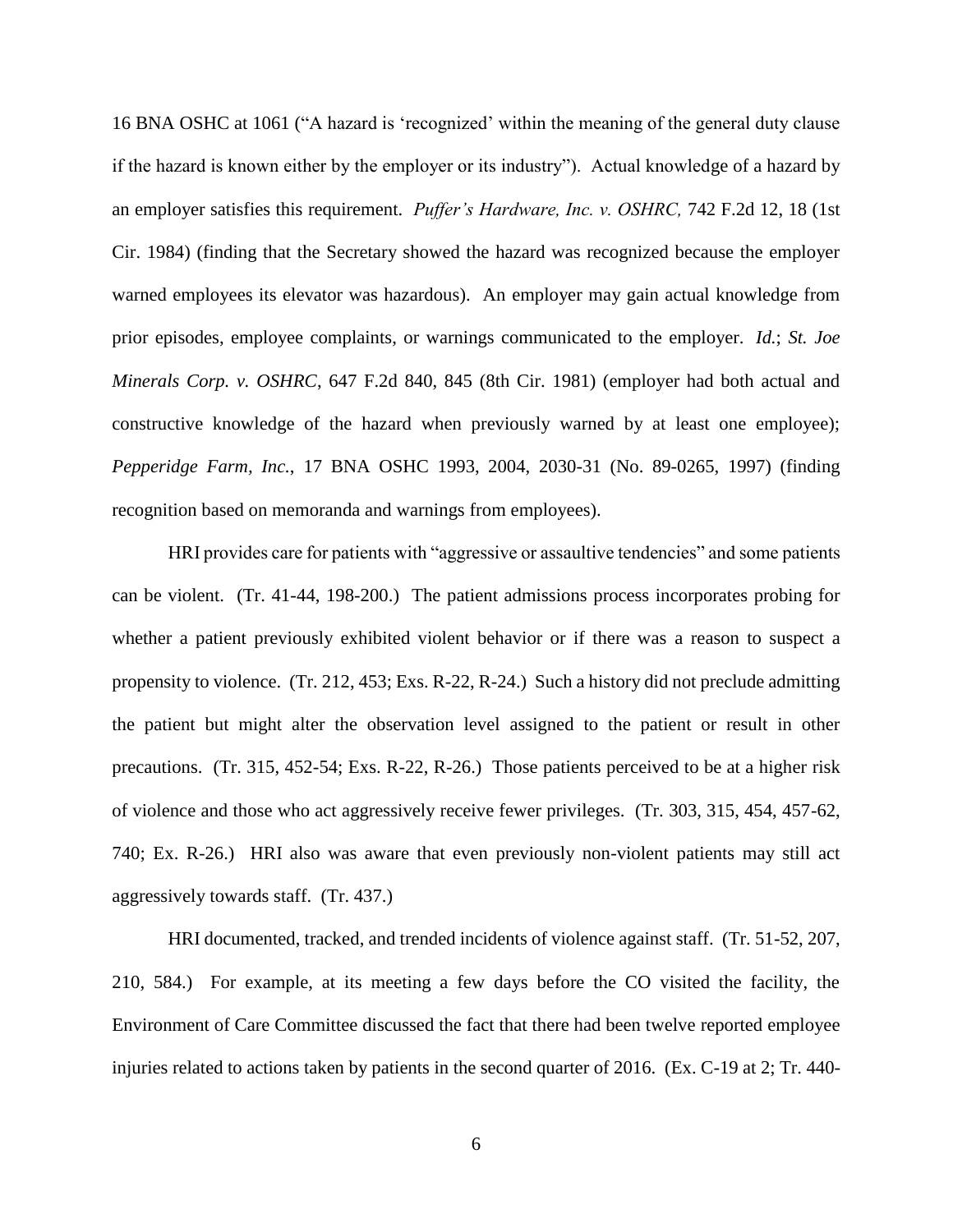41.) The incidents include being hit with objects as well as being punched and kicked. (Ex. C-9; Tr. 45.) Whenever patient aggression results in an employee injury the affected employee must report the incident by completing an Employee Accident Report (EAR). (Tr. 85-86; Ex. C-7.) HRI tracks the EARs and has a process to make management aware of such events. (Tr. 50-51, 53, 350, 584; Exs. C-1; C-9.) And, at the hearing, HRI's Risk Manager, Marie Kong, acknowledged that she recognized patients could potentially harm staff, possibly seriously. (Tr. 44-45.) She was aware that staff was exposed to being punched, kicked, and attacked with objects. (Tr. 45, 139.)

HRI's training and written policies also support finding that HRI recognized the hazard of patient on staff violence. *See SeaWorld*, 748 F.3d at 1206 (training manuals, safety lectures and incident reports provided "abundant" evidence that employer recognized the hazard); *Beverly Enters., Inc.,* 19 BNA OSHC 1161, 1186 (No. 91-3344, 2000) (consolidated) (evidence of precautions taken can support a finding of hazard recognition). HRI provided specific training on workplace violence and how to manage patient behavior. (Exs. R-2, R-20, C-5; Tr. 704.) The behavior management component of HRI's training program is called Handle With Care. (Exs. C-5, R-12; Tr. 757.) This program's training manual includes training on personal defense, such as how to defend yourself when someone tries to punch you or attack you with an object, and how to physically restrain a patient. (Ex. C-5; Tr. 758.) In addition to teaching these techniques, HRI also had a system for staff to call for additional assistance when they could not manage a patient's aggression by themselves. (Ex. C-4.) Asking for assistance to manage a patient's behavior was referred to as calling for a Code Green. (Tr. 66.) The policies related to calling a Code Green were supplemented by several other written policies addressing actual violent events as well as the potential for patient on staff violence. (Tr. 170, 315-16, 410; Exs. C-2, C-6, R-4, R-27, R-29, R-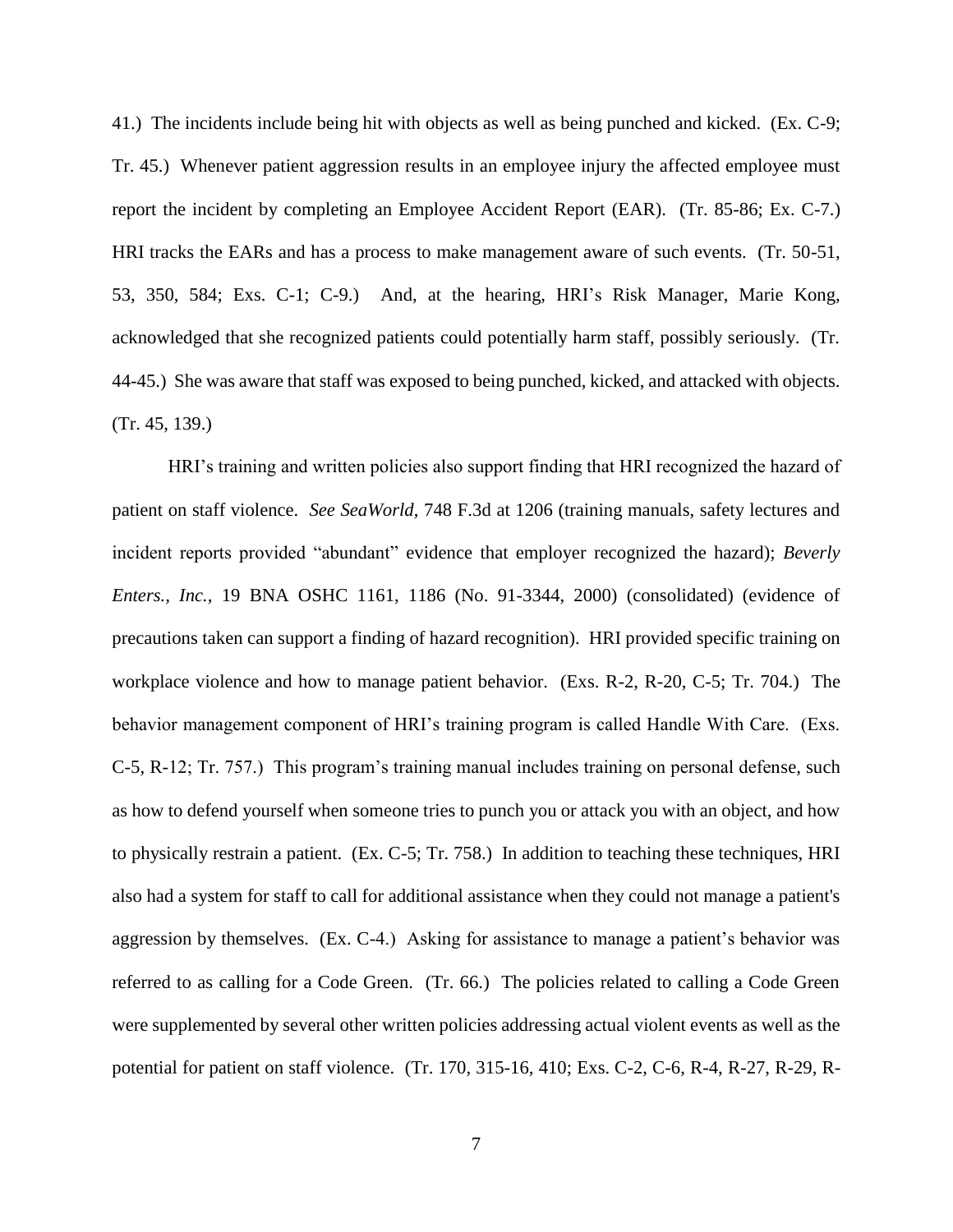30, R-48, R-49.) *See Waldon*, 16 BNA OSHC at 1061 (noting that protective measures implemented by an employer can be used to support finding that the employer recognized the hazard).

Like HRI, other providers of behavioral health services are also aware of the hazard of patient on staff violence. The Secretary's expert, Dr. Lipscomb, was accepted as an expert in workplace violence prevention in healthcare settings, including behavioral health facilities. (Tr. 578.) She has over fifteen years of field research experience, has been involved with many teams focused on reducing workplace violence in the healthcare setting, and published several papers on the topic. (Tr. 539-4.) She explained that the industry has long known of the problem of patient on staff violence. (Tr. 585.) *See ACME Energy Servs.*, 23 BNA OSHC 2121, 2124 (No. 08-0088, 2012) ("Industry recognition may be shown through the knowledge or understanding of safety experts familiar with the workplace conditions or the hazard in question"), *aff'd*, 542 F. App'x 356 (5th Cir. 2013) (unpublished); *Waste Mgmt. of Palm Beach*, 17 BNA OSHC 1308, 1310 (No. 93- 128, 1995) (expert "familiar with the general workplace condition" established recognition). As support for her position, in addition to her own experience, she also pointed out that OSHA, the Centers for Disease Control (CDC), and the Federal Bureau of Investigation (FBI) each issued guidelines on workplace violence. (Tr. 585; Exs. C-27, C-28, C-29.) OSHA's 1996 Guidelines for Preventing Workplace Violence for Healthcare and Social Service Workers (OSHA Guidelines) notes that while no diagnosis predicts future violence, inpatient psychiatric patients are among the groups that present the highest risk for such episodes. (Ex. C-27 at 9-10.) The guidelines from the CDC and FBI also specifically discuss the risk of patient assaults against care providers. (Exs. C-28 at 15-17, 29; C-29 at 12-14, 54-56.)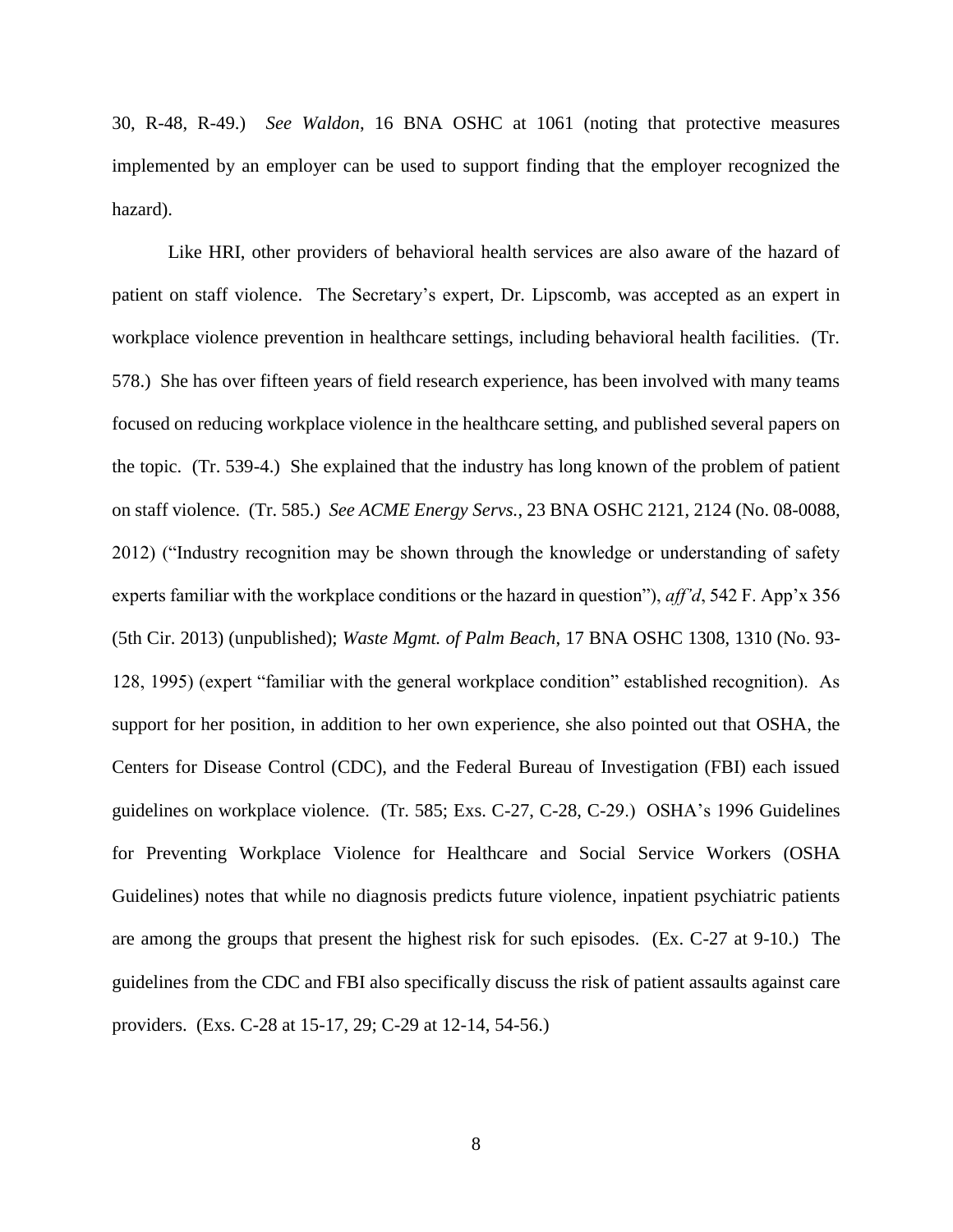HRI does not refute the Secretary's position that both it and the industry as a whole recognize the hazard of patient on staff violence. *See Pegasus Tower,* 21 BNA OSHC 1190, 1191 (No. 01-0547, 2005) (finding that employer recognized the dangers associated with an activity and affirming a general duty clause violation). The company's expert, Monica Cooke, was accepted as an expert on risk reduction in healthcare settings for workplace violence, specifically patient to staff aggression in a behavioral health hospital setting. (Tr. 871.) Ms. Cooke concurred with Dr. Lipscomb that behavioral health facilities generally recognize the hazard of patient on staff violence in their facilities. (Tr. 892, 917.) And, she also agreed that HRI, in particular, recognized the hazard of patient on staff violence at its facility.<sup>2</sup> (Tr. 891, 916-17.) For these reasons, the Secretary met the second criterion for finding a violation of the general duty clause.

#### **III. Workplace Violence Was Causing Serious Physical Harm**

 $\overline{a}$ 

The third prong of the general duty clause test requires the Secretary to show that the hazard was causing or was likely to cause death or serious physical harm. *Waldon*, 16 BNA OSHC at 1060. This inquiry does not turn on the likelihood of an accident or injury. *Id*. Instead, the focus is on whether, if an accident occurred, are the results likely to be death or serious harm. *Id*.

Ms. Cooke acknowledged that patients at Respondent's facility could inflict serious harm on employees. (Tr. 892.) Beyond this theoretical risk, the Secretary also established that HRI employees had been injured by patients in the past. (Tr. 48-49, 94, 220-21, 366, 579; Exs. C-1, C-9, C-10, C-19 at 2.) Some of these incidents required medical treatment, including hospitalization and long-term follow up care. (Ex. C-19 at 2-3; Tr. 99, 127, 805-6.) One worker suffered a head and eye injury that required medical attention. (Tr. 94, 948-49.) Another suffered a head and neck

 $2$  At the hearing, HRI's counsel also acknowledged that she did not think HRI was "disputing there's a recognized hazard." (Tr. 918.)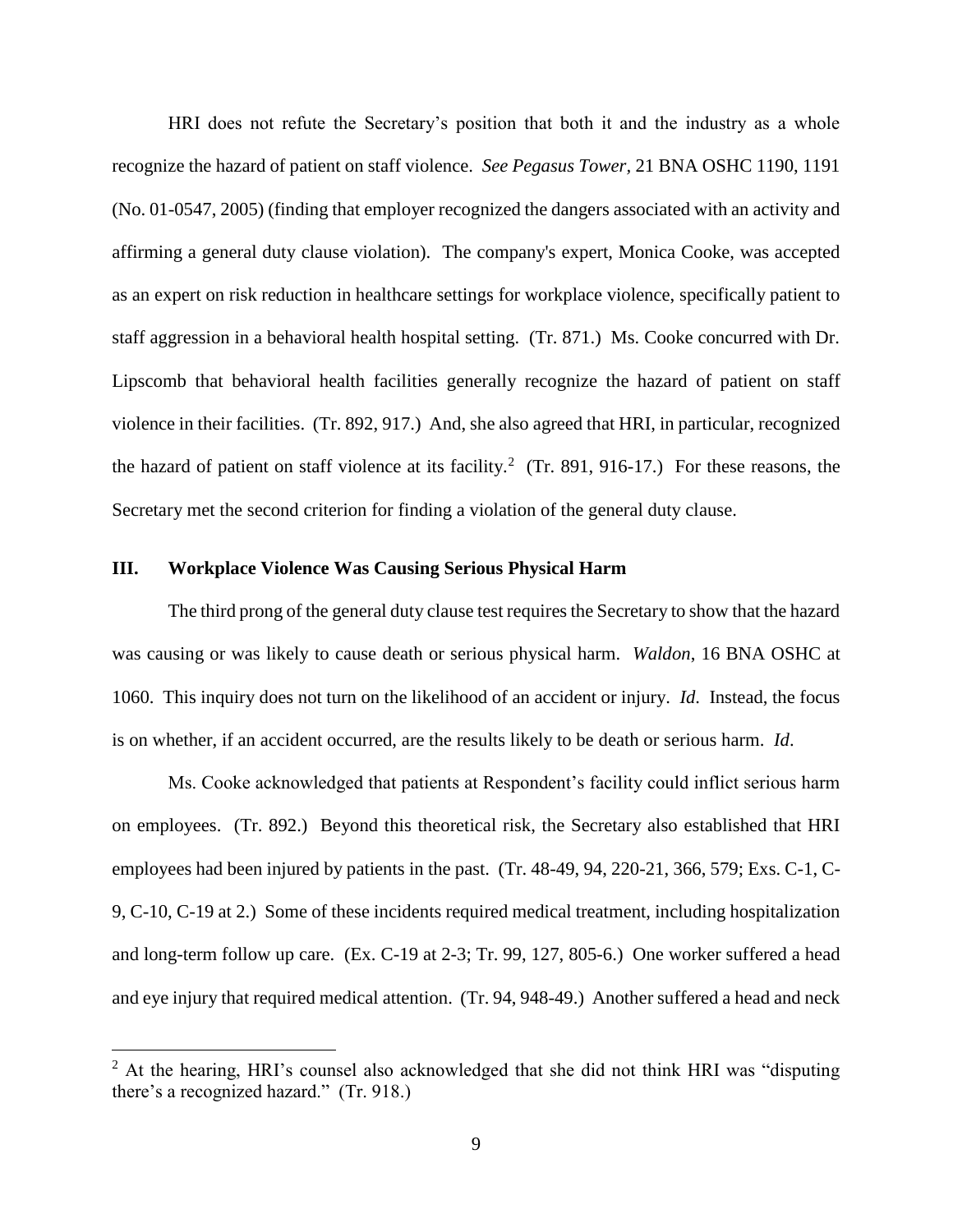injury that required months of physical therapy. (Tr. 805-6.) The Secretary showed if the hazard of patient on staff violence occurs, it can result in serious physical harm or death. *See Waldon*, 16 BNA OSHC at 1060.

#### **IV. Abatement**

Having found that patient on staff aggression is a recognized hazard at HRI that could lead to a serious injury, we turn to whether the Secretary satisfied the abatement prong of the test. *See Waldon*, 16 BNA OSHC at 1062. The Secretary concedes that the hazard of patient on staff violence cannot be eliminated but argues that there are feasible means to materially reduce the number of incidents and their severity. *See Arcadian Corp*., 20 BNA OSHC 2007, 2011 (No. 93- 0628, 2004) (finding that the Secretary only has to show that the abatement method would materially reduce the hazard, not that it would eliminate the hazard); *Morrison-Knudson Co./Yonkers Contracting Co., A Joint Venture,* 16 BNA OSHC 1105, 1122 (No. 88-572, 1993) (same).

In response, HRI argues it took many precautions that collectively adequately address patient aggression towards staff. (Resp't Br. at 24-44.) And it contends the Secretary failed to establish that the additional abatement steps he proposes would be effective in materially reducing the hazard. *Id.* at 50-65.

#### **A. Feasible Means to Materially Reduce the Hazard Exist**

The Secretary does not propose any action or set of actions which HRI can take to eliminate the hazard of patient on staff violence. (Sec'y Br. at 43.) Nonetheless, he argues that multiple measures can materially reduce violence against staff. *Id*. at 44. Such a showing would be sufficient to find a violation. *See Arcadian*, 20 BNA OSHC at 2011 (Secretary satisfies the abatement requirement by demonstrating feasible actions that can materially reduce a hazard).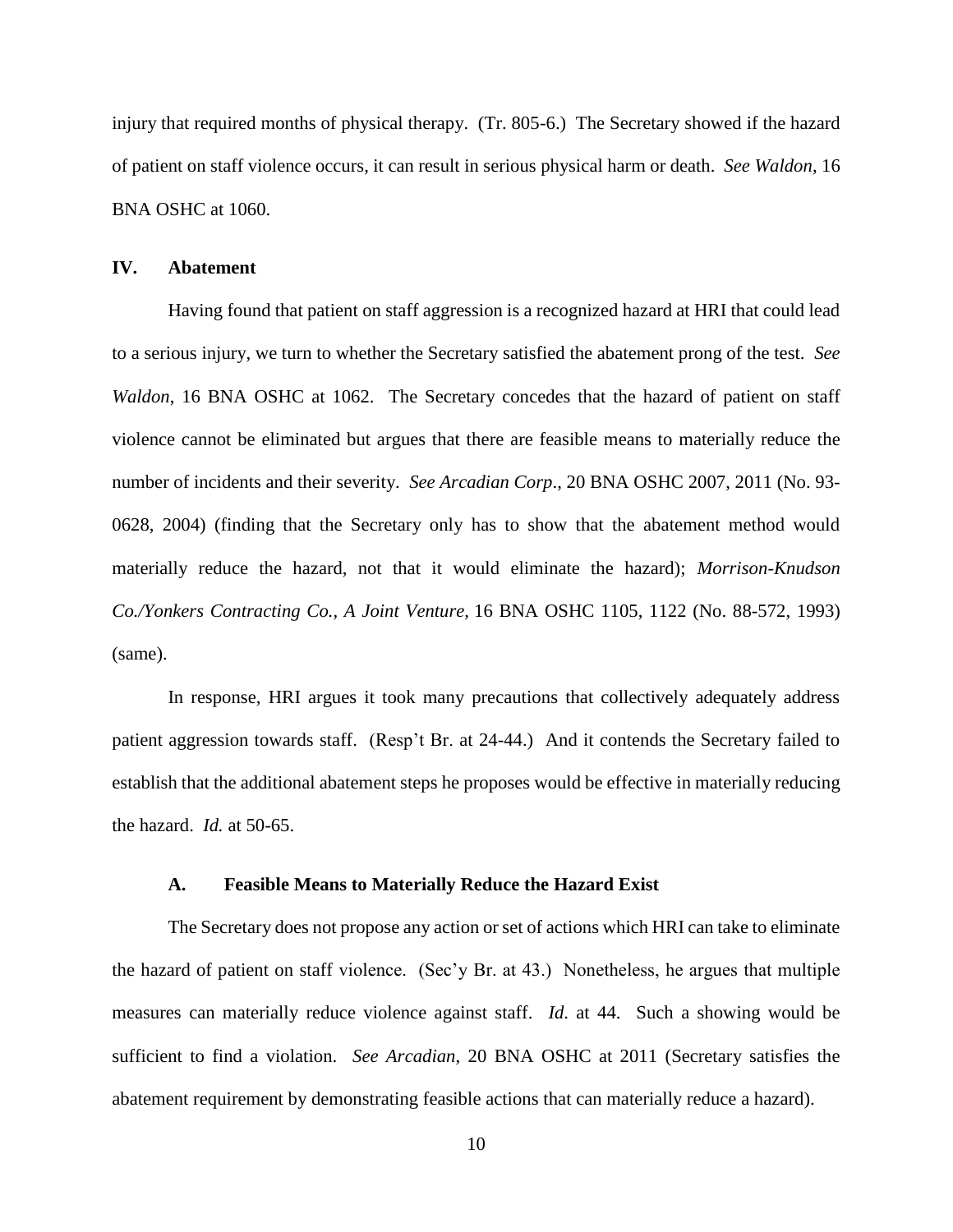Both sides presented expert testimony regarding abating the hazard of patient on staff violence. Dr. Lipscomb testified on behalf of the Secretary and argued that steps can be taken to materially reduce the cited hazard. She cites a peer-reviewed randomized study led by Judith Arnetz, Ph.D. (hereafter, Arnetz Study)<sup>3</sup> which concludes that by implementing certain measures suggested by OSHA's Guidelines medical facilities were able to reduce the rate of increase in patient on staff violence. (Tr. 585; Exs. C-27, C-30.) In her view, the Arnetz Study was rigorous and conducted by well-recognized researchers. (Tr. 562.) It involved forty-one units at seven different hospitals being randomly assigned to either intervention or non-intervention groups. (Ex. C-30 at 1.) The intervention group implemented various strategies set forth in the OSHA Guidelines. (Tr. 608-9; Exs. C-28, C-30.) Each unit did not have to implement the same strategies. (Tr. 611-12.) They were given a "menu" of options and could select what they considered to be "the most appropriate strategy" based on the unit's unique features. (Tr. 611.) The Arnetz Study concludes that the interventions were effective in decreasing risks of patient to worker violence and related injuries. (Tr. 608-12; Exs. C-27, C-30.) Dr. Lipscomb argued that the Arnetz Study supported her view that there were feasible steps HRI could take to materially reduce the hazard of patient on staff violence. (Tr. 585.)

Respondent replies that the results of the Arnetz Study were published after the inspection date and should not be considered. (Resp't Br. at 3.) However, the Secretary does not rely on the Arnetz Study to support finding HRI or the industry recognized the hazard. Rather, the papers

<sup>&</sup>lt;sup>3</sup> The results of the Arnetz Study were published in two related papers, Judith E. Arnetz, Lydia Hamblin et al., *Preventing Patient to Worker Violence in Hospitals: Outcome of a Randomized Controlled Intervention*, 59 Am. C. of Occupational and Envtl. Med. 18 (2017), and Lydia E. Hamblin, Judith E. Arnetz, et al., *Worksite Walkthrough Intervention*, 59 Am. C. of Occupational and Envtl. Med. 875 (2017). (Tr. 608, 611, 623; Exs. C-30, C-31.) The later paper provided further details on the interventions used in the initial study. (Ex. C-31; Tr. 611-12.)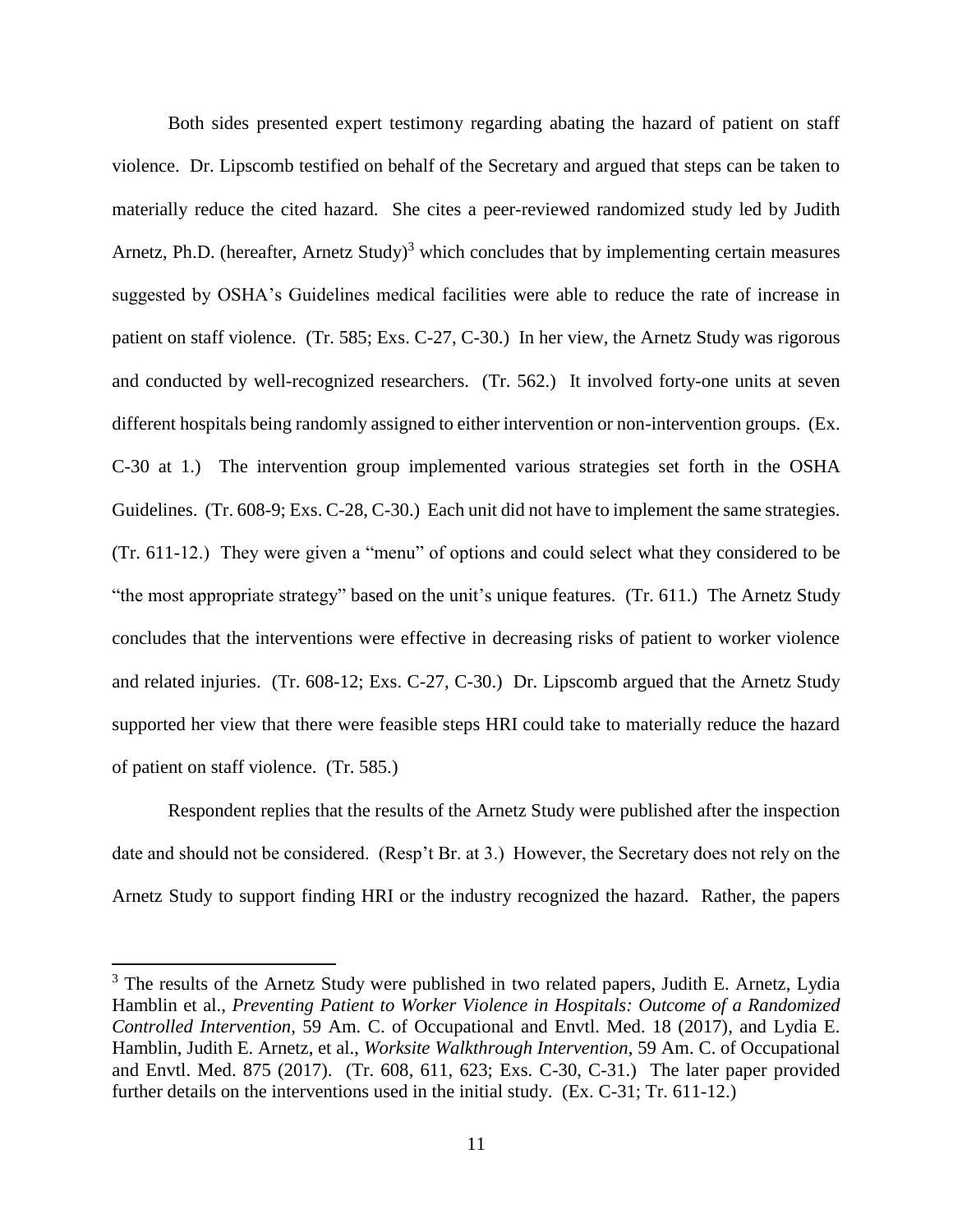relating to the Arnetz Study were admitted as something Dr. Lipscomb relied on when she assessed whether actions can reduce the hazard of patient on staff violence at HRI and what those actions should be. (Tr. 563-64; Exs. C-30, C-31.) The interventions reviewed as part of the Arnetz Study were based on the OSHA Guidelines first published in 1996 and updated in 2004 and 2015, well before the inspection. (Tr. 467, 624; Exs. C-27, C-30, C-31.) And, Respondent did not identify information in the Arnetz Study that was unavailable or technologically or economically infeasible prior to the issuance of the Citation. (Tr. 566.)

Besides the timing of the publications, Respondent also points out limitations with applying the Arnetz Study to HRI. (Resp't Br. at 45-47.) First, none of the units in the intervention group were standalone facilities focused on providing psychiatric care, like is the case at HRI. (Tr. 620; Ex. C-30 at 7.) Second, because the facilities in the intervention group could select from a variety of environmental, administrative, and behavioral strategies, the Arnetz Study does not conclusively establish the effectiveness of any one intervention. (Tr. 611-12; Ex. C-30 at 7.) Dr. Lipscomb agreed with this assessment, conceding that the Arnetz Study did not show there was a single "silver bullet" that could be used to address the hazard. (Tr. 623.) Rather, in her view, the study shows the need for a comprehensive program that considers a facility's particular features. (Tr. 622-23, 686-87.) Third, Respondent argues that prior to the inspection, it implemented some of the intervention strategies noted in the Arnetz Study, particularly safety monitoring, consults with psychiatry, de-escalation training, and behavior management classes. (Resp't Br. at 45-46.) So, in Respondent's view, taking some of the other actions on the available "menu" of interventions would not necessarily reduce the hazard further. *Id.* 

The undersigned accepts the Arnetz Study as something Dr. Lipscomb relied on to formulate her opinion but agrees with Respondent that it does not answer whether HRI's abatement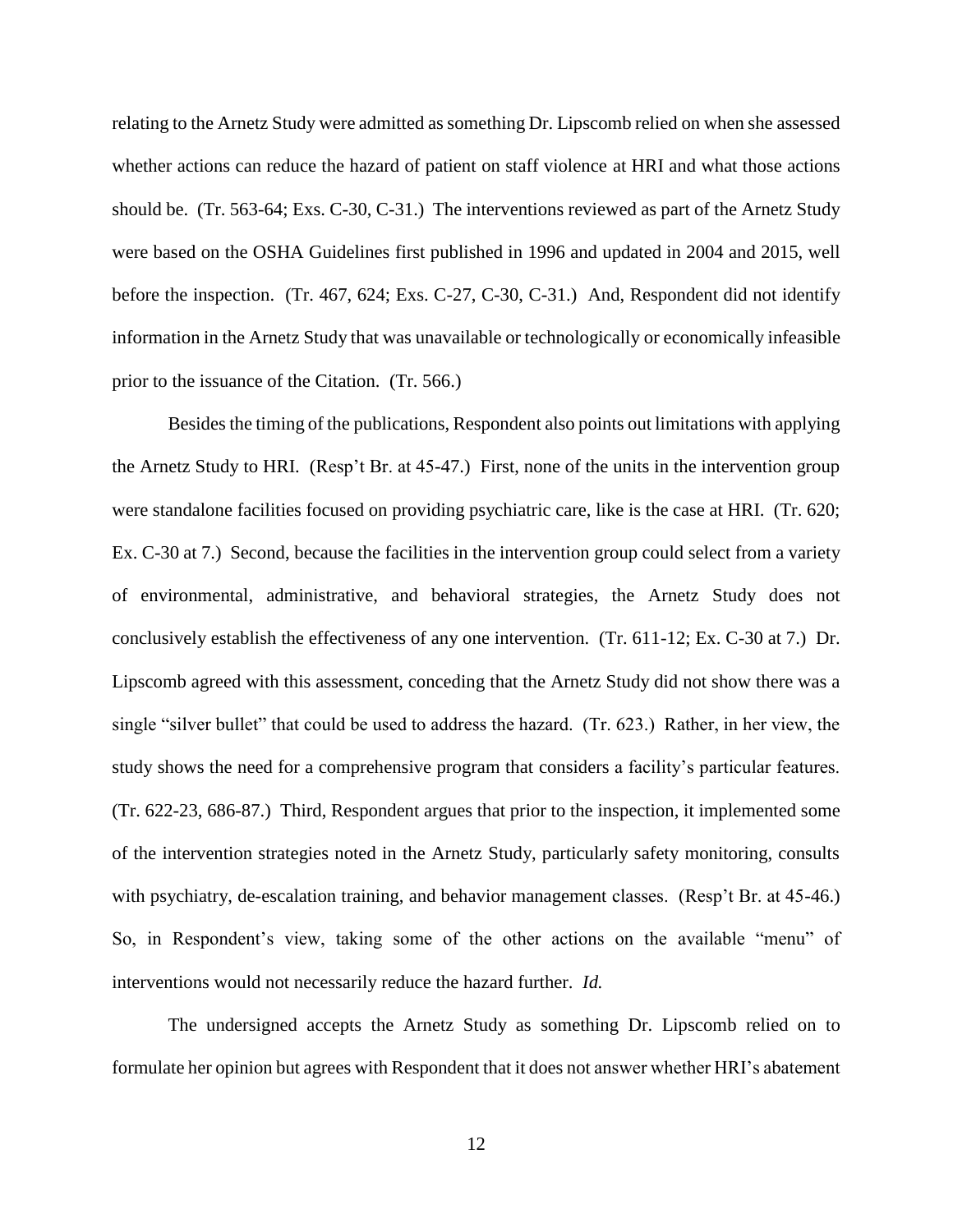was sufficient. (Ex. C-30; Tr. 563-66.) Nor does the Arnetz Study establish that the Secretary's proposed methods of abatement would materially reduce the hazard beyond what has been accomplished by HRI's methods. *See Beverly,* 19 BNA OSHC at 1190 (proposed abatement measures must be "capable of being put into effect" and "effective in reducing the incidence of the hazard"). However, the Arnetz Study does bear on the threshold issue of whether there are feasible means to address the hazard of patient on staff violence. And on that issue, Respondent's expert, Ms. Cooke, appeared to agree that there are many ways to mitigate the risk of patient to staff aggression, such as through employee training and by searching for contraband. (Tr. 886-87, 920.) Such measures were part of HRI's program to manage workplace violence. (Exs. R-2, R-6, R-20; Tr. 681, 695, 918.) HRI argues that the steps it took were more than adequate to address the hazard. (Resp't Br. at 25-28.) By arguing its approach was effective, HRI implicitly acknowledges that providers of behavioral health services can take steps to mitigate the hazard of patient on staff violence. Further, as the company has already taken these steps, there is no basis for arguing they could not be implemented. (Exs. R-2, R-6; Tr. 681, 695.) *See SeaWorld*, 748 F.3d at 1215 (finding that evidence of post-citation methods of abatement taken by employer support finding that the proposed means were feasible). While it may not be possible to eliminate patient on staff violence at a behavioral health facility, both experts indicate there are ways to reduce such incidents and limit their severity. (Tr. 585, 886-87.)

#### **B. Sufficiency of HRI's Abatement**

Having found there are steps that can be taken to reduce the hazard of patient on staff violence, we turn to the adequacy of HRI's approach. *See Mo. Basin*, 26 BNA OSHC at 2319; *U.S. Postal Serv.*, 21 BNA OSHC 1767, 1773-74 (No. 04-0316, 2006) (Secretary must show that the methods the employer used to address the hazard were inadequate). HRI maintains that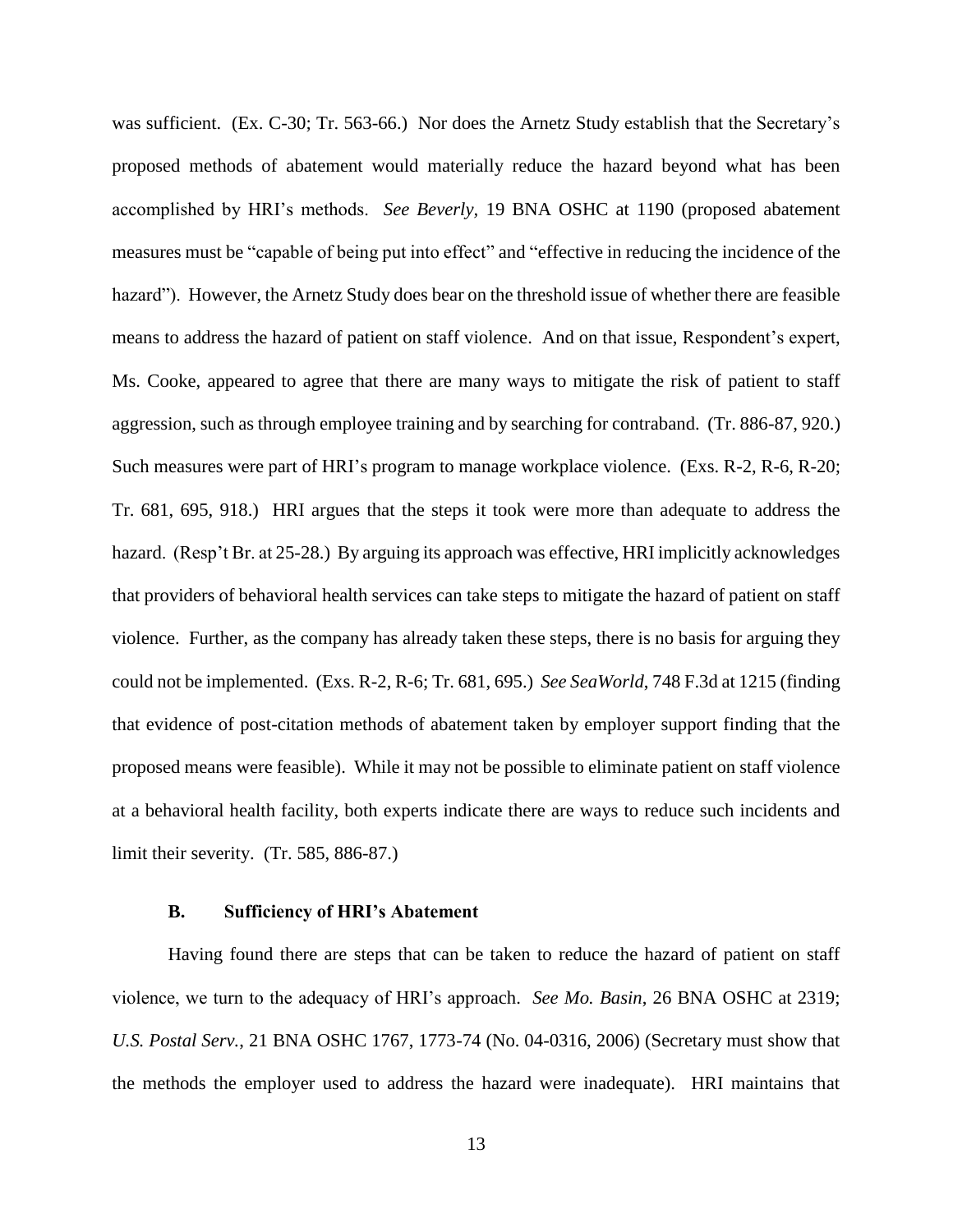everything it does in its day to day operations contributes to reducing patient aggression towards staff. (Resp't Br. at 25; Tr. 54-55, 205.) It contends it has a robust workplace violence prevention program and argues that the Secretary failed to show the measures it took were inadequate to prevent the hazard of patient on staff violence. (Resp't Br. at 24-43.) The Secretary disputes this, contending that: (1) HRI's workplace violence training was insufficient, and (2) it lacked adequate policies and procedures to materially reduce the hazard of patient on staff violence. (Sec'y Br. at 48-51.)

## *1. Training*

The Secretary argues that HRI's training was inadequate and asserts that HRI could materially reduce the hazard by adopting more effective training. (Sec'y Br. at 50.) HRI does not deny that it can train employees on workplace violence prevention strategies and that doing so is an effective means of reducing the hazard of patient on staff violence. (Tr. 310, 493.) The company has a training program for all staff, including those without direct care responsibilities, before they begin work. (Tr. 171, 204, 445; Ex. R-20.) The training includes a presentation directly about workplace violence as well as on subjects related to the hazard. (Ex. R-2; Tr. 309- 12, 718, 722.) For example, HRI trains employees about how to identify potentially aggressive patients, how to reduce the likelihood a patient will become agitated, and how to de-escalate situations if the patient is already agitated. (Tr. 310-11, 314, 325, 441, 682, 718-19, 723-24, 729- 745, 750, 755; Exs. R-12, R-13.) The training includes a full day on de-escalation techniques. (Tr. 750-56; Exs. R-13, R-20.) Employees are tested at the end of the training and any wrong answers are discussed. (Tr. 755.) HRI trains staff on what it refers to as "trauma-informed care." (Tr. 707- 8; Ex. R-20 at 1.) Under this approach, employees are taught to anticipate that patients may act aggressively even if their medical history does not indicate trauma or past aggression. (Tr. 707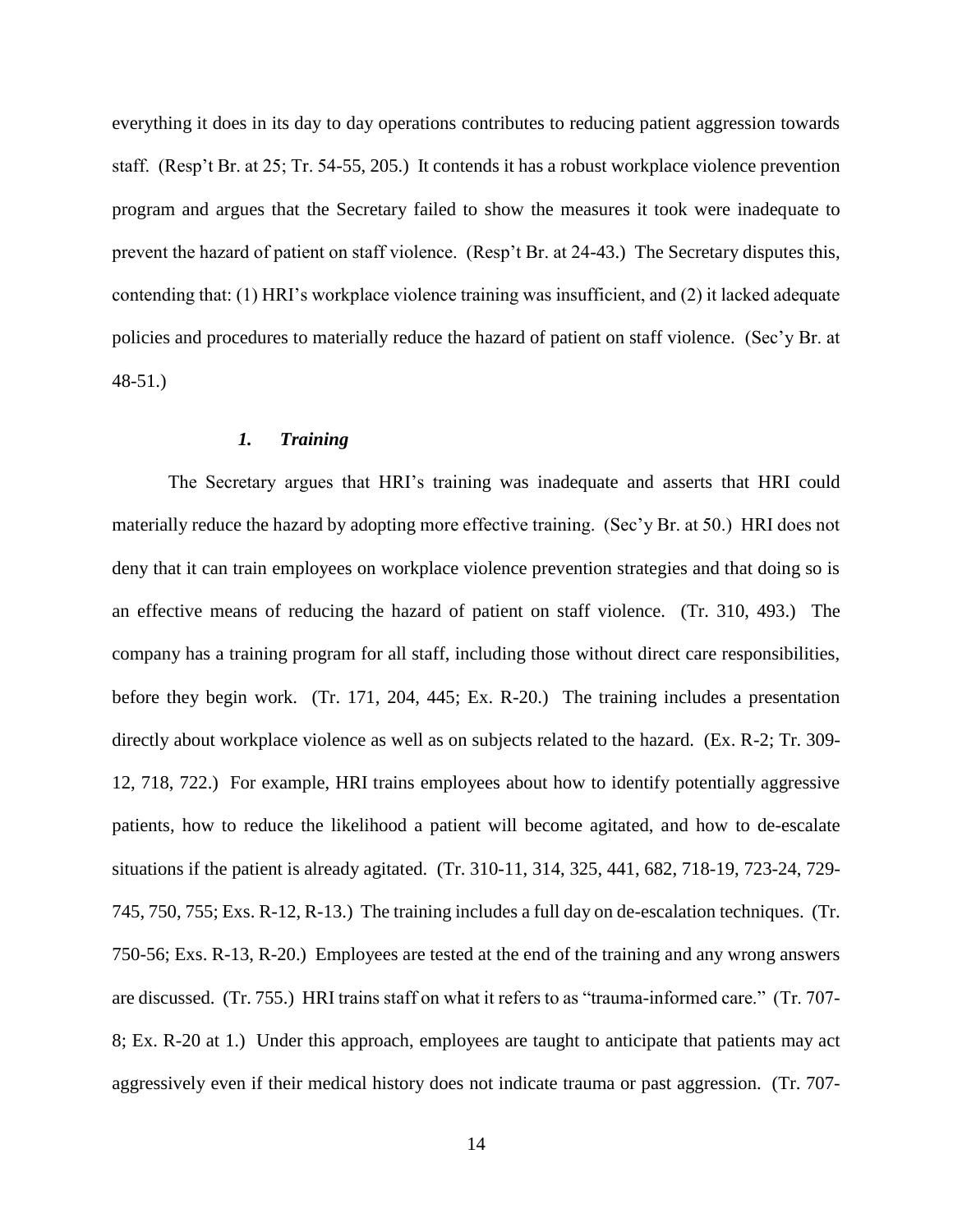8.) HRI teaches employees behavior management techniques, including when and how to restrain patients. (Tr. 77, 211, 310, 314, 325, 593, 749, 757; Exs. R-12, R-20.) They are trained to identify and remove contraband, including by using metal detectors. (Tr. 742-43, 748; Exs. R-20 at 2, 4, R.61.) The training program includes both classroom instruction and hands-on learning. After receiving instructions from a nurse educator, new employees "shadow" staff before taking on direct care responsibilities.<sup>4</sup> (Tr. 761, 777.) They then must demonstrate competency in topics related to workplace safety before they can engage in direct patient care. (Tr. 761-63, 772-78; Exs. R-10, R-11.)

In addition to the new employee training, HRI also requires annual re-certification on certain topics, such as verbal de-escalation and restraints. (Tr. 756, 758.) Re-training is also provided if called for based on an incident or if requested by an employee. (Tr. 722, 756-59.) For example, the Restraint Elimination Committee will refer people for additional training if they think it is needed based on what they see when reviewing camera footage of an incident. (Tr. 512-15.) Every month, HRI tracks how many trainings are offered and reviews training records to make sure employees are receiving the necessary training. (Tr. 513-15; Ex. R-57.)

According to Respondent's expert, Ms. Cooke, HRI's staff received several more hours of annual training on managing patients than what is typical in the behavioral health industry. (Tr. 887-90.) Dr. Lipscomb does not refute this. In terms of the training's substance, Dr. Lipscomb agreed that the information provided on de-escalation was good. (Tr. 642.) She acknowledged that HRI's training on de-escalation and patient aggression was "well received by the workers."

<sup>&</sup>lt;sup>4</sup> Direct care staff includes anyone that provides care to patients, including, mental health workers, mental health supervisors, nurses, nurse managers, and social workers. (Tr. 941.)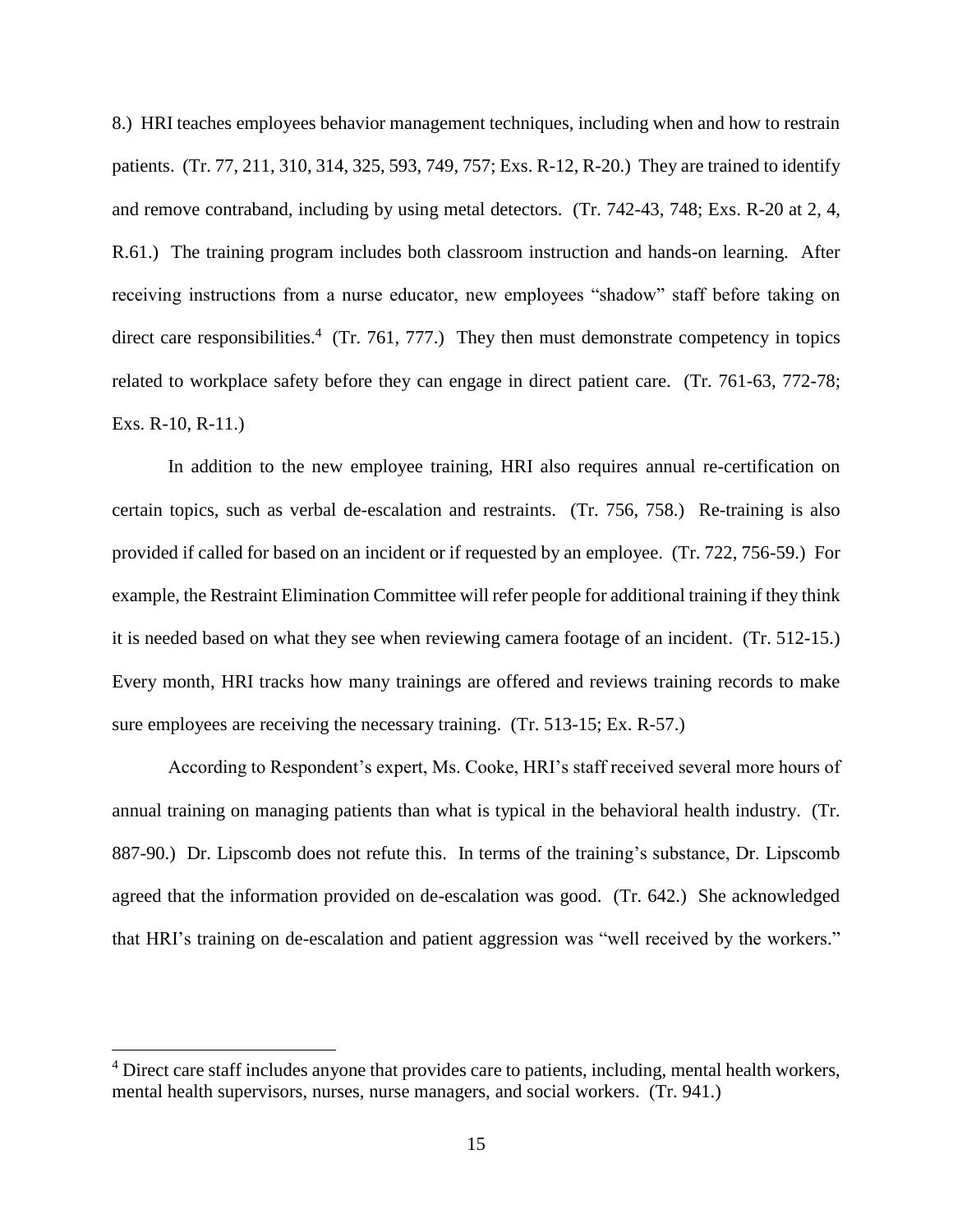(Tr. 604-5, 681-82.) She did not suggest that any mental health worker or nurse was not doing his or her job adequately. (Tr. 667.)

Still, Dr. Lipscomb called for "additional" and "more effective training." (Tr. 604-5.) She suggested HRI could correct the alleged deficiency by ensuring that the skills covered in HRI's verbal de-escalation and restraint training were taught in the context of a "larger program" that defines patient on staff violence and indicates what the process is for reporting incidents and calling codes. *Id.* Specifically, she argued that HRI's training did not: (a) define workplace violence, (b) explain when to call a code, or (c) include adequate information about incident reporting. (Tr. 604-5, 684.) But, as explained below, the Secretary did not show that HRI's program inadequately addressed these topics.

#### *a) Defining Workplace Violence*

First, with respect to whether HRI's training includes a definition of workplace violence, HRI produced a collection of slides from a presentation to new employees. (Ex. R-2.) The slides expressly define workplace violence as "any physical assault, threatening behavior or verbal abuse occurring in the work setting." (Ex. R-2; Tr. 635.) And they provide various examples of workplace violence events, including violence by patients. (Ex. R-2; Tr. 636, 640-74.) The slides include information about risk factors for workplace violence, describe the warning signs of violence, and suggests precautions employees should take. (Ex. R-2; Tr. 637-40, 642-43.) Consistent with HRI's other training, the slides include a reminder that employees should report all incidents of workplace injuries, even if minor. (Tr. 639-40, 643-44; Exs. R-2, R-4, C-6, C-7.)

The CO acknowledged receiving these slides before the close of her investigation and believed they were part of HRI's orientation program for new employees. (Tr. 698.) Still, she noted that employees did not mention whether this presentation in discussions about their training.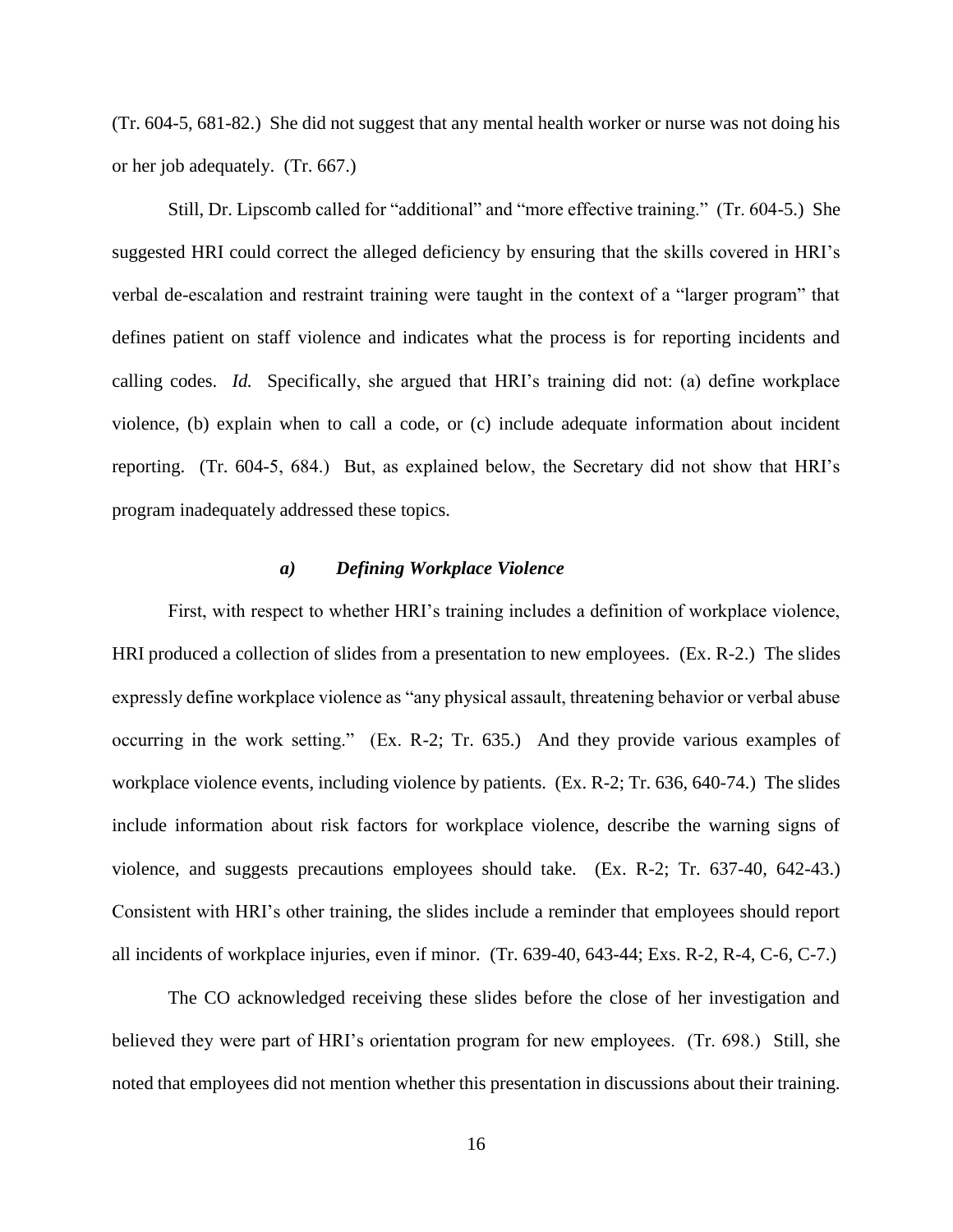*Id.* But, HRI's nurse educator explained that the presentation was part of orientation for new employees.<sup>5</sup> (Tr. 703, 709-10.) He himself was trained by another employee using the slides and he now conducts training on workplace violence using the same slides. (Tr. 709-22; Ex. R-2.) His account of the training is supported by the agenda for new employee training, which explicitly refers to the topic of "workplace violence." (Ex. R-20; Tr. 709.)

Dr. Lipscomb did not appear to recall reviewing the presentation and acknowledged that she did not ask any of the former employees she spoke to about whether they were trained on the workplace violence prevention slides that make-up the exhibit. (Tr. 632-35, 644; Ex. R-2.) She agreed that the presentation contained an appropriate definition of workplace violence. (Tr. 635.) And she considered the information included in the written training materials on preventing and diffusing aggressive behavior contained in the training to be good advice. (Tr. 641-42, 645.) Accordingly, the Secretary fails to prove that employees were not trained about what workplace violence is.

## *b) Training About Calling for Assistance (Code Greens)*

The second deficiency alleged by the Secretary relates to teaching employees about when to call for assistance. HRI calls its procedure for getting assistance in the event of a psychiatric emergency "Code Green." (Tr. 67, 316; Ex. C-4.) An actual or threatened assault on a staff member may trigger a Code Green. (Tr. 319.) The Code Green policy is part of HRI's workplace violence procedures.<sup>6</sup> (Tr. 316.) To initiate a Code Green, a staff member uses a telephone

 $5$  The presentation materials are dated August 2016. (Tr. 644; Ex. R-2.)

<sup>6</sup> HRI's Code Green policy was effective as of August 2007 and was most recently reviewed in December 2016. (Tr. 69; Ex. C-4.)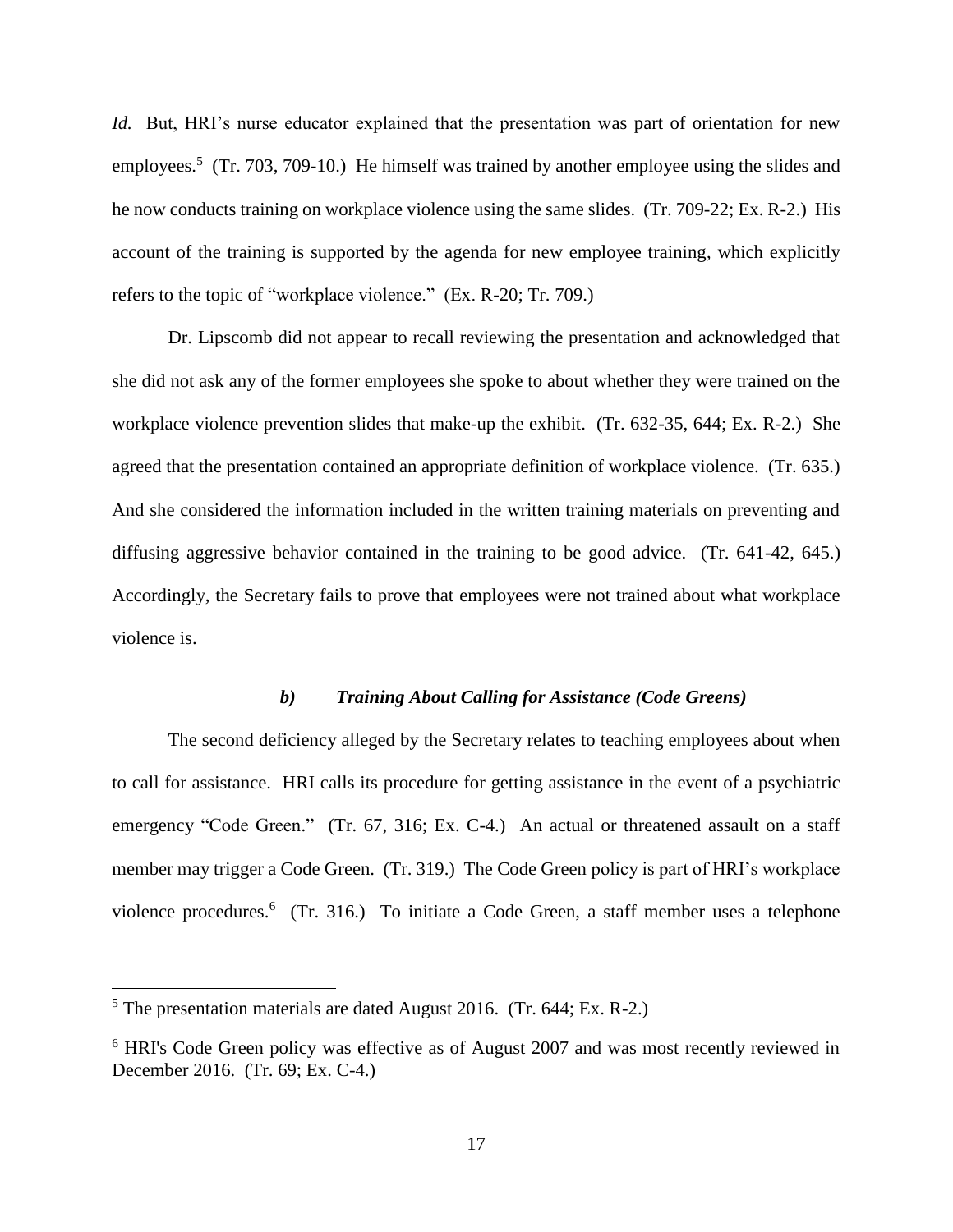intercom system to announce a Code Green and identify the location of the emergency within the facility. (Tr. 70-71.) Employees can also call out "Code Green" verbally to their co-workers instead of using the phone. (Tr. 318.) Various staff, including mental health workers and a social worker, are required to respond to the Code Green and perform assigned roles.<sup>7</sup> (Tr. 70, 277, 317-19; Ex. C-4.) Code Greens can involve attempts to engage in further verbal de-escalation or restraining a patient if necessary. (Tr. 443.) Staff is made aware of any Code Greens even if they were not on the unit when it occurred. (Tr. 323, 415.) HRI's Code Green policy was in effect at the time of OSHA's inspection and is periodically reviewed. (Tr. 69, 419.)

According to Dr. Lipscomb, a former employee expressed some confusion about when to call a Code Green. (Tr. 603, 605.) This employee was attacked by a patient after he responded to some loud noises. (Tr. 603.) As part of the post-incident de-briefing, a manager explained to the employee that he should have gotten assistance before investigating alone. *Id*. After this incident, in the words of Dr. Lipscomb, the employee "overcompensated" during a subsequent incident and called an unnecessary code. *Id.*

There is no debate that HRI trains employees on when to call a Code Green and how to do it. (Tr. 424, 447, 886; Ex. C-4.) HRI's Risk Manager acknowledged that knowing when to call a Code Green was important. (Tr. 428-29.) She made clear HRI wants employees to call a Code Green when there is an emergency and that management would rather have employees err on the side of calling a Code Green. *Id.* She explained the company's desire for employees to call a Code Green early in the process of addressing an aggressive patient before they engage in any restraint technique. (Tr. 330.)

 $<sup>7</sup>$  The nurse manager could re-assign or alter the roles of the staff responding to Code Green</sup> depending on the nature of the situation. (Tr. 328, 418.)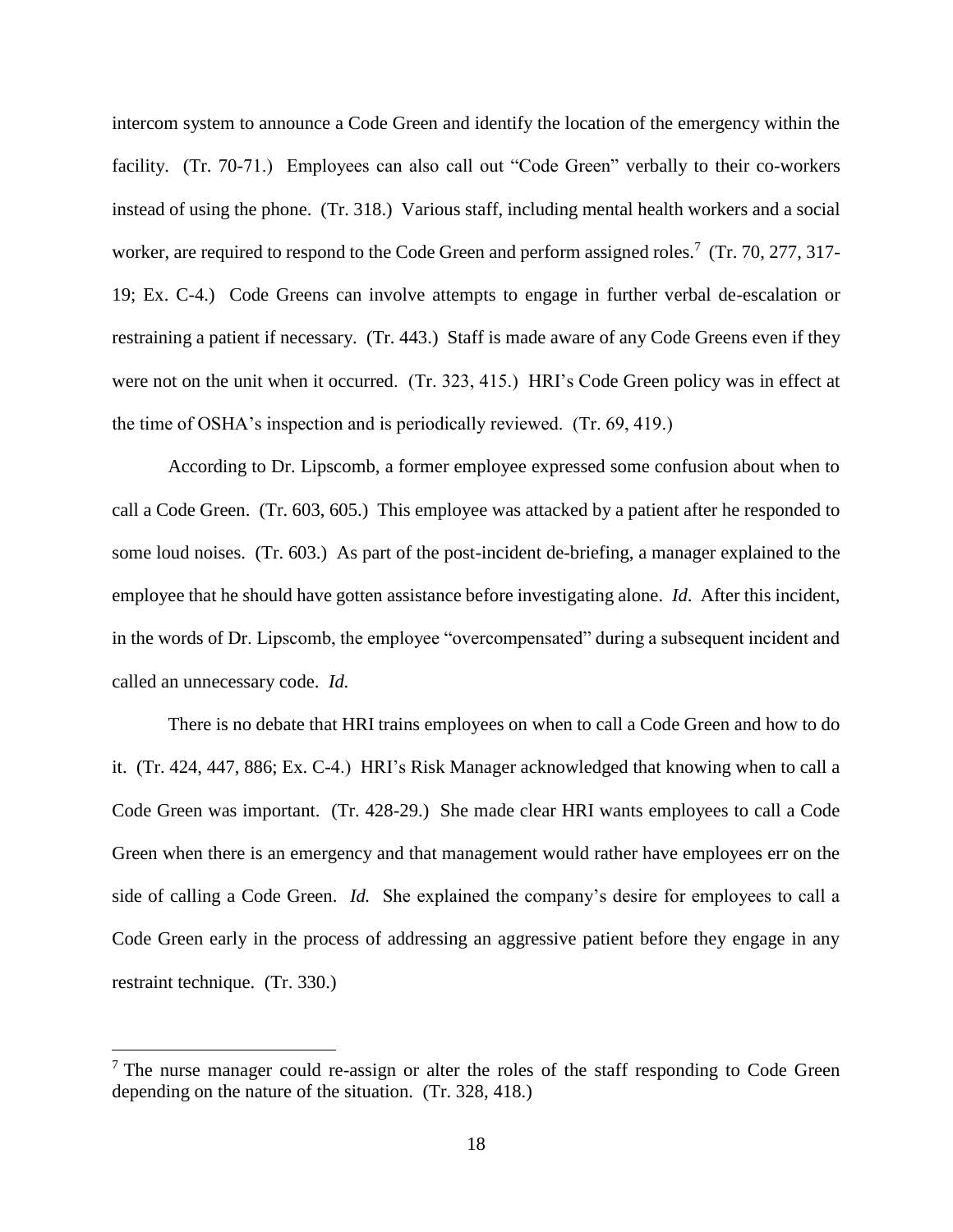The Secretary does not identify what in HRI's policies or procedures was unclear or confusing. Like Dr. Lipscomb, Ms. Cooke also reviewed HRI's training program, including its Code Green procedures. (Tr. 873.) She discussed it with current employees, who indicated that training was very well done, informative, and helpful on a daily basis. (Tr. 873-74.) As noted above, the training included classroom instruction, written policies, shadowing workers, and testing. (Tr. 761, 777; Exs. C-4, R-10, R-11, R-20.) At least one member of senior leadership is also required to attend the code if it occurs during business hours and HRI tracks all incidents to ensure this occurs. (Ex. R-57.) In addition, HRI conducts video reviews of codes and sends employees for further training if it identifies deficiencies in how they responded to a code. (Tr. 510.) The Secretary neglected to sufficiently articulate how training on HRI's Code Green policy could be structured differently so as to materially reduce the hazard.<sup>8</sup> See Cerro Metal, 12 BNA OSHC at 1825 (finding that the Secretary failed to show there was a "specific, feasible additional step" the employer could have taken to improve communication of the work rule).

## *c) Training About Incident Reporting*

The third area of deficiency in training the Secretary cites relates to incident reporting. (Sec'y Br. at 49-50.) HRI trains employees on reporting both staff injuries and patient aggression. (Tr. 708-9; Ex. R-20.) It instructs employees to report all incidents, including those involving patient aggression towards staff, "right away." (Tr. 708-9, 715, 722; Ex. R-2 at 8.) Accidents must be investigated, and employees are instructed to attempt to remedy any unsafe condition or practice. (Exs. C-7, R-2 at 5; Tr. 708, 717, 351.) Employees are also told that reports

<sup>&</sup>lt;sup>8</sup> The Citation also states that a feasible method of abatement for the hazard include ensuring "that all staff know which staff members are designated to respond to Code Green incidents on each shift." The Secretary did not establish that employees did not know who was to respond to a Code Green.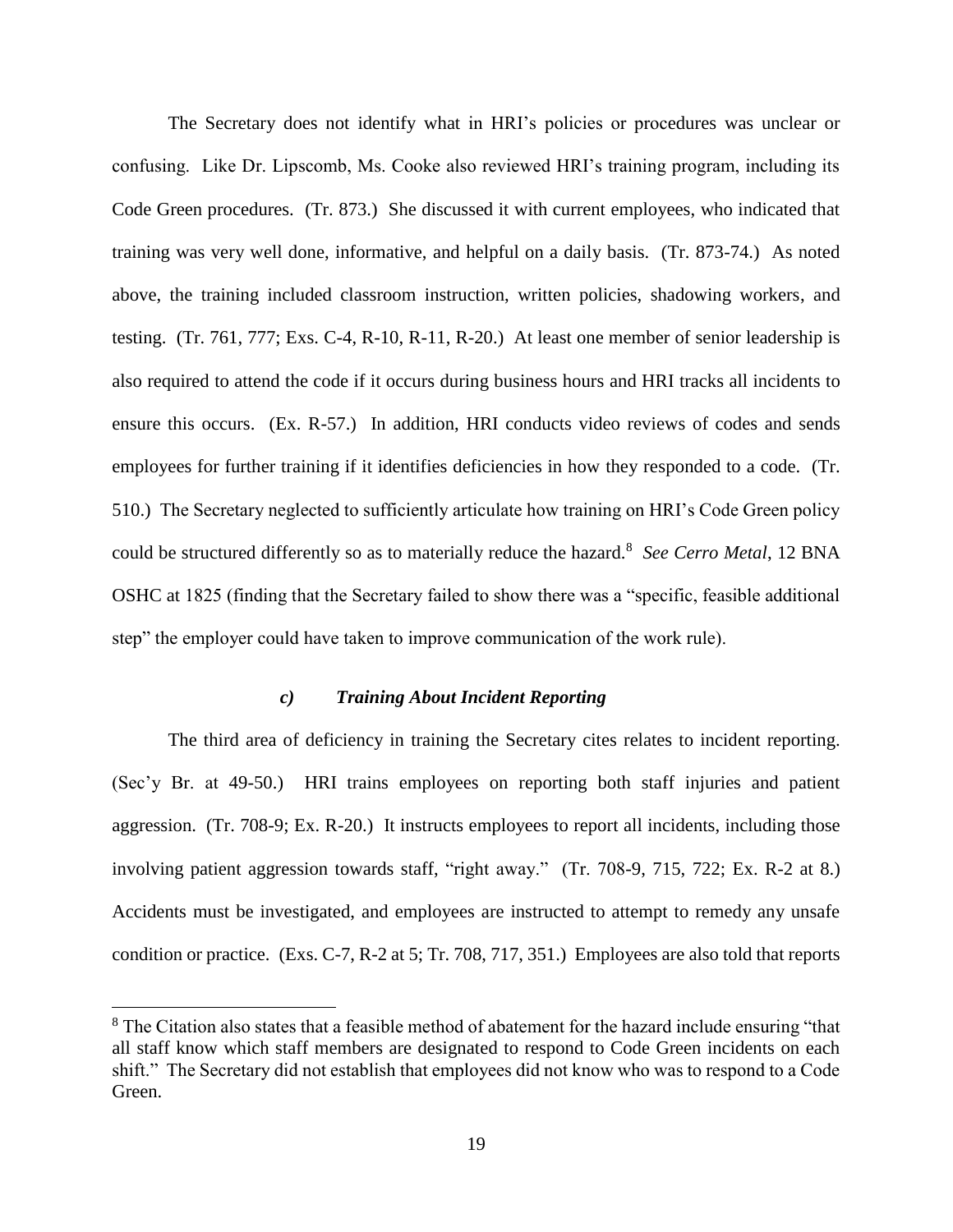of violence will be treated seriously and confidentially. (Tr. 717; Ex. R-2 at 5.) The procedures for reporting accidents are posted in several places throughout the facility. (Tr. 347-48; Ex. C-6.) All nurses and mental health workers must demonstrate competency in understanding incident reports before they can begin their regular duties. (Tr. 761, 774, 780; Exs. R-10, R-11.) There is no evidence of employees failing to report incidents, or not understanding that they needed to be reported.<sup>9</sup> Thus, the Secretary failed to show that HRI's training about incident reporting was inadequate.

#### *d) Burden Not Met*

 $\overline{a}$ 

Ms. Cooke did not agree with Dr. Lipscomb's view that HRI needed to provide more effective training. (Tr. 887-88.) She argued that both the amount and scope of HRI's training went beyond what she typically encounters in behavioral health facilities. (Tr. 888-90.) The Secretary does not establish any topic relevant to the hazard on which HRI employees received no training. Nor does the Secretary show HRI spent an insufficient amount of time on training. Although it may well be true that there are certain actions HRI could take to improve its training, the Secretary needed to identify deficiencies in HRI's approach and show that the suggested

<sup>&</sup>lt;sup>9</sup> As discussed below, HRI did have a "Near Miss Log" that seemed to include actual injuries as well as "near miss" incidents. (Tr. 93; Ex. C-8.) The Near Miss Log was not part of HRI's regular incident reporting procedures or tracking system. (Tr. 91-93.) So, its over-inclusive nature does not appear to be connected to any deficiencies in HRI's training program.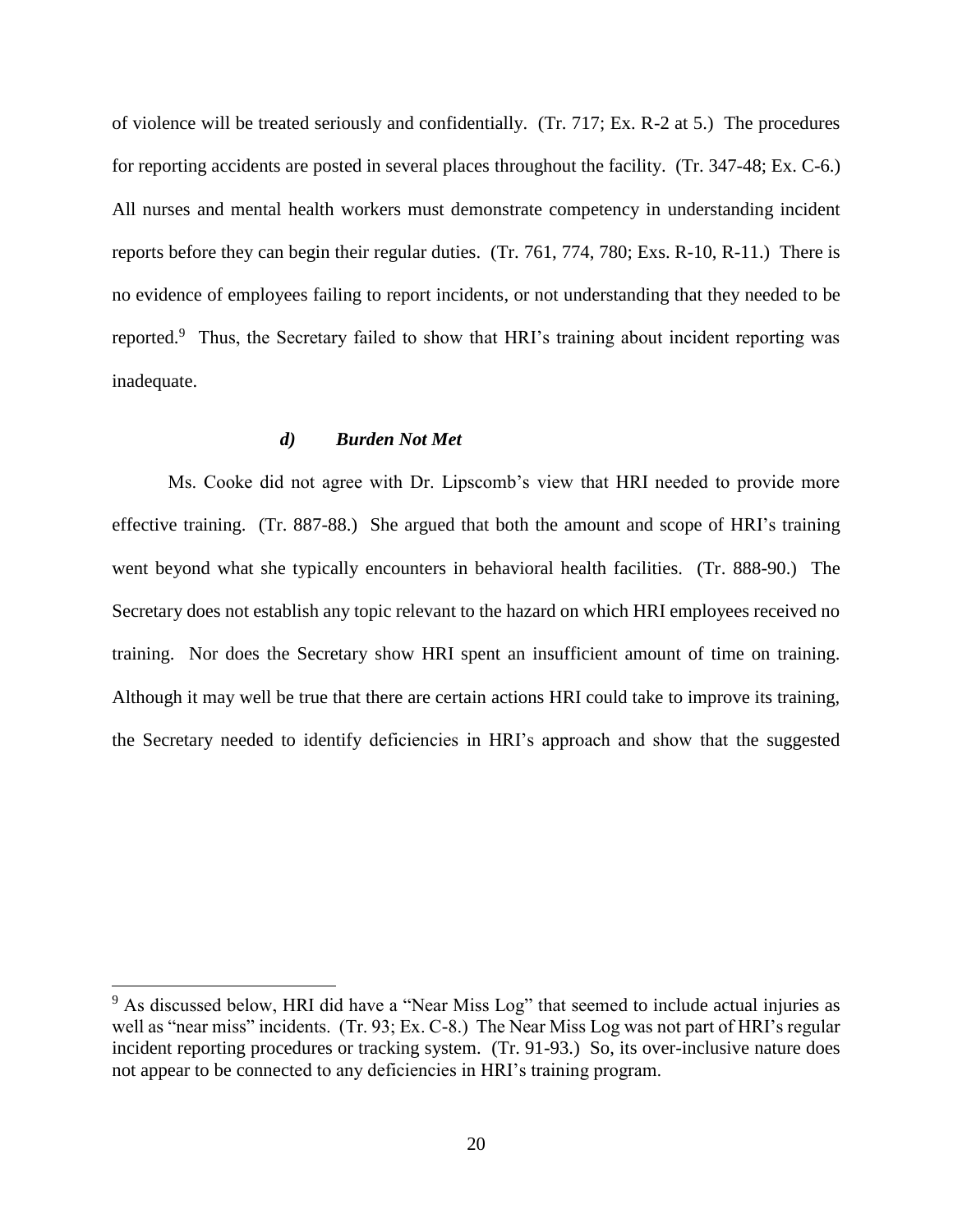changes would materially reduce the hazard.<sup>10</sup> See Ala. Power Co., 13 BNA OSHC 1240, 1245 (No. 84-357, 1987) (Secretary failed to show safety rules were inadequate).

## *2. Policies and Procedures*

 $\overline{a}$ 

In addition to alleging deficient training, the Secretary also argues that HRI's policies and procedures were insufficient. (Sec'y Br. at 45-46, 48-51.) He asserts that HRI needed: (1) a comprehensive written workplace violence prevention program that included a workplace violence prevention coordinator, incident reporting, incident tracking, and staff involvement; and (2) adequate staffing. *Id.* According to the Secretary, having a comprehensive workplace violence prevention program and adequate staffing were necessary and feasible to materially reduce the hazard. *Id.* 

#### *a) Comprehensive Written Workplace Violence Prevention Program*

HRI first suggests that the Secretary failed to establish that having any program materially reduces the hazard. (Resp't Br. at 63.) But, Dr. Lipscomb and HRI's CEO have a different view. Dr. Lipscomb explained that a written plan was an important mechanism to ensure everyone in the organization had the same understanding and was working toward the same goal of reducing workplace violence. (Tr. 606-7.) Her view is supported by her experience in the field as well as general guidance documents on workplace violence published by OSHA, the CDC, the FBI, and

<sup>&</sup>lt;sup>10</sup> In his brief, the Secretary frames some of the alleged deficiencies slightly differently than how Dr. Lipscomb did during the hearing. The Secretary argues that effective training "would include training on a comprehensive workplace violence prevention program, incident report procedures and the specifics of what qualifies as a 'psychiatric emergency' justifying a Code Green." (Sec'y Br. at 50.) To the extent that this formulation implies anything different than what Dr. Lipscomb suggested at the hearing, the undersigned finds that the Secretary failed to put forth sufficient evidence supporting such a contention. HRI had a workplace violence prevention program that included training on incident reporting and calling a Code Green.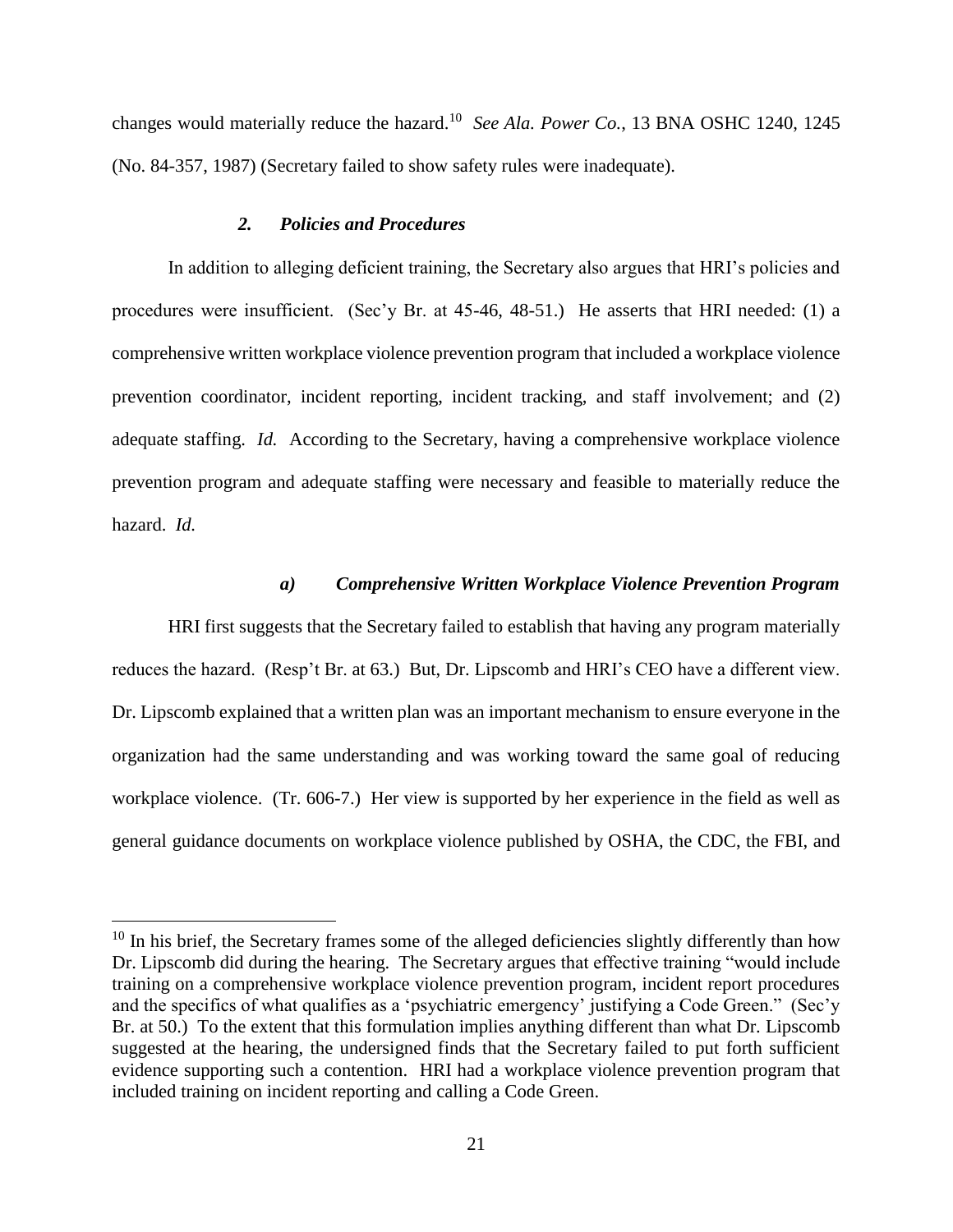the American National Standards Institute (ANSI). (Exs. C-27 at 11, C-28 at 23, 27, C-29 at 55.) HRI's CEO agreed with Dr. Lipscomb about the importance of having policies and procedures related to workplace violence. She argued that the written policies that make-up HRI's workplace violence prevention program "prevents injuries to patients or to staff." (Tr. 170.) In her view, the company's policies work together to reduce patient aggression and improve safety. (Tr. 170-71.) Thus, the company's own experience corroborates Dr. Lipscomb's view that written policies and procedures reduce the hazard.

Although the Secretary showed that a written workplace violence prevention program can reduce the hazard, under Commission precedent, the Secretary also needed to show that HRI's approach was inadequate. *See Mo. Basin*, 26 BNA OSHC at 2319. *Cf. Indus. Glass*, 15 BNA OSHC 1594, 1604 (No. 88-348, 1992) (recognizing that heat can be a hazard but concluding that the company's effective measures to reduce exposure and alleviate its effects precluded finding a violation of the general duty clause). And as to that issue, HRI argues it has a comprehensive written program to address workplace violence both directly and indirectly. (Tr. 55, 170, 986, Ex. C-2.) HRI's "Workplace Violence" policy states that the facility has "zero tolerance for violence of any kind" and goes on to indicate that management is "committed to providing an environment free from all forms of violence including … physical threats or acts of physical assault." (Tr. 169; Ex. C-2 at 1.) Under this policy's terms, all reports of violence are to be "treated seriously and fully investigated."<sup>11</sup> (Ex. C-2 at 1.) The Workplace Violence policy is supplemented by others addressing: (1) handling psychiatric emergencies (i.e., Code Green); (2) reporting employee accidents; (3) identifying and assigning different precaution levels for at-risk patients, such as

 $11$  HRI explained that the document was focused on violence among co-workers even though it refers to "non-employees" and "individuals." (Tr. 64, 160; Ex. C-2.)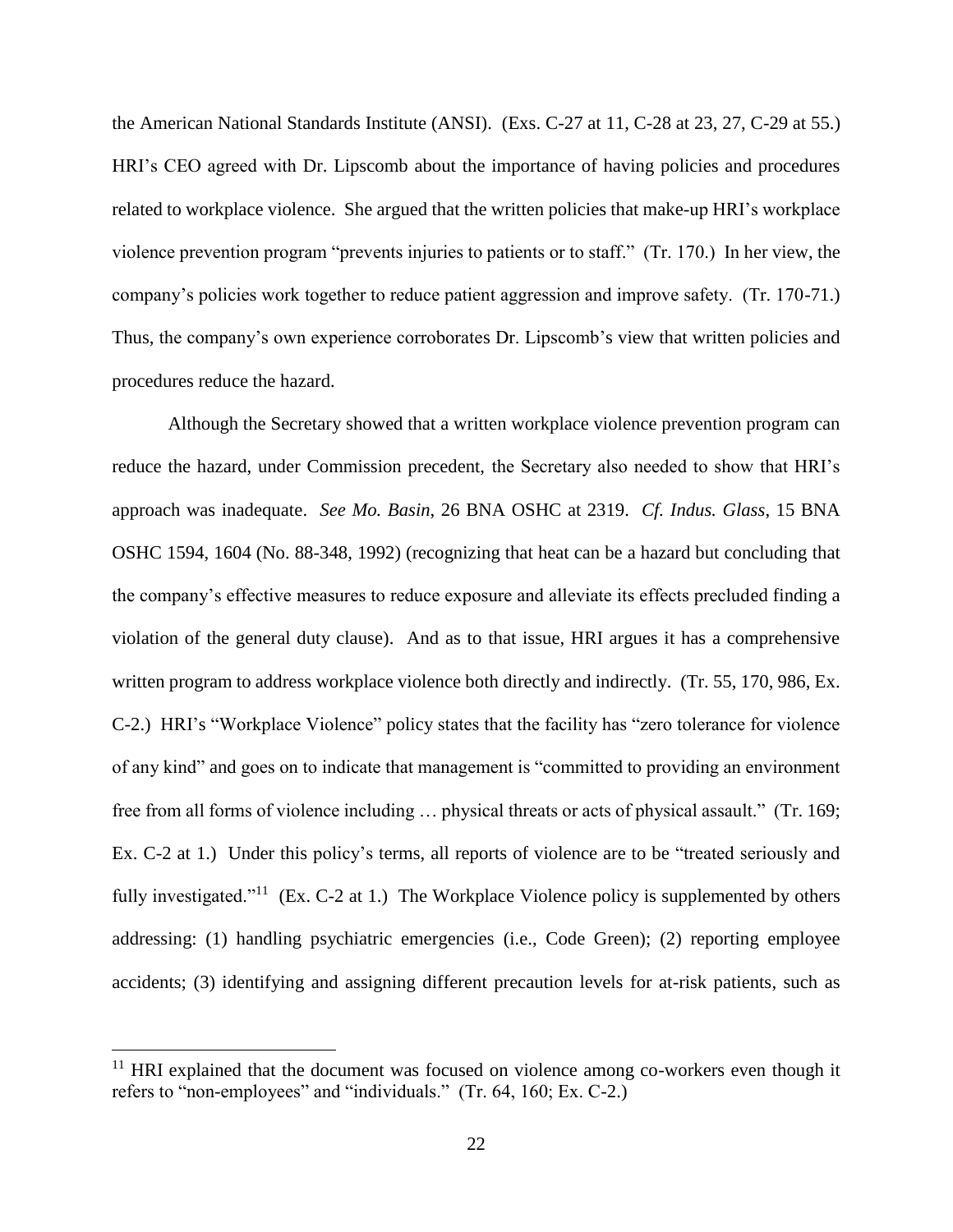increasing observation levels and/or limiting privileges; (4) staffing; (5) escorting patients outside of the unit; (6) conducting searches of patients, patient areas, and patient possessions for prohibited items (contraband); (7) using restraints with patients and debriefing staff after any such incident; (8) visitors; and (9) patient responsibilities. (Exs. C-4, C-7, R-22, R-26, R-27, R-29, R-30, R-35, R-38, R-48, R-49; Tr. 170-71, 308-9, 315-16, 410, 499.) HRI maintained the various written policies that collectively constitute its written workplace violence prevention program in a binder, as well as online where they were all accessible to staff through a shared drive.<sup>12</sup> (Tr. 54-58, 314-15, 410, 443-44.) These policies were regularly reviewed and updated.<sup>13</sup> (Tr. 69, 85, 452, 467, 472, 485.) According to HRI's CEO, these policies work together to mitigate the hazard of patient on staff violence. (Tr. 169-71.)

Beyond the written policies and procedures HRI's workplace violence prevention program also included: (1) a management commitment to reducing patient aggression against staff; (2) employee participation in addressing safety, including workplace violence; (3) analyzing for things that could contribute to the hazard of patient on staff violence; (4) preventing and controlling patient aggression when it occurs; (5) maintaining adequate staffing, (6) comprehensive training, including on how to prevent the hazard of patient on staff violence and ways minimize harm from such incidents if they occur. (Tr. 170-71, 209, 708-22; Exs. R-19, R-20, R-57, R-61; Resp't Br. at 25-40, 63-65.)

 $12$  At the time of the initial inspection, this binder was present at the facility but was not provided to the CO. (Tr. 54-55, 57-58.) However, HRI subsequently provided it to the CO at her follow up visit. (Tr. 693.)

<sup>&</sup>lt;sup>13</sup> The policies list the date the policy was first effective and the date of the most recent review or revision. (Tr. 452, 467, 472, 480-81, 485, 741.)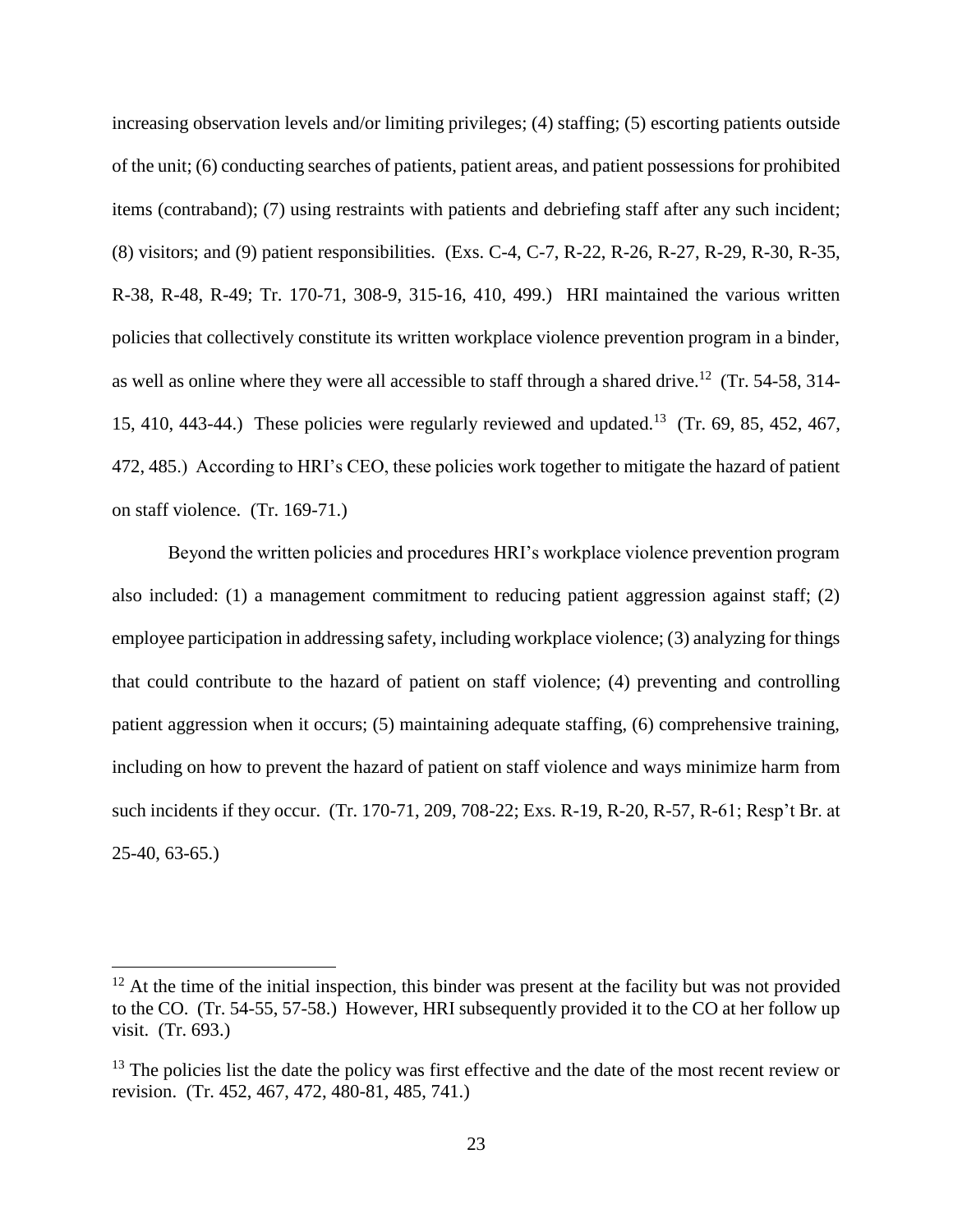The Secretary argues that the program was inadequate because it: (1) lacked a workplace violence coordinator, (2) did not include standardized incident reporting, tracking, and analysis, and (3) did not provide for sufficient employee involvement. (Sec'y Br. at 17-20, 50-51.)

## *(1) Workplace Violence Prevention Coordinator*

HRI does not dispute that management needs to be committed to workplace violence prevention and that people must be assigned responsibilities to implement and ensure compliance with the policies and procedures. (Resp't Br. at 64-65.) What it disagrees with is the Secretary's contention that it must have one person with the title of workplace violence coordinator. *Id.* HRI believed that everyone was responsible for addressing workplace violence. (Tr. 54-55, 204-5, 251, 451.) The risk management group along with the human resources department oversaw the HRI's program. (Tr. 49-50.) Ms. Kong tracked, trended, and reported to the leadership team about workplace violence trends. (Tr. 50-51, 207.) The clinical director and physicians also tracked and trended incidents. (Tr. 207.) On the units, staff tracked incidents, such as contraband and altercations. (Tr. 780-81.) Multiple managers had specific responsibilities related to workplace violence prevention and intervention when such situations occurred. (Tr. 75, 207, 277, 293; Exs. C-2, C-4, C-6.) These managers, including the CEO, reviewed all incident reports, such as those related to the hazard of patient on staff violence, in their daily Flash meetings. (Tr. 211-13.) These Flash meetings also address incidents of patient aggression, the reasons for any staff injuries, and the need for any corrective actions related to thereto. (Tr. 213-14.) Besides those discussions, HRI also has three committees tasked with responsibilities related to mitigating the hazard of patient on staff violence. (Tr. 100, 104-5, 171.) Notes from these committees indicate that patient on staff violence was routinely discussed, mitigating measures were evaluated and various actions were taken. (Tr. 440-41; Ex. R-55.)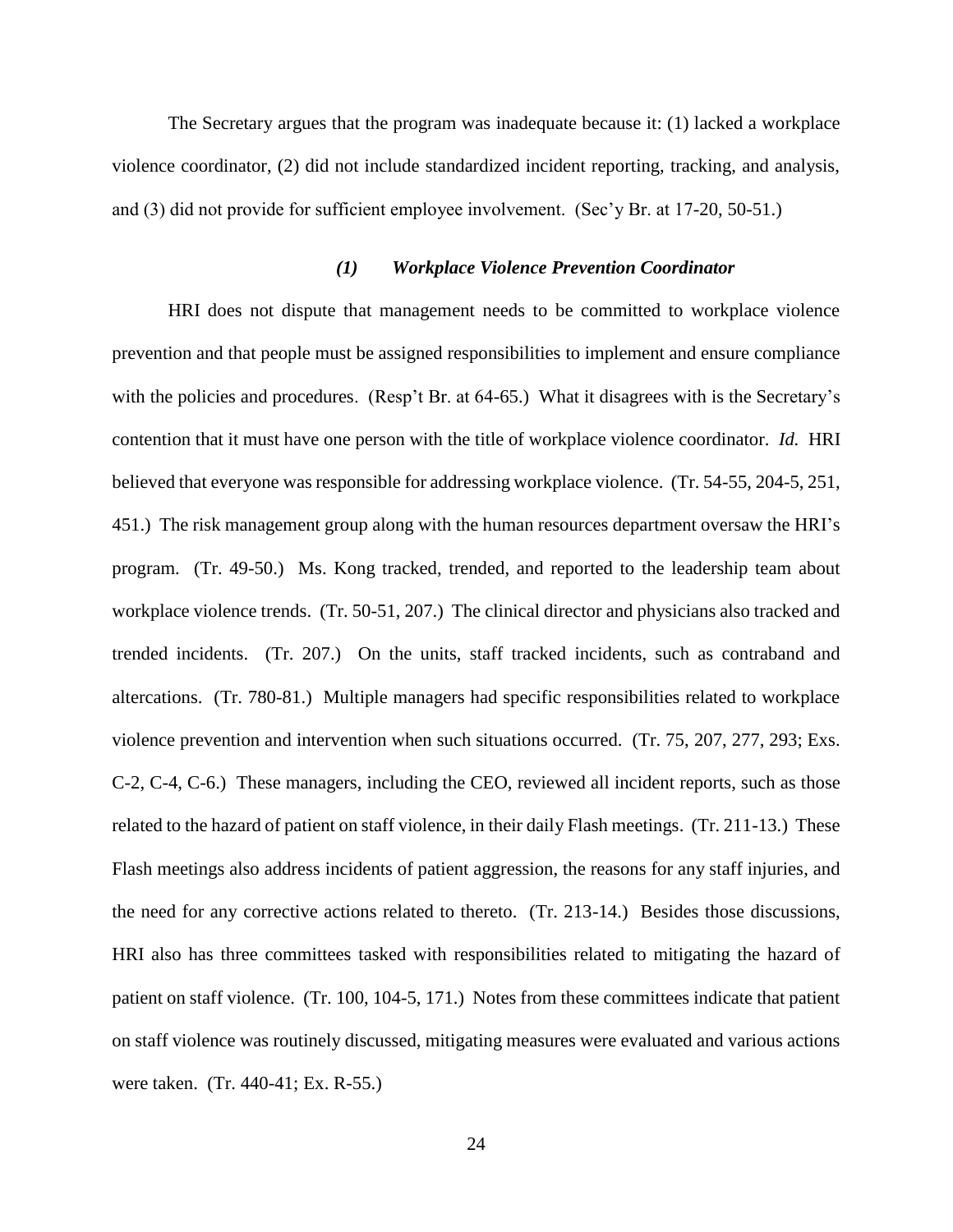The Secretary does not allege that HRI needed a full-time position focused solely on workplace violence prevention. Dr. Lipscomb only called for someone with "dedicated time" to this area. (Tr. 607-8.) The Secretary does not identify any task a workplace violence coordinator would perform that was not already being done by HRI employees at the time of the inspection. He did not explain how one individual in the role of workplace violence coordinator was superior to HRI's approach of having multiple managers, including the CEO, dedicating time to mitigating the hazard and having specific responsibilities for it. *See Pelron Corp.*, 12 BNA OSHC 1833, 1838 (No. 82-388, 1986) (finding the Secretary failed to prove that addressing the lack of formality in the employer's safety program would materially reduce the hazard).

## *(2) Incident Reporting and Tracking*

The Citation suggests a feasible method of abatement is for HRI to: "Implement incident reporting and prompt investigations to ensure all reports resulting in injury are promptly investigated with written findings, recommendations, and a plan for corrective action." As discussed above, HRI already has an incident reporting policy requiring employees to immediately report all accidents and injuries to their supervisor, regardless of their severity. (Tr. 84, 348-49, 722; Exs. C-6, C-7, R-2 at 8.) Unless the employee needs medical attention, the employee must complete a written report, the EAR. (Tr. 349-50.) Threats of violence, as well as incidents of patient aggression that do not result in a staff injury, are also to be reported. (Tr. 177, 296-301.) Management promptly reviews any EARs and they are discussed at the daily Flash meeting. (Tr. 350.) In addition to discussing the EAR, HRI completes a review of any available video footage of the incident. (Tr. 350-51.) HRI uses this camera review and the EARs to facilitate specific follow up as well as to track patient on staff violence at the facility over time. (Tr. 385; Exs. C-6, C-7, C-9, C-10.) Doing so is part of its workplace violence prevention strategy. (Tr. 385.)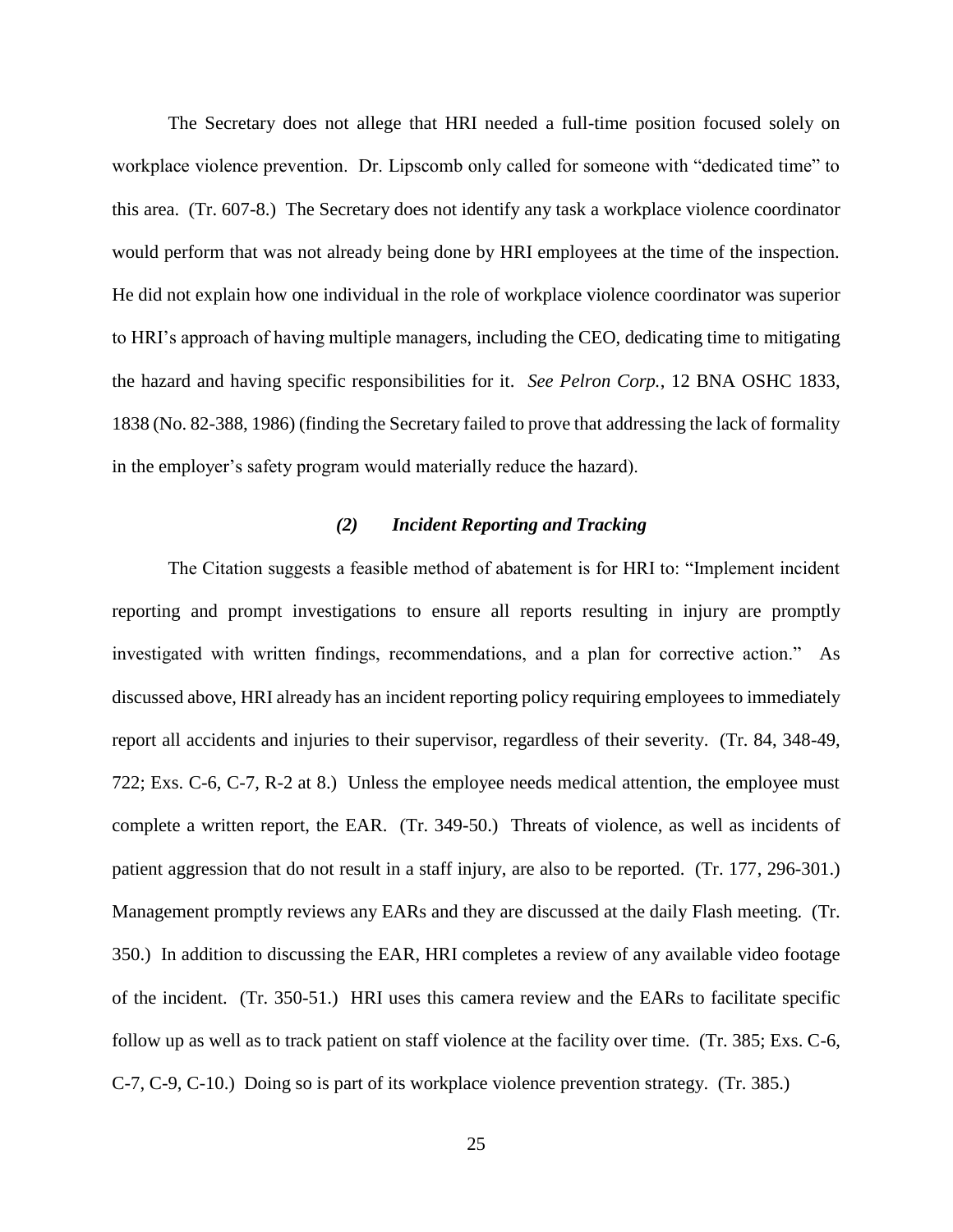HRI also tracks occurrences related to the hazard of patient on staff violence, such as aggressive behavior against other patients and the presence of contraband, even if the occurrences do not result in actual injuries to staff.<sup>14</sup> (Tr. 258-61, 383, 396; Ex. R-55.) Managers acknowledged that requiring incident reporting and tracking incidents of violence allows HRI to learn and take both corrective and preventative actions. (Tr. 262, 349-51, 385.)

So, the issue here is not whether reporting and tracking incidents is a feasible means of abatement or part of addressing workplace violence.<sup>15</sup> The debate is whether the Secretary showed that HRI was deficient in implementing this workplace violence prevention strategy. To make this showing, the Secretary relies on a document titled HRI Near Miss Log. (Sec'y Br. at 3-5, 12-13; Tr. 92; Ex. C-8.) HRI considers a near miss to be an incident that did not result in staff injury but had the potential to do so. (Tr. 91.) There is no evidence HRI failed to record any such near miss. However, it appears that the HRI Near Miss Log included four incidents involving actual injuries as opposed to "near misses." (Tr. 92-97; Ex. C-8.)

The Secretary failed to show that this error resulted in any workplace violence risk. The HRI Near Miss Log was not the primary record of workplace violence incidents and there is no evidence the document was relied on to formulate workplace violence prevention decisions. Instead, managers used the more detailed EARs, which provide substantive details and clearly indicate when injuries occurred. (Tr. 95-96; Ex. C-1.)There is no evidence of an actual injury for which no EAR was prepared. Beyond reviewing the EARs, follow up on employee injuries

<sup>&</sup>lt;sup>14</sup> HRI was concerned about patient access to items that could harm staff. (Tr. 469, 642, 743.) So, HRI trained staff about contraband and searches all patients as well as their belongings in the admissions area before the patient enters the unit. (Tr. 467-69, 742-43; Exs. R-27, R-61.) Additional searches occur on the unit when employees suspect that contraband may be present and when ordered by a physician. (Tr. 467, 469-70.)

<sup>&</sup>lt;sup>15</sup> The Secretary does not allege that HRI violated any OSHA standards related to recordkeeping.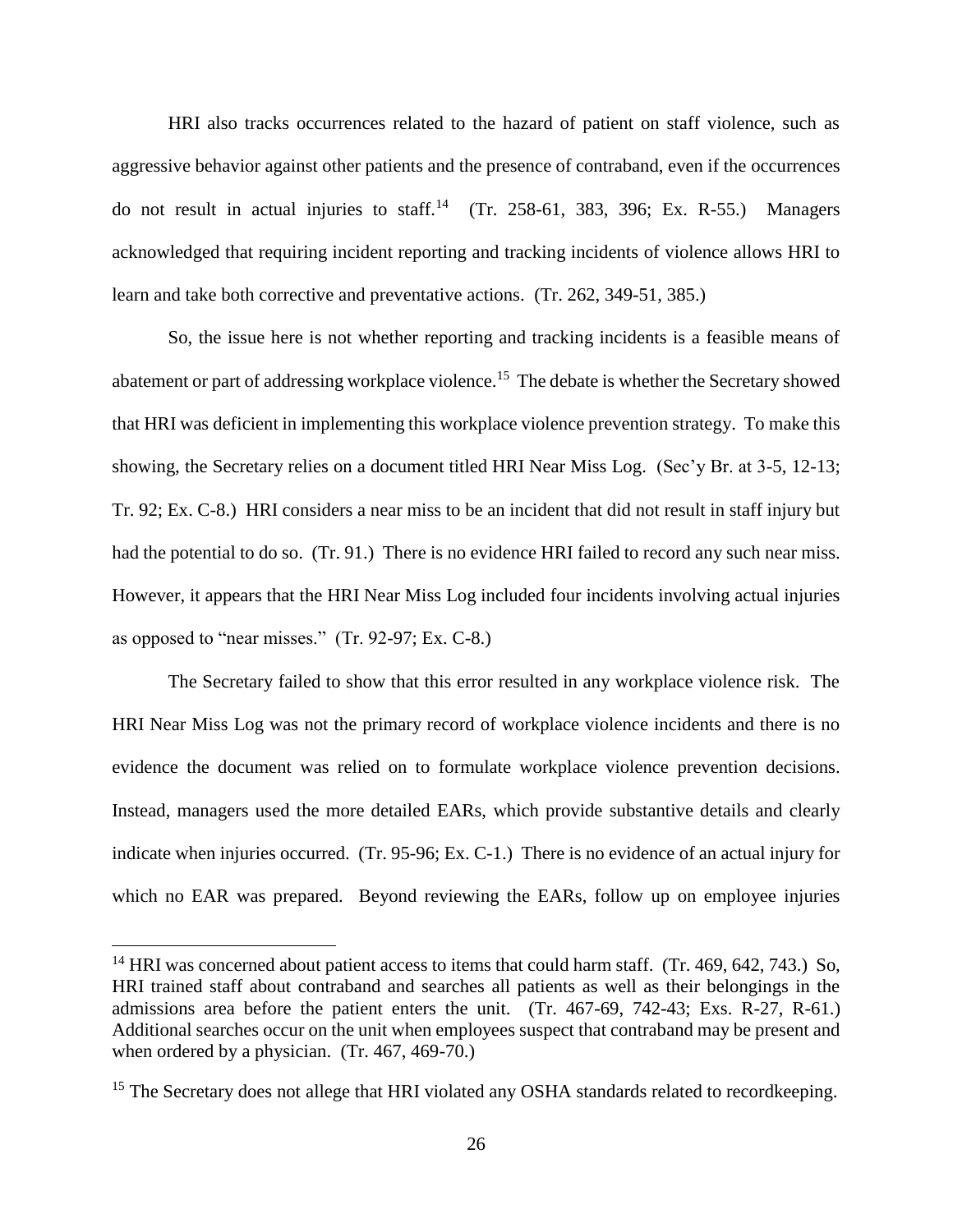includes reviews of security camera footage if available and employee interviews. (Tr. 215, 351- 52, 510.) Three committees also review incident reports, look for trends, and assess potential corrective actions. (Tr. 171-72, 257-62, 284-85, 440-41, 510-19; Exs. R-55, R-57.) Thus, although it appears that the HRI Near Miss Log was over-inclusive, HRI had methods to capture and review information related to both the potential for patient on staff violence and actual injuries. (Tr. 348-52.)

HRI trains employees on how and when to report incidents. (Tr. 708, 722; Exs. R-20, R-2.) It tracks incidents in writing, requires managers to promptly review all incident reports, and makes employees aware of incidents that occur. The CEO explained that she participates in the reviews of incidents and follows up with the committees to make sure they are aware of trends and continuing to review the company's approach to workplace violence. (Tr. 209-10, 213-14.) She also testified that even if an instance of aggressive behavior did not result in any injuries it would still be discussed at the daily Flash meeting and the need for corrective action would be considered. (Tr. 212-15.) She emphasized the importance of these discussions. (Tr. 214.) Despite some discrete errors in its internal tracking, HRI showed that incidents were reported, analyzed, and followed up on. (Tr. 215; Ex. C-1.) The Secretary did not identify instances where an incident went unreported or where management did not review an instance of patient on staff violence. Nor did he establish that HRI failed to examine the causes of such instances or act on the information learned.

#### *(3) Employee Involvement*

The Secretary also argues that HRI should include non-management "employees in the planning, development, and implementation of workplace violence prevention efforts." (Sec'y Br. at 48-49.) OSHA, the CDC, and ANSI all call for "employee involvement" in workplace violence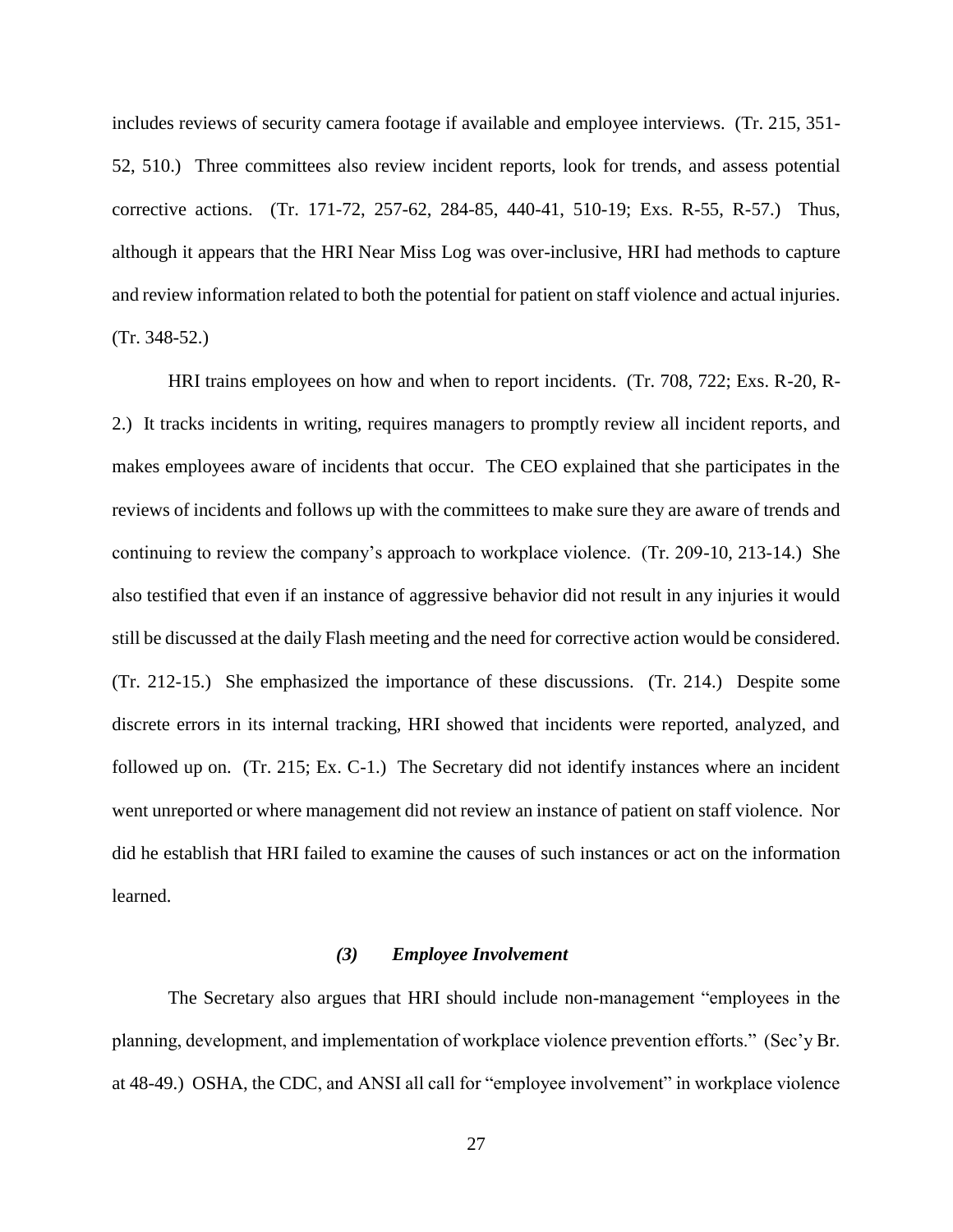prevention programs. (Exs. C-27 at 13, C-28 at 21, 26, C-32 at 18.) Dr. Lipscomb explained that "employee involvement" was an important workplace prevention strategy.<sup>16</sup> (Tr. 595-96.) She was not asked to define "involvement" but indicated that it required the attendance of direct care staff and non-management individuals at committee meetings and making minutes of the meetings available. (Tr. 596-99.) In his brief, the Secretary argues that to have sufficient employee involvement requires HRI to: (1) schedule meetings at convenient times, (2) provide staff coverage so employees can participate in meetings, and (3) allow "employees to participate in developing the plan and setting the agenda." (Sec'y Br. at 49.)

Looking first at HRI's committees, HRI does not have a committee focused solely on in preventing and mitigating workplace violence. (Tr. 104.) Instead, workplace violence is within the responsibilities of three standing committees: (1) the Performance Improvement Committee; (2) the Restraint Reduction Committee; and (3) the Environment of Care Committee. (Tr. 100, 104-5.) The Performance Improvement Committee meets monthly to evaluate patient and staff incidents, look for trends from incidents and EARs, and to consider potential corrective actions. (Tr. 257-62, 515-16, 518-20; Ex. R-55.) Members review trends and audits to ensure that staff are taking appropriate actions with respect to safety. *Id.* The Restraint Reduction Committee meets monthly to review incidents that involved restraining a patient. (Tr. 151, 500-2, 510-15.) It confirms that all such incidents are documented and promptly reviewed by senior leadership as HRI's policies require. *Id.* This committee also reviews training and makes sure it is completed. (Tr. 515.)

 $16$  There is no evidence that individuals not employed by HRI played a regular role in developing or implanting workplace violence prevention strategies at HRI. The argument appears to be that direct care employees were not sufficiently encouraged to participate in HRI's workplace violence prevention program. (Sec'y Br. at 48-49; Tr. 596-97.)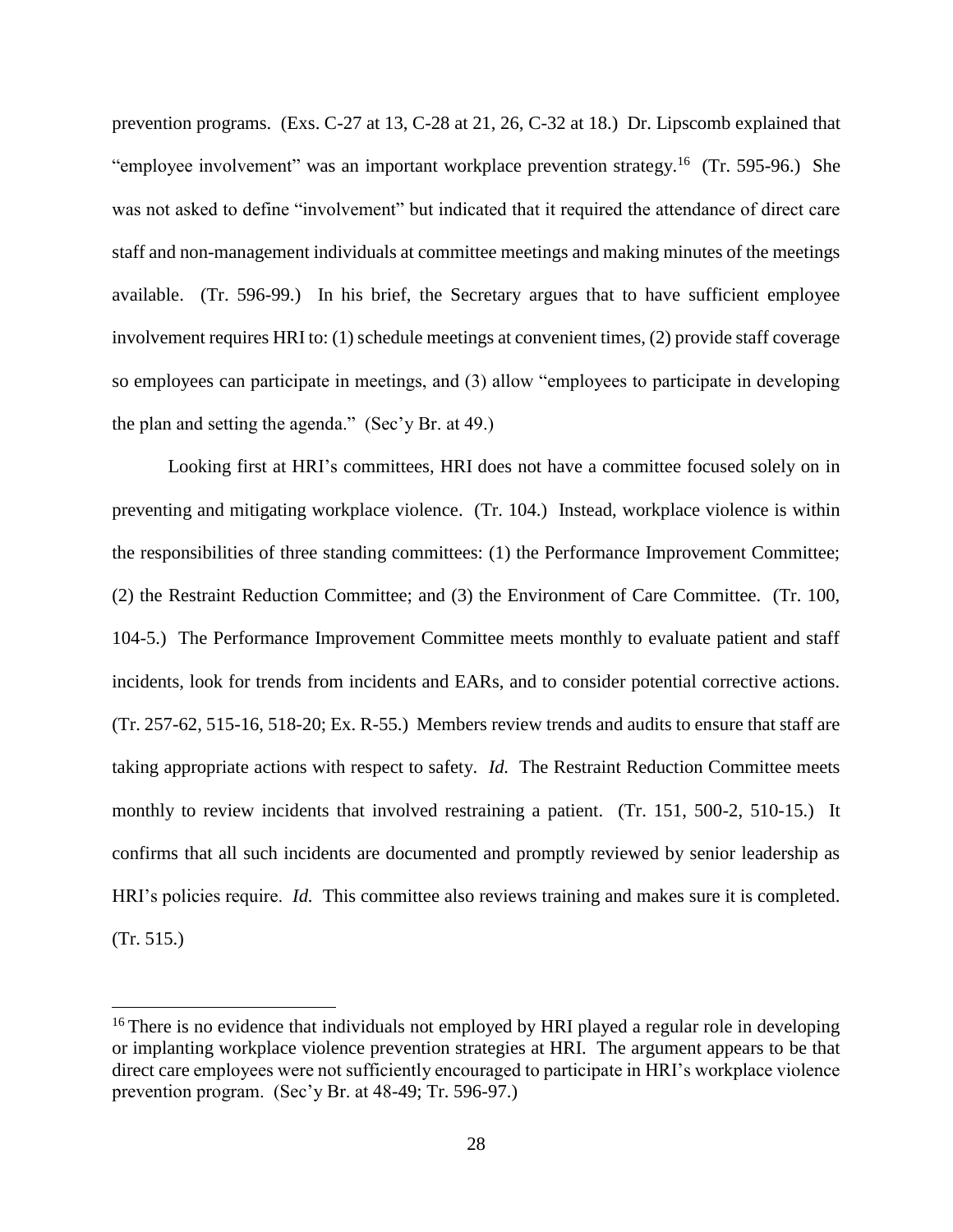The third committee with responsibilities for workplace violence is the Environment of Care Committee. It meets quarterly and focuses on care, safety, and infection control. (Tr. 395- 97; Exs. C-18, C-19.) As part of its work, committee members conduct monthly Environment of Care rounds to look for safety and other issues at the facility. (Tr. 397-98, 403.) Findings from these rounds are discussed at committee meetings. (Tr. 405.) Committee members also discuss employee injuries, training needs, and various risk areas, such as problems related to contraband. (Tr. 395-97, 402, 404-6, 440-41.) The results of camera audits and injury trends are also discussed to identify corrective actions and make sure they are implemented. (Tr. 395, 400-2, 404, 444; Exs. C-18 at 3, C-19.) For example, the committee discussed moving to "live feed monitors" in the two most acute units. (Tr. 402; Ex. C-18.) It determined that this type of monitoring would provide additional safety to staff and then this change was made. (Tr. 403.) The committee also discussed providing mandatory training to help better manage patient aggression. (Ex. C-19 at 2-3.)

These three committees are composed of individuals with fewer responsibilities for direct patient care.<sup>17</sup> (Tr. 106-15, 124, 501.) Still, minutes and the testimony show that supervisors of mental health workers and nurse managers, both of which have direct care responsibilities, do attend these meetings. (Tr. 108-9, 114, 387-93, 940-42; Exs. C-11, C-12, C-13, C-14, C-15, C-16, C-18, C-19, C-20.)

Further, all direct care staff are invited to attend the Restraint Reduction Committee meetings as well as the town hall meetings. (Tr. 125, 388, 673, 939-40.) And HRI takes several steps to encourage their attendance at these meetings.<sup>18</sup> (Tr. 859-60.) Committee meetings are

 $17$  A direct care staff member is a part of the Environment of Care committee, but it is not clear how often he attended the meetings. (Tr. 114, 120; Exs. C-18, C-19, C-20.)

<sup>&</sup>lt;sup>18</sup> The Secretary does not argue that HRI should compel employee participation.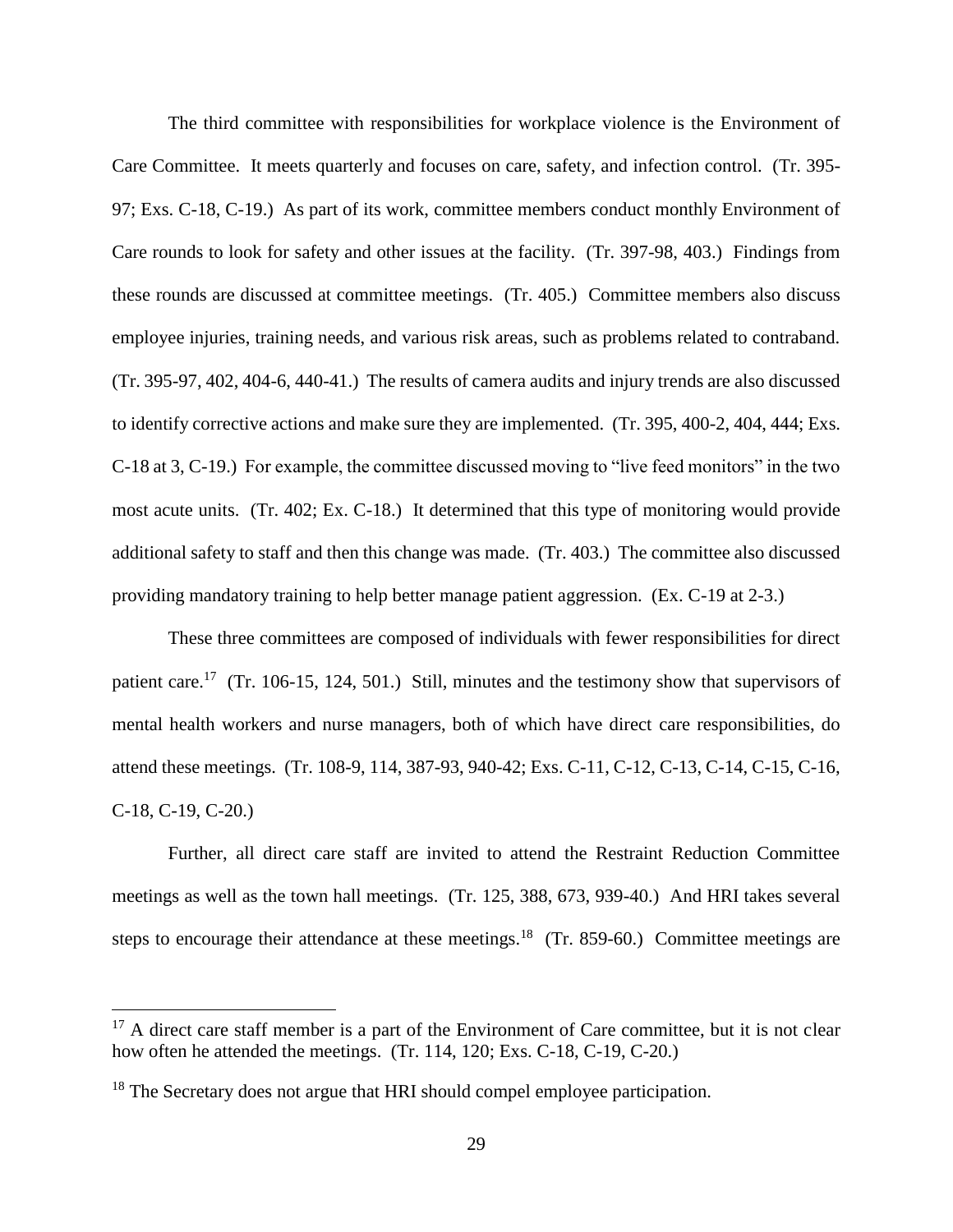scheduled at various times to accommodate different shifts and some meetings are held more than once. (Tr. 193, 216, 674, 783, 859.) The meeting times are visibly posted and communicated to staff in multiple ways. (Tr. 216-17, 783, 859-60.) In addition, HRI indicated it was willing to schedule them at different times when staff expressed an interest in coming. (Tr. 216, 885.)

The town hall meetings are an "open forum to discuss anything that will impact staff," including safety and workplace violence. (Tr. 218, 783.) They are held monthly and on an emergency basis if needed. (Tr. 125, 215-16, 782-83.) For example, HRI held an emergency town hall meeting after the employee was attacked with the dresser drawer. (Tr. 218, 220.) Staff can (and do) make comments and ask questions during the town hall meetings. (Tr. 217, 221-22, 783.) Employees are paid for their time at town hall meetings. (Tr. 234, 673.) Employees can also anonymously provide input about workplace violence through a locked suggestion box anytime or in annual safety surveys. (Tr. 191, 193, 215-19, 668, 674; Ex. C-24.) The CEO explained that there have been very few suggestions placed in the box. (Tr. 219.) She personally reviewed each suggestion and indicated how she followed up on the concerns raised. *Id.* In addition to these avenues, staff can raise safety concerns directly with the CEO and some have done so. (Tr. 217.) HRI provided examples of when it made changes because of feedback on safety it received from direct care staff. (Tr. 193.)

Besides open forums for discussions with direct care staff about workplace violence, HRI also has a process to inform staff when there is a known potential for aggression and after incidents occur. (Tr. 214-15, 323-24, 478-79; Exs. R-22, R-24.) The intake process includes looking for aggression and violence towards others. (Tr. 827; Ex. R-24 at 26-27, 29.) Intake forms for patients considered potentially aggressive are marked and include a different colored cover sheet, called a High Risk Alert Sheet, to make it easier for staff to identify. (Tr. 720-21, 763, 833; Ex. R-24 at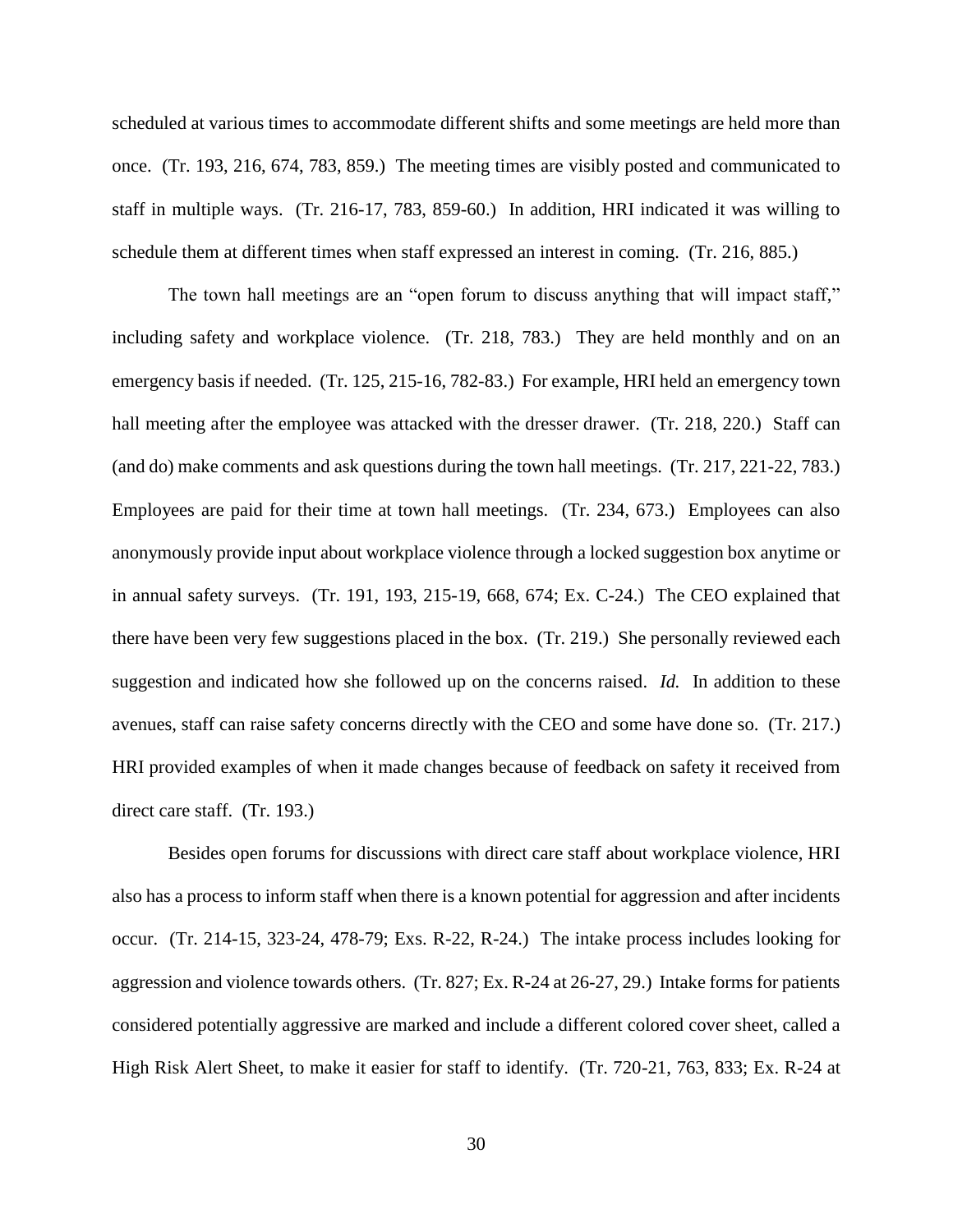29.) Both the nurse supervisor and charge nurse are required to sign this cover sheet. (Tr. 835.) The charge nurse informs the staff on the unit about the risk of aggression and staff also have access to the patient's file, including the High Risk Alert Sheet. (Tr. 720-21.)

Once admitted to the unit, if a patient exhibits aggression or the potential for it, this is included in the nursing notes and is part of the shift change meetings.<sup>19</sup> (Tr. 129, 747, 765, 767.) The nursing notes specifically include a section focused on whether there is any risk of assault. (Tr. 769.) Managers discuss issues related to patient aggression and any violence against staff at the daily Flash meetings, which are open to mental health workers and all nursing staff. (Tr. 212- 14, 304-5.) If a patient is identified as aggressive, there are several precautions and interventions, such as increasing observation, restricting privileges, and requiring additional treatment, that employees put into place depending on the situation. (Tr. 452-54; Exs. R-22, R-26.) The nursing supervisor or charge nurse may place a patient on high-risk status at any time. (Tr. 462; Exs. R-22, R-26.) Each unit has a whiteboard which identifies the observation levels, privilege levels, and precautions for each patient. (Tr. 479, 721-22.) The whiteboard will indicate whether there has been any violent behavior. (Tr. 722; Ex. R-61.)

Staff are made aware of any Code Greens that occur and are debriefed after any incident that leads to a patient restraint or an employee injury. (Tr. 323, 329, 331, 486-88; Exs. R-30, R-38.) This debriefing process includes considering what actions could have been handled differently, determining if there are any corrective actions that should be taken, and to learn if there

<sup>&</sup>lt;sup>19</sup> The charge nurse completes a shift report that documents whether there is a risk for assault or whether precautions for aggression are needed. (Tr. 769, 771; Ex. R-42.) During a 30-minute meeting at the start of each shift, the charge nurse informs the on-coming staff of relevant information, including any specific risks related to violence or aggression. (Tr. 721.) While all staff is encouraged to attend these meetings, some people coming off shift do not attend. (Tr. 129- 30.) But, even if an employee does not attend the meeting when they are coming off their shift, they still have access to the written report. (Tr. 769, 772.)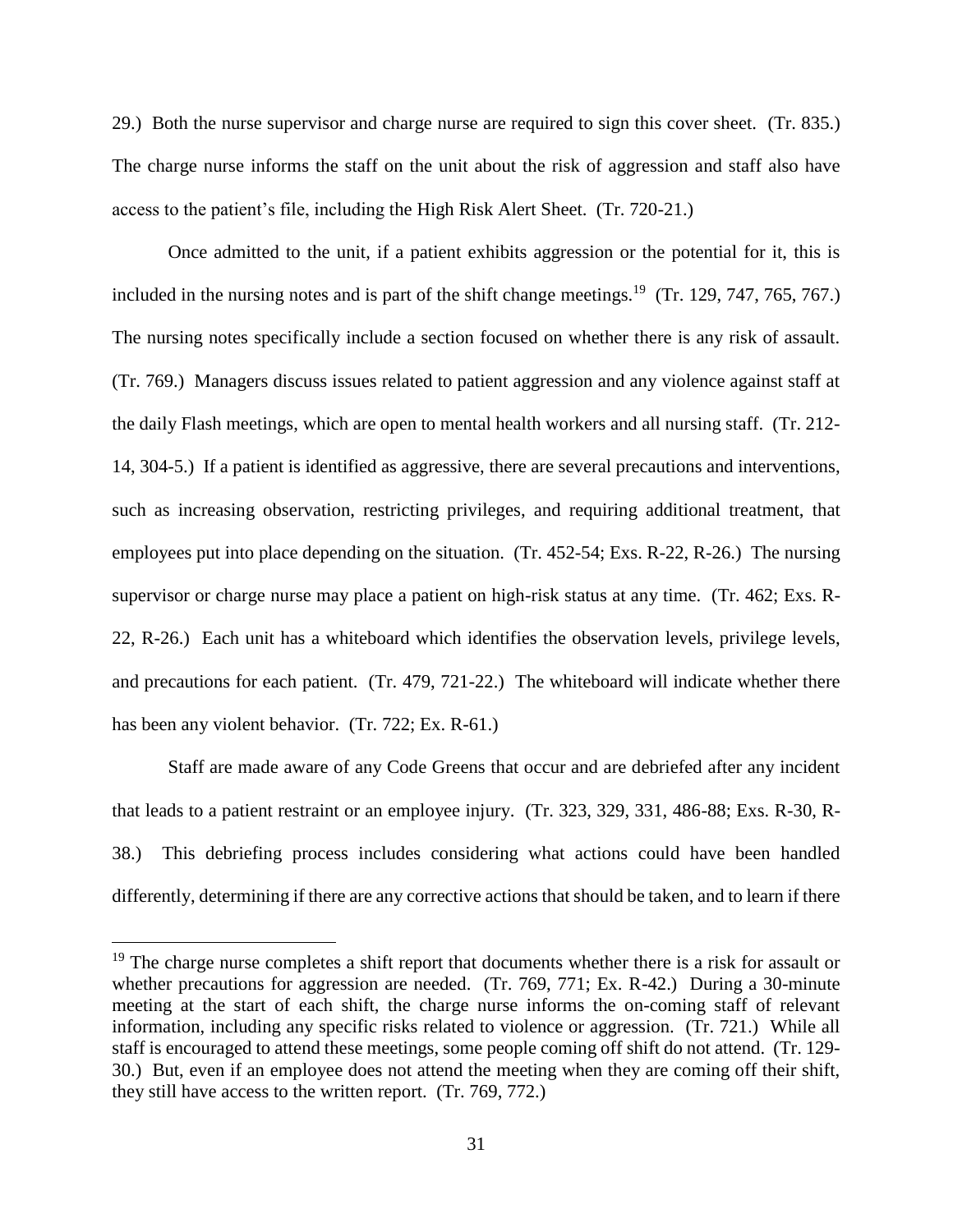are ways to reduce the likelihood of such incidents occurring again. (Tr. 214-15, 487-96, 514; Ex. R-38.) They are asked whether a specific staff member was the targeted by the patient. (Tr. 73, 318-19; Ex. R-38.) When that occurs, the staff member is directed not to be involved in the restrictive intervention. *Id.* In addition, when a patient targets an attack at a staff member, corrective actions can include re-assigning the person to another unit. (Tr. 321.) Staff are asked about whether the response to the code was fast enough, whether there are needs for additional training, and what suggestions the employees involved in the code have. (Tr. 494-96; Ex. R-38.) If available, camera footage of the incident is reviewed, and staff are asked to provide further input after they review the footage. (Tr. 493; Ex. R-38.) Management promptly reviews information from the debriefings.<sup>20</sup> (Tr. 299-300, 510.)

If the incident involved a restraint, then the Restraint Reduction Committee will conduct its own additional review. (Tr. 510; Exs. R-38, R-57.) This committee confirms that incidents are reviewed by management the next business day; that the required debriefing of the staff involved occurred, and that both the incident and debriefing was appropriately documented. (Tr. 510-15; Ex. R-57.) HRI uses the information gathered from the debriefings and other reviews to assess what corrective actions are needed, what improvements can be made, whether there is a need for additional training, and to determine whether any trends exist in the units. (Tr. 299-300, 490-97, 514.)

Dr. Lipscomb argued that HRI's efforts at involving direct care staff were insufficient. She indicated that HRI failed to debrief an employee after an injury and denied a request to schedule a meeting at a more convenient time. (Tr. 596, 602, 674.) As support for this assertion, she relied on interviews she conducted over the telephone with three former employees after her deposition

 $20$  Incidents related to Code Greens or restraints are reviewed the next business day. (Tr. 299, 510.)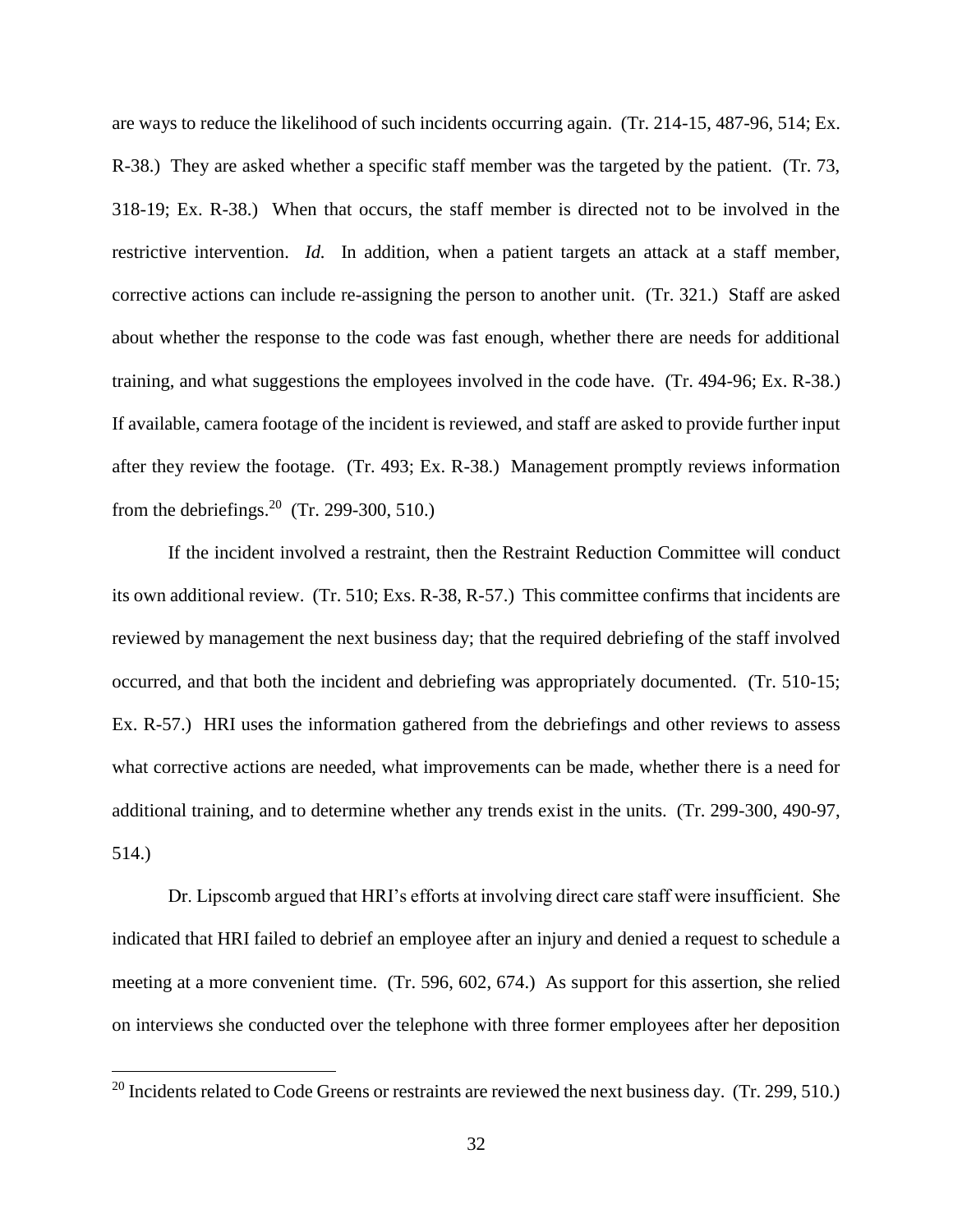and the completion of her expert report. (Tr. 553, 614-17.) Her expert report was not supplemented after these interviews. (Tr. 615-17.) At the hearing, HRI timely objected to the introduction of the hearsay evidence and Dr. Lipscomb's failure to update her report. (Tr. 614- 17.)

As an expert, it was permissible for Dr. Lipscomb to rely on hearsay. Fed. R. Evid. 703. Nonetheless, when an opinion is based partially on hearsay this may impact the weight given to any such opinion. *See Newell P. R., Ltd. v. Rubbermaid Inc.,* 20 F.3d 15, 20-21 (1st Cir. 1994) (when the factual underpinning of an expert opinion is weak, it affects the weight and credibility of the testimony); *Owens v. Republic of Sudan*, 864 F.3d 751, 789 (D.C. Cir. 2017) (a party cannot use an expert simply as a conduit for introducing hearsay). The Secretary did not explain the position of the person or persons who made the statements, what time period the assertions relate to, and whether any of the individuals were employed by HRI during the time period referenced in the Citation. Given the limited information about the declarants, it is difficult to assess the credibility of the statements made to Dr. Lipscomb. *See Hamilton Fixture*, 16 BNA OSHC 1073, 1085 (No. 88-1720, 1993) (recognizing that the problem with hearsay is that the objecting party has no opportunity to cross-examine the declarant), *aff'd*, 28 F.3d 1213 (6th Cir. 1994). Thus, Dr. Lipscomb's testimony about insufficient employee involvement does not outweigh the other evidence regarding how HRI solicited and responded to employee concerns and suggestions about patient on staff violence.

With respect to whether debriefings occurred, the record includes EARs signed by injured employees. (Ex. C-1.) The EARs describe the incidents and each one explicitly indicates that the event was discussed with a supervisor. (Ex. C-1; Tr. 817-18.) The Secretary did not present evidence of any employee injury that was not reported in a written EAR. One witness felt that her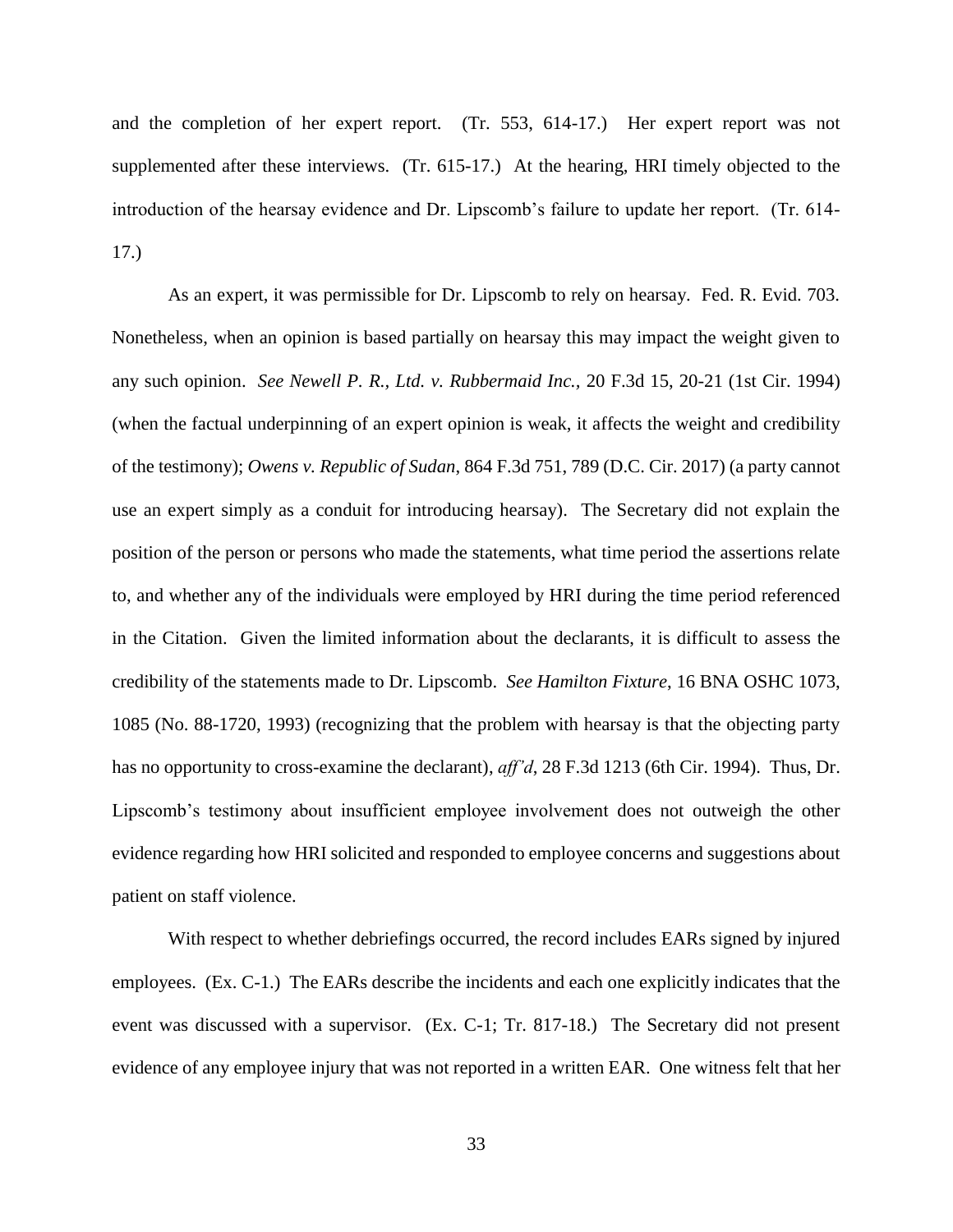debriefing after she was hit with a soda bottle focused only on her condition, not any "lessons learned." (Tr. 806.) Despite her perception of the debriefing, HRI produced her signed statement indicating the debriefing occurred and explained the specific policy change it made after her injury. (Tr. 139, 818-19; Ex. C-1.) HRI also presented other evidence about its review and follow up process for all EARs. (Tr. 214-15, 349-52; Ex. C-7.)

As to the scheduling of meetings, the CEO and nurse educator testified about when the committee meetings and town hall meetings were scheduled and the steps HRI took to give employees opportunities for providing feedback. Meetings are repeated, and employees were paid for their time, as discussed previously, *infra.* (Tr. 193, 783-85.) Thus, the evidence about the follow up that occurred after employee injuries and the testimony about the scheduling of meetings is credited over the hearsay statements Dr. Lipscomb cites. *See Beta Constr. Co.*, 16 BNA OSHC 1435, 1442 (No. 91-102, 1993) (assessing credibility in light of the whole record).

As with some of the Secretary's other proposed abatement strategies, HRI essentially concedes the need for employee input and agrees it is feasible to have employees, including those with direct care responsibilities, involved in the planning, development, and implementation of workplace violence prevention programs. (Tr. 940; Resp't Br. at 58-59.) HRI offered evidence of multiple actions it takes to encourage all employees to be involved with workplace violence prevention efforts. (Tr. 215-16, 673-74, 940.) HRI solicited feedback and when employees communicated concerns it followed up on them. (Tr. 161-62, 191, 216.) With respect to communication, HRI informs employees about incidents and concerns when new patients arrive, during shift changes, through meetings, a newsletter, and internal emails. (Tr. 216-17, 769, 783.) Employees can raise safety concerns with management through post-incident debriefings, annual surveys, at the monthly town hall meetings, through committees, anonymously through a locked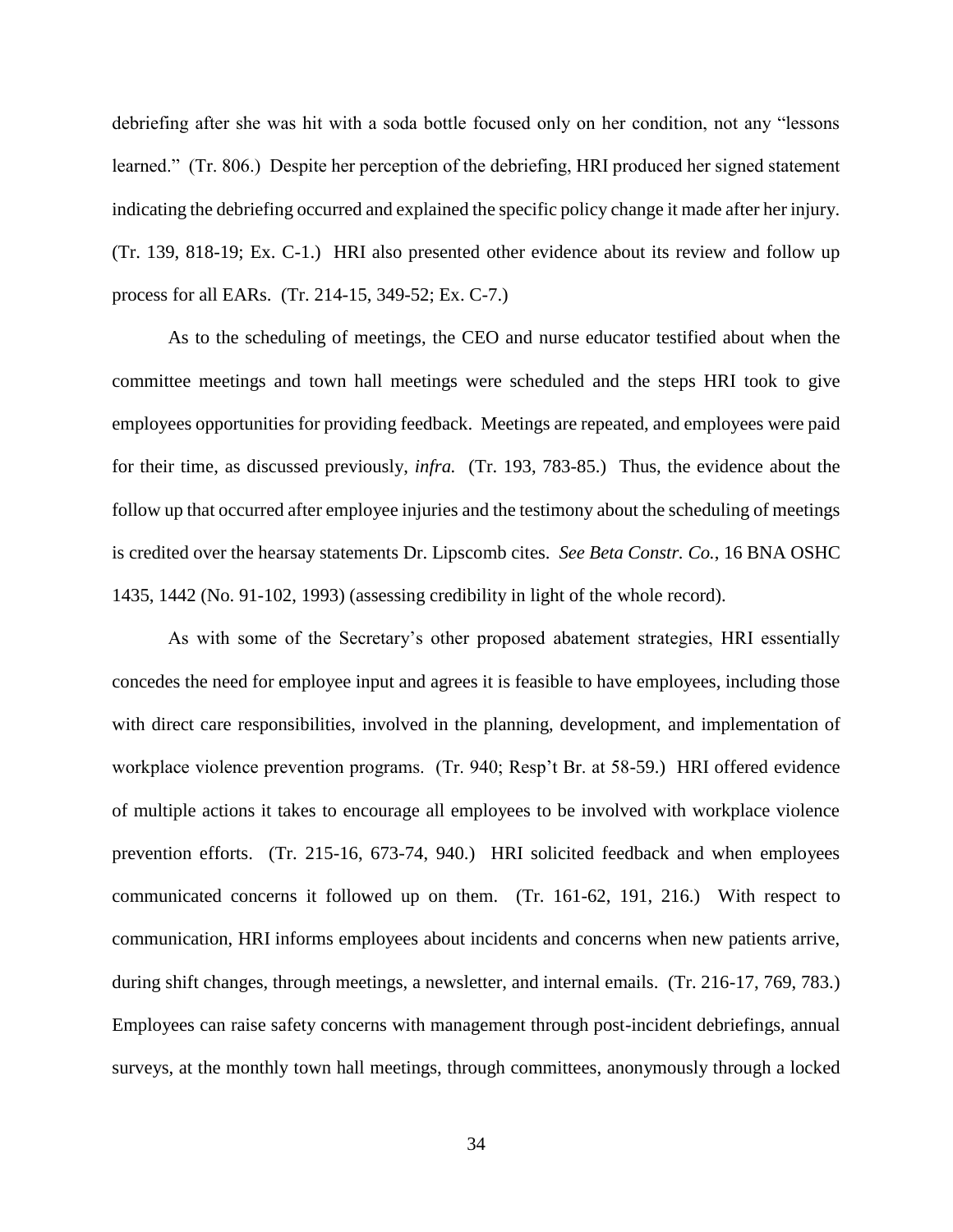suggestion box, or directly with managers (including the CEO). (Tr. 161-62, 167, 191-93, 215- 20, 488, 782-83; Exs. C-24, R-38.) HRI encourages feedback through these channels and developed action plans as a result of the information conveyed. (Tr. 192-93, 216, 783-84.) Agendas and minutes indicate that addressing staff safety was a significant responsibility for three committees and the topic was discussed at town halls. (Ex. C-18, C-19, C-20, C-21.) Importantly, HRI also has a process to follow up on the safety concerns raised by employees and it showed the actions it took to address safety concerns. (Tr. 192-93, 218-19, 222, 783.) The Secretary failed to show that HRI's efforts at employee involvement were inadequate or that his proposed abatement would further increase employee participation.

## *b) Staffing*

## *(1) Staffing for Code Greens*

As to adequate staffing, there is no debate that appropriate levels of staffing are critical at any behavioral health facility, including HRI. (Tr. 910, 920, 928; Ex. C-28 at 29.) But the parties disagree as to whether HRI's approach to staffing led to adequate coverage for purposes of materially reducing the hazard of patient on staff violence.

HRI follows a staffing grid approach that sets forth a minimum patient to staff ratio. (Tr. 160, 181.) The minimum ratio complies with the requirements and recommendations of a state authority, the Massachusetts Department of Mental Health (DMH), which licenses the facility. (Tr. 179, 229, 882.) HRI explained the steps it takes to make sure every shift has sufficient staffing that at least meets the minimum recommendations set by the DMH. (Tr. 150, 213, 228, 237, 728- 729; Ex. R-31.) These procedures are in writing and preclude any unit from operating without a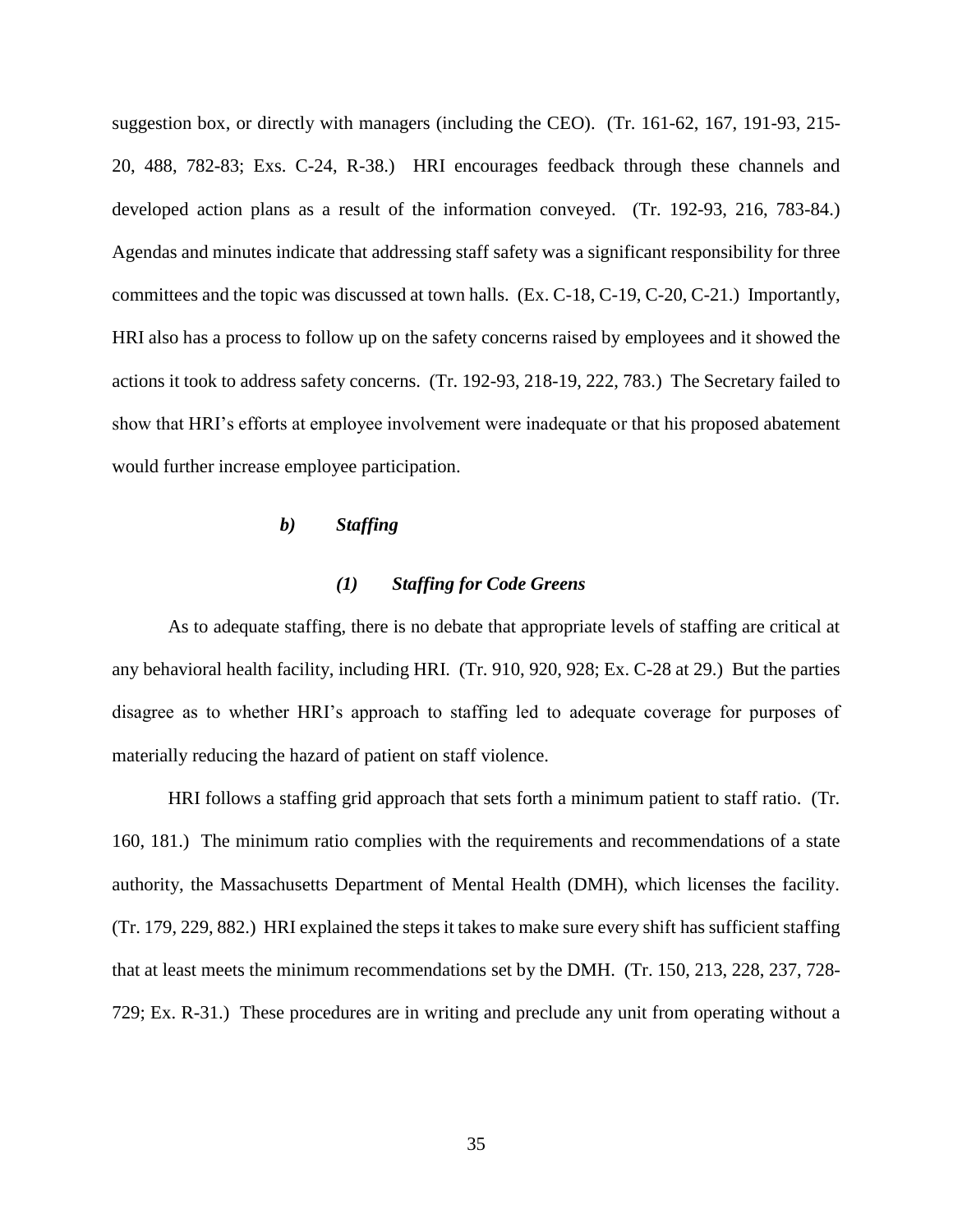Registered Nurse  $(RN)$ .<sup>21</sup> (Tr. 150, 180-81, 228; Exs. R-31, R-45.) Staff escort patients eligible to leave the unit outside for fresh air breaks, but even in such circumstances HRI maintains a ratio of staff members to patients on the unit. (Tr. 482.) The amount and sufficiency of the staff are reviewed at the morning Flash meeting. (Tr. 213.)

Ms. Cooke evaluated HRI's approach to staffing and discussed the issue with five staff members. (Tr. 874, 881-82.) In her interviews with staff, the employees did not raise any concerns about inadequate staffing. (Tr. 874.) Based on her review and site visit, she concluded that staffing at the facility was adequate. (Tr. 920.)

As support for its claims of inadequate staffing for the hazard, the Secretary relies on (1) a staffing report from a single day, (2) various comments made on a 2016 safety survey, (3) the testimony of one employee, and (4) Dr. Lipscomb's opinion. (Sec'y Br. at 10-12, 45-46.) First, the Secretary alleges that a staffing report provided to the CO at the start of the investigation shows HRI failed to staff an RN on one shift on August 3, 2016. (Sec'y Br. at 10-11; Ex. C-23.) Ms. Kong explained that the staffing report the Secretary cites was not a record of who worked the shift but was a planning document relating to who was going to work the shift. (Tr. 144, 147, 152, 187, 195.) Units were never operated without at least one RN and HRI had a protocol for assigning staff if there were no volunteers for the shift. (Tr. 144-45, 147, 150, 190.) The former interim CEO explained how she confirms the sufficiency of staffing. (Tr. 195.) No one refuted the evidence indicating that units always had a least one RN and that the staffing report could not be relied alone to determine the number of workers on any given day. (Tr. 181, 195, 228.) Thus, the staffing report does not establish that HRI lacked adequate staff. (Tr. 407-8.)

<sup>&</sup>lt;sup>21</sup> The DMH also provides recommended guidelines for staff other than RNs, which HRI follows. (Tr. 178-81.)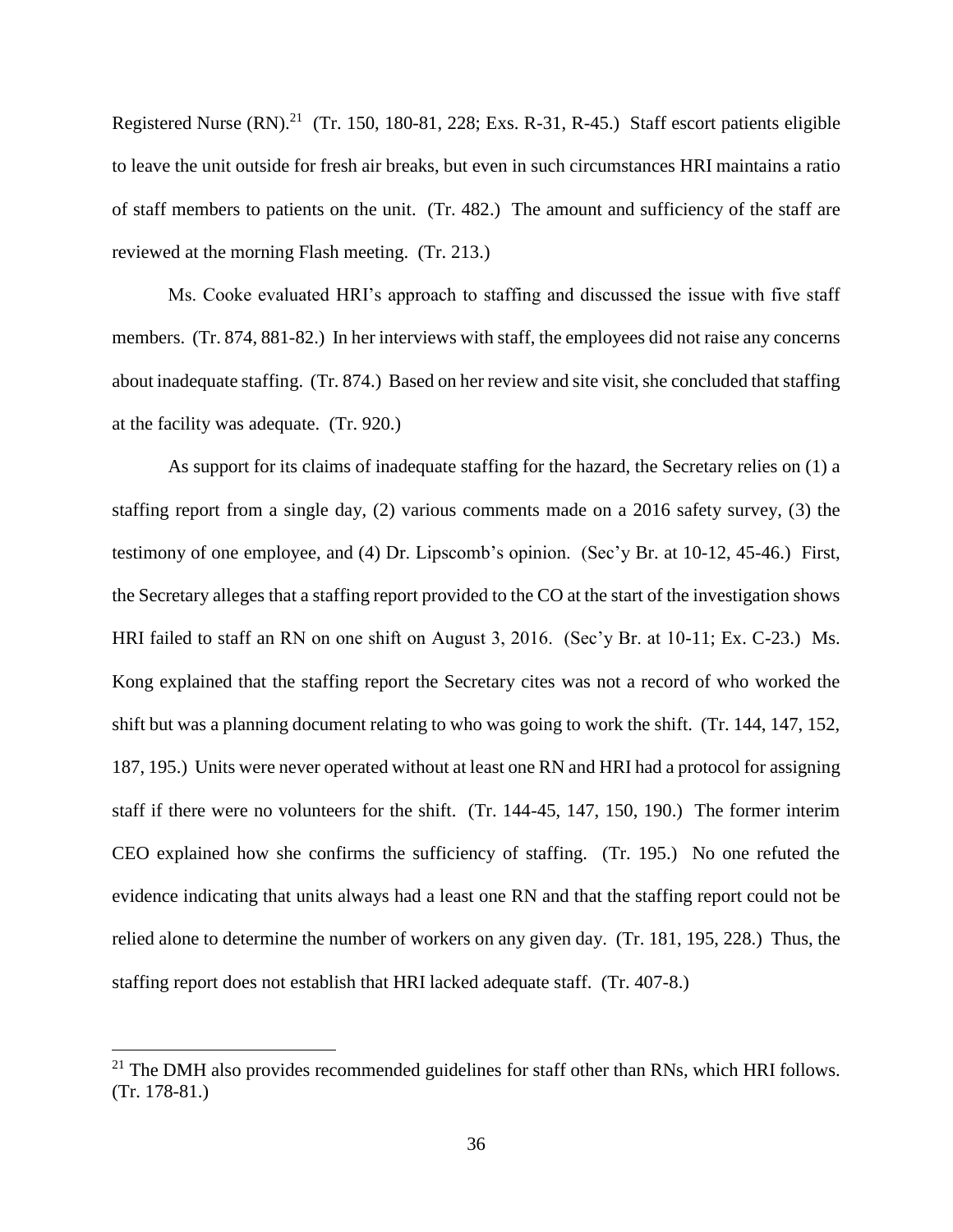Second, in the survey responses, some employees praised HRI and others were more critical. (Ex. C-24.) None of the responses provide much detail. *Id.* All are brief, and the record does not reflect what questions were asked, what time period any of the responses refer to, the positions of the responders, or whether each comment is from a different person. (Tr. 162; Ex. C-24.) The few responses directly referring to understaffing do not indicate whether the concern relates to the hazard of workplace violence or some other concern.<sup>22</sup> (Ex. C-24; Tr. 165-67.) The survey responses are not sufficiently persuasive as to whether changing HRI's staffing approach would materially reduce the hazard of patient on staff violence at the facility.<sup>23</sup>

Third, a current employee explained that there is less staff at night. (Tr. 807.) She indicated that not everyone could respond to a Code Green because each unit always had to have a minimum number of employees. *Id.* But she did say that the Code Green responses were inadequate because of this or that the amount of staff contributed to the hazard of workplace violence. Further, staff had fewer patient related tasks at night and did not leave the units to take patients for fresh air breaks during the night shift. (Tr. 803.) In some cases, the employee's concerns, while framed as being about staffing, appeared to relate to other issues. For example, she referred to the difficulty of moving a heavy patient who was restrained to a board. (Tr. 812-13.) Her suggested solution

 $22$  Some survey responses called for "better" or "proper" staffing but do not elaborate on what that means or whether it relates to the hazard of workplace violence or patient health. (Ex. C-24; Tr. 166.) Others suggest more experienced staff, but do not indicate that the number of employees is inadequate or that more experienced staff will reduce the hazard of workplace violence. (Tr. 165; Ex. C024.)

 $^{23}$  HRI considered the practice of surveying direct care employees and developing an action plan after the survey part of its efforts to provide a safe environment and encourage employee feedback. (Tr. 191-92.) In finding that the survey responses were not sufficiently persuasive on the issue of whether HRI had adequate staffing, the undersigned is not determining that surveys were not relevant to whether HRI's abatement was effective.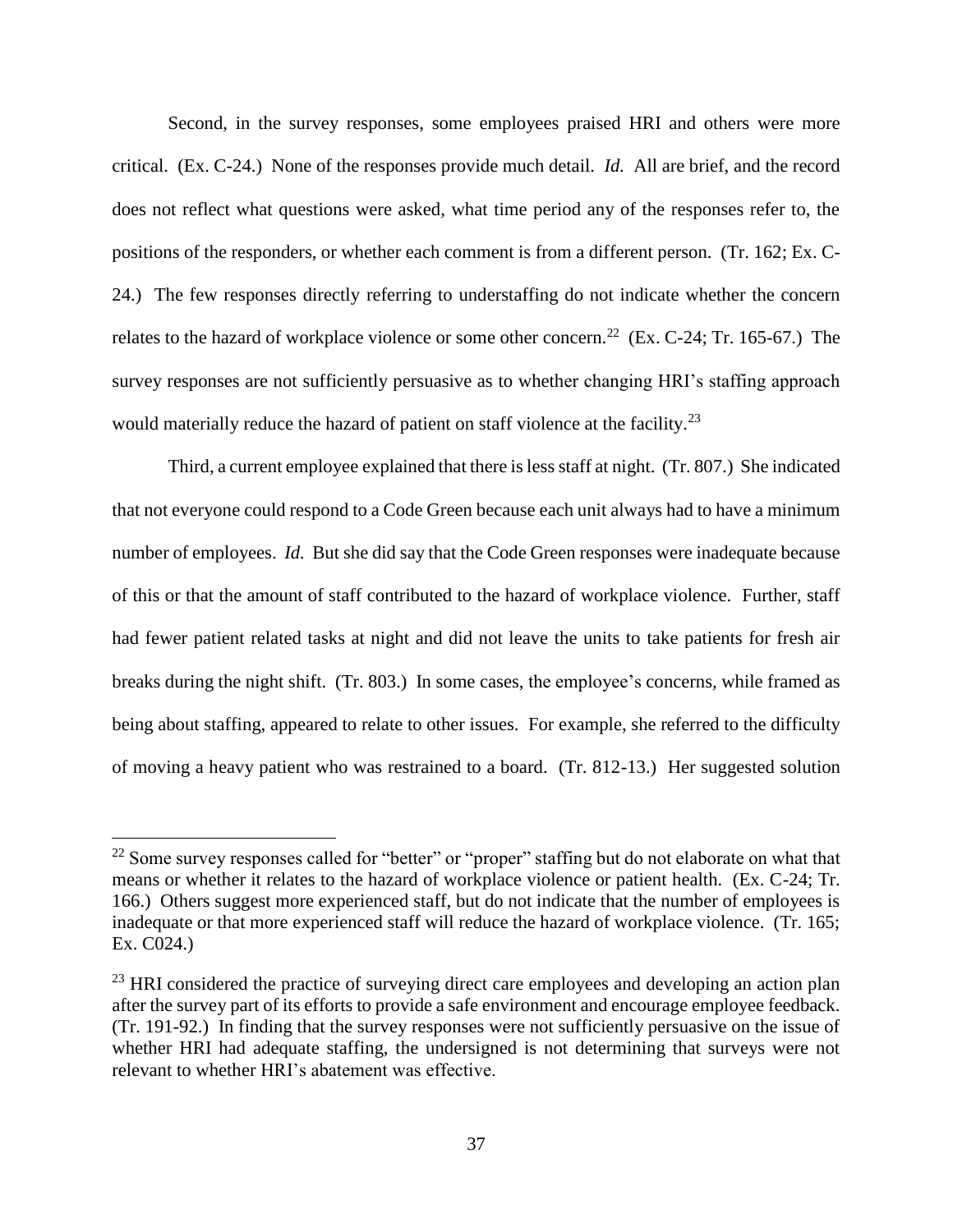for this issue was not more staff, but a different piece of equipment that could be rolled rather than carried.<sup>24</sup> (Tr. 812, 820.) Thus, although the witness advocated for more staffing, the Secretary failed to show how staffing contributed either to the occurrence of workplace violence at HRI or the seriousness of any such incident there

Fourth, as to Dr. Lipscomb testimony, she argued that staff levels should be "safe" and criticized strict adherence to a single ratio of patients per staff member, which she referred to as a grid-based approach. In her view, grid-based approaches to staffing fail to sufficiently account for variability in the risk level. (Tr. 601, 666-67.) While she believed that staffing levels at HRI were inadequate, she acknowledged that there was disagreement among HRI employees as to whether this was the case. (Tr. 599-600, 669.)

HRI appears to recognize the limitations of a strict grid approach that only looks at the number of patients per staff member. So, it adopted measures to increase staffing beyond the grid when necessary. The grid is just the minimum threshold. (Tr. 160, 228, 935.) Staffing needs are reviewed during the daily Flash meeting and at other times as well. (Tr. 213, 728-29.) The number of staff relative to each patient can be increased under various scenarios, including challenging patient behavior.<sup>25</sup> (Tr. 181-82, 229-30, 728.) In addition, if a patient refuses to allow a search of his or her body a staff member is automatically assigned to continuously monitor just that patient. (Tr. 258-59.) Staff other than on-unit nurses and mental health workers are trained to respond to situations involving aggressive patients. (Tr. 204, 207, 311.) Supervisors, socials workers, and

<sup>&</sup>lt;sup>24</sup> The witness also described an incident where a patient threw a soda bottle at a wall and the bottle hit her. (Tr. 804-5.) Three employees provided immediate assistance and then additional people came after the Code Green was initiated. *Id.* The witness did not indicate that additional staff would have prevented or mitigated her injury. *Id.* 

 $25$  One witness explained that within the first twenty-four to forty hours of treatment, patient needs may be higher so they may staff above the grid to address that. (Tr. 181.)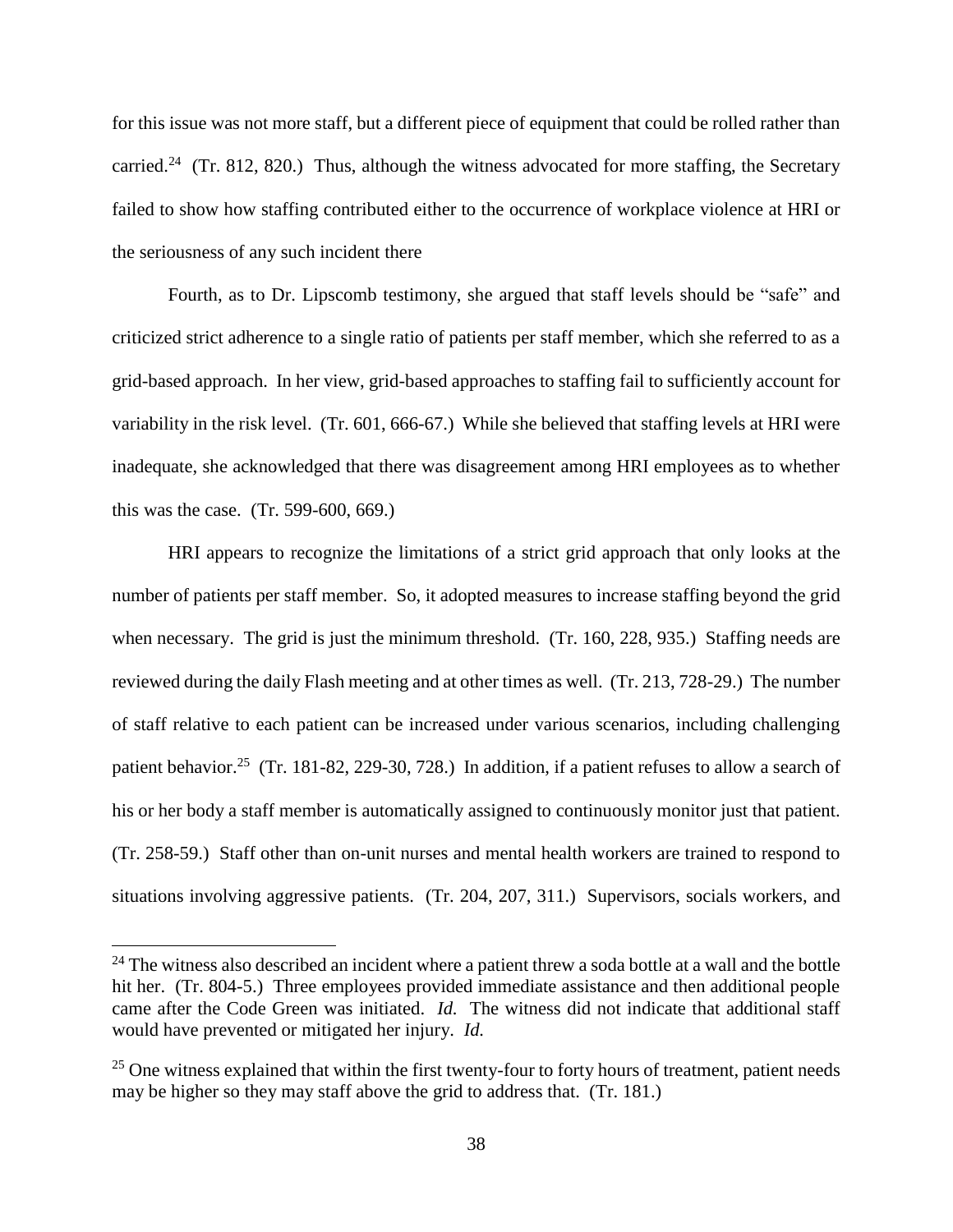"floats," which are staff not assigned to any single unit, can be called upon to assist with patient aggression. (Tr. 183-84, 207, 229-30, 277, 320.) Additional nurses or mental health workers are added to shifts when needed. (Tr. 728-29.) Staff, both nurses and mental health workers, can ask the charge nurse at any time for additional staffing. (Tr. 182-83.) The former interim CEO was not aware of such requests being denied, and the record does not reflect any examples of denied requests contributing to the cited hazard. 26 *Id.*

The Secretary alleges that "adequate staff coverage" would be a feasible means of abatement but fails to establish how HRI's staffing was inadequate to address the hazard. The Citation itself does not directly call for a higher number of employees. Instead, it indicates that "a feasible and acceptable means to abate the hazard" includes:

Ensuring adequate staff for Code Green incidents to ensure that these responses can be fully functional, and that the required patient acuity and staffing ratios can be maintained on each shift, including when there are multiple admissions during a shift, and to ensure continued adequate coverage for remaining patients such as those requiring one-to-one care.

The Secretary did not show that the criteria HRI uses to assess when it is appropriate to go beyond the minimum staff to patient ratio called for by the grid was inadequate.<sup>27</sup> Nor did he show that HRI failed to implement increased staffing when needed for staff safety. HRI explained how additional staff were available to respond to Code Green incidents or in the event of increased admissions. (Tr. 229-30.) While there were fewer workers at night, staff did not need to be off the unit for fresh air breaks and they did not have responsibilities related to discharges or certain

<sup>&</sup>lt;sup>26</sup> Also, if a request for an additional worker cannot be immediately fulfilled, other staff such as supervisors and doctors will go to the unit to assist until the additional staff arrives. (Tr. 182-83.)

 $27$  On cross-examination, the Secretary's counsel questioned Ms. Cooke about a published statement from the American Nurses Association (ANA) indicating that there should be "optimal" staffing to address workplace violence. (Tr. 921-28.) The Secretary failed to explain how implementing optimal staffing would require any different action than HRI's approach.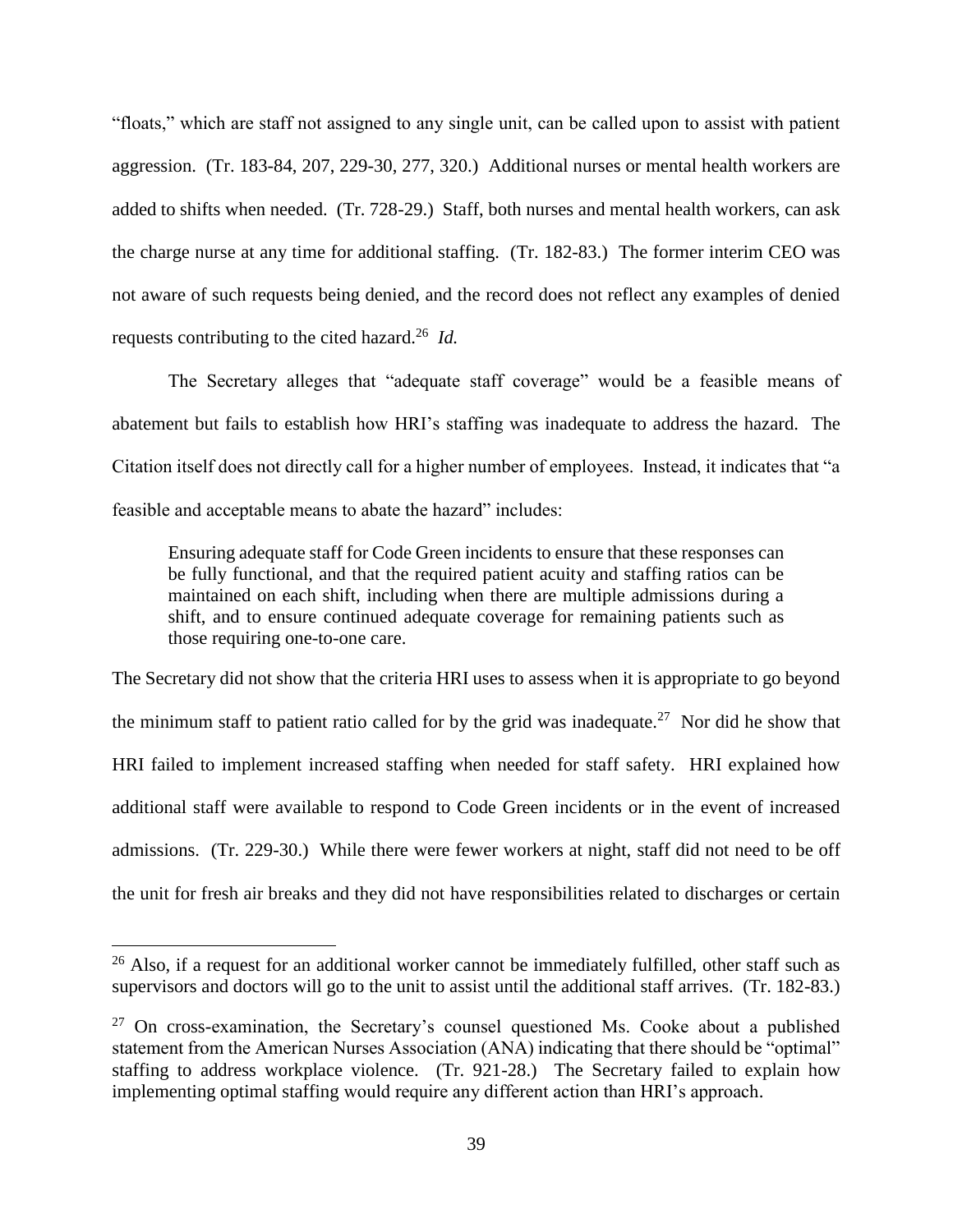patient care tasks during that shift. (Tr. 803.) The Secretary did not refute HRI's evidence that there were multiple employees per shift in each unit and that it has mechanisms in place to increase staffing when there is a greater potential for patient on staff violence. (Tr. 214, 229-30.) There is no evidence that requests for additional staff were denied or that there were insufficient numbers of people to respond to workplace violence incidents. While the Secretary showed that it was necessary to have adequate staff, he failed to establish that HRI's staffing or its system for adding additional workers was inadequate for addressing patient on staff violence.

## *(2) Security staff*

The Citation also calls for HRI to "Employ security staff when necessary to assist in responding to violent events." The Citation does not elaborate on when it would be necessary, nor did the Secretary clarify this at the hearing or in his brief. (Sec'y Br. at 46-47.) Further, the Secretary failed to make clear what he meant by the term "security staff." *Id.* 

HRI had a safety officer but did not employ dedicated security personnel. (Tr. 64, 204.) The decision not to have security personnel appears to have been a considered decision. Ms. Cooke explained that managing patients through intimidation could be counter-productive and increase, rather than reduce, patient aggression. (Tr. 860-61.) She did not agree with having security personnel in a behavioral healthcare setting.<sup>28</sup> (Tr. 937.) As an alternative, HRI trained staff on how to prevent aggressive behavior, de-escalate situations when they occur, and, should the preventative efforts fail, safely restrain patients when necessary. (Tr. 593, 938; Exs. R-2, R-12, R-30, R-61.) Ms. Cooke argued that HRI's staff was trained and competent to manage patient behaviors, including aggression. (Tr. 938-39.)

 $28$  Dr. Lipscomb also stated that a "police officer who only has that skill set" should not be in a therapeutic environment. (Tr. 594.)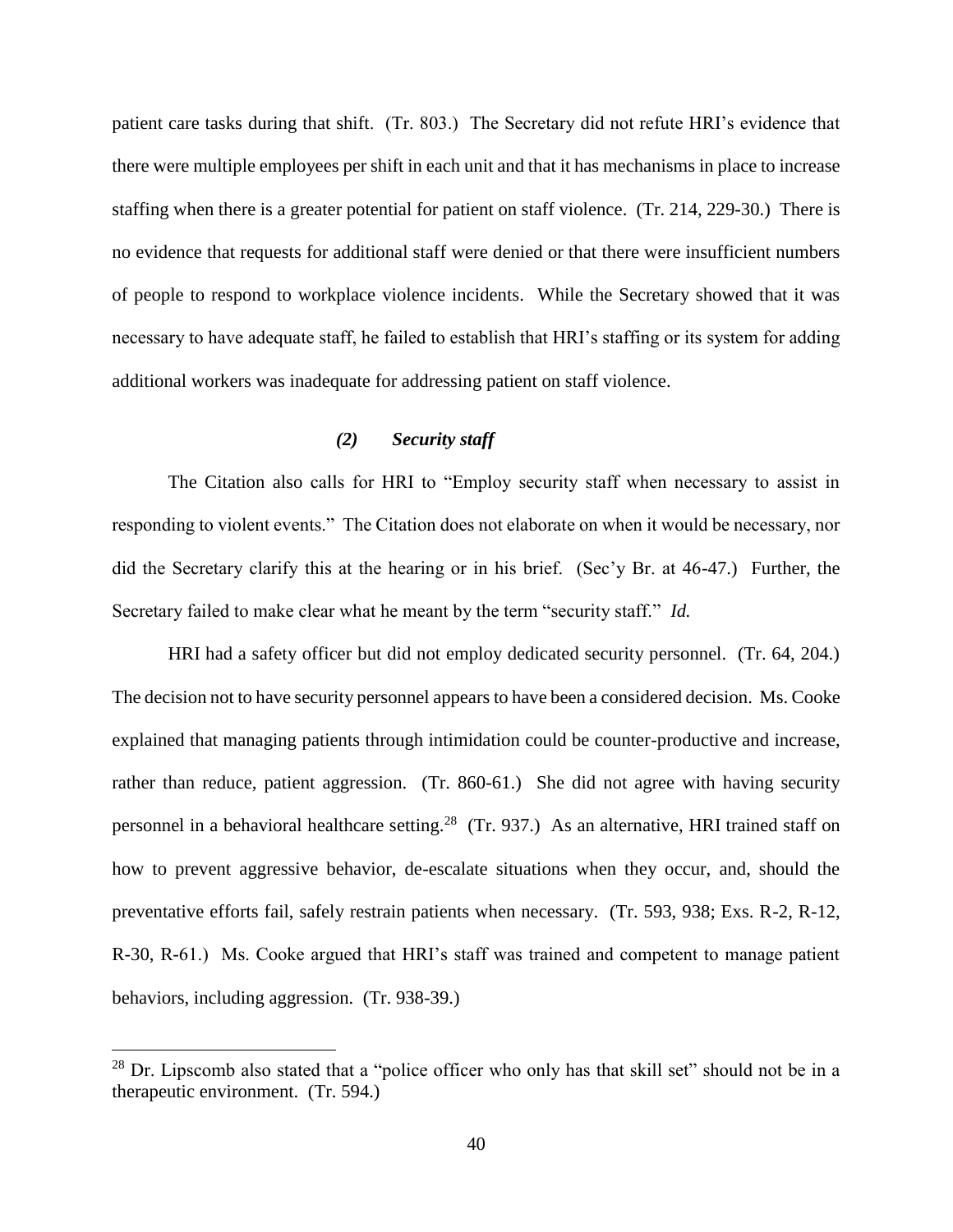One employee indicated that she would feel safer if the facility had a dedicated security person because some of the patients are a few inches taller than she is. (Tr. 809-11.) She was not asked why a "security" person would be better than HRI's approach of having mental health workers, social workers, and nurses address patient aggression. She acknowledged that all of HRI's direct care staff receive training in verbal de-escalation as well as physical intervention techniques and did not suggest that additional security training was necessary for those employees. (Tr. 593-94; Ex. R-20.)

The Citation does not specify whether HRI needed more employees or if it could assign existing workers into a security role. As discussed above, the Secretary failed to show that HRI lacked adequate staff to address the cited hazard. Similarly, the Secretary did not show that workers lacked sufficient training to address patient on staff violence. As the Secretary failed to prove that HRI's existing staffing and training was inadequate, the undersigned does not reach the issues of whether dedicated security personnel would materially reduce the hazard.

## **C. Additional Abatement Proposed by the Secretary**

 $\overline{a}$ 

The Secretary also alleges that HRI's workplace violence prevention program was deficient because it failed to: (1) prevent patients from being able to remove dresser drawers; (2) ensure patients used cups rather than bottles for drinks; (3) install panic alarms; and (4) have nursing stations with sufficient barriers.<sup>29</sup>

 $29$  The Citation sets forth nine main methods of abatement, some of which include multiple actions. The Secretary did not address all of the proposed actions listed in the Citation at the hearing or in his brief. The undersigned finds that the Secretary failed to establish the need for of any of the other methods of abatement discussed in the Citation, but not addressed at the hearing or in the briefing. *See Peacock Eng'g Inc.*, 26 BNA OSHC 1588, 1592-93 (No. 11-2780, 2017) (focusing only on the method of abatement discussed by the Secretary); *Ala. Power,* 13 BNA OSHC at 1246.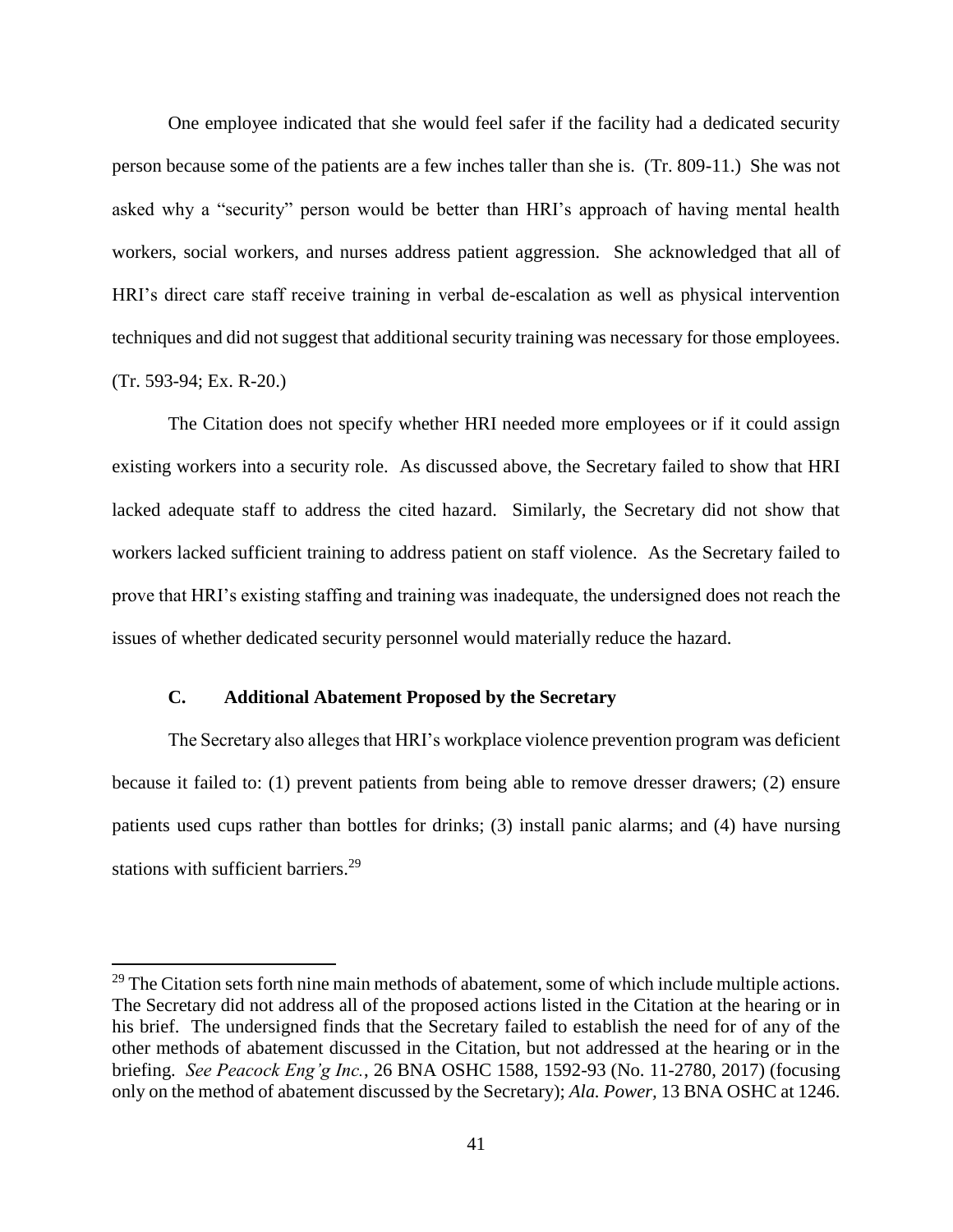#### *1. Dresser Drawers*

As noted above, on May 18, 2016, a patient removed a dresser drawer and hit an employee with it, badly injuring him. (Tr. 93; Ex. C-1.) HRI did not know the patient would act aggressively, nor was it aware of any specific risks related to the furniture in the patient areas. (Tr. 234, 360.) After the attack made it apparent that the drawers could be problematic, HRI took various steps to address the issue. (Tr. 361-62.) It revised the patient's treatment and had him transferred to another facility. (Tr. 232-34, 355.) It also promptly alerted the staff about the incident at an emergency town hall meeting, evaluated why the incident occurred, and assessed approaches to reducing the risk of patient on staff violence. (Tr. 220-21, 234, 355-56, 361-62.) As a first step, it installed screws in the drawers to make them more difficult to remove and had staff look for the issue on their environment of care rounds. (Tr. 131-32, 360-61, 968-69; Ex. C-19 at 2.) Although no one was injured by another removed drawer, HRI learned that some patients were able to remove the screws holding the drawers in place.<sup>30</sup> (Tr. 361-62, 967, 972-73; Ex. C-19 at 3.) So, after further research and consideration, HRI eventually replaced all dressers with open storage cubicles. (Tr. 130-32, 134-35, 362, 972-73.)

The Secretary is not proposing HRI take any further action regarding the storage of patient belongings or drawers in general. There is no evidence that any other drawers remain a hazard at the worksite or that the new storage cubicles might contribute to workplace violence. The Secretary's contention appears to be that HRI responded too slowly to address the use of drawers as weapons. (Sec'y Br. at 6.) He argues that Respondent recognized the hazard of the dresser

 $30$  Ms. Kong indicated that there "was an occasion or two" when patients removed the screws. (Tr. 361.) The notes from the July 29, 2016 Environment of Care Committee meeting are consistent with this testimony. (Ex. C-19 at 3.)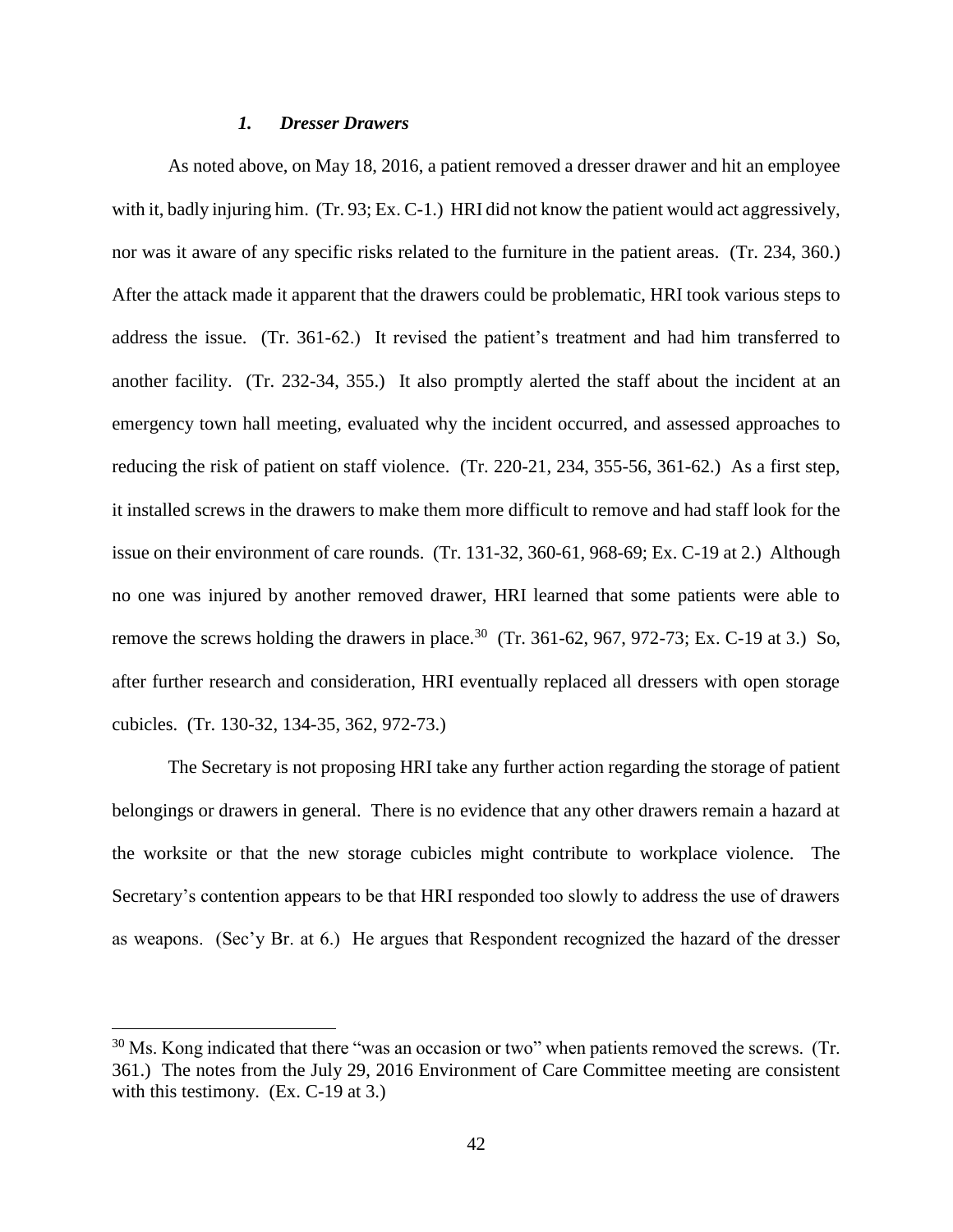drawers before a patient attacked the employee on May 18, 2016, because HRI bolted all dressers to the floor. *Id.* at 5.

HRI disputes knowing the drawers presented hazard before the attack. (Resp't Br. at 30.) The furniture had been considered safe for use in a psychiatric institution. (Tr. 360.) It bolted the dressers to the floor not because it knew the drawers could be used as a weapon but because it did not want patients to use the whole dresser to create a barricade. (Tr. 356, 361, 432-33, 630, 961- 62.) The evidence does not show that the dressers in use at HRI were inherently dangerous. A patient had never dismantled a drawer to use it as a weapon before. (Tr. 354, 361, 432.) Nor did any other patient repeat the behavior, even in the interim period before the dressers were replaced. After the attack, HRI knew it was possible for a patient to hit someone with a drawer but the likelihood of such a situation was unclear. (Tr. 135, 361-62, 437; Exs. C-1 at 1, C-9 at 1.) The patient involved in the incident failed to disclose to HRI a substance he was taking and so his behavior was not consistent with his medical history.<sup>31</sup> (Tr. 232-34, 355, 437; Ex. C-9 at 1.) Still, HRI took steps to reduce the possibility of a future incident. (Tr. 962, 966.) It held a town hall and provided training on patient aggression and unpredictability. (Tr. 437, 441; Exs. R-2, C-4, C-5.) Then it added screws to the drawers and eventually removed the drawers altogether after it appeared that the screws were not completely effective at preventing patients from being able to remove a drawer. (Tr. 134-35, 361-62, 967-68; Ex. C-22 at 2.)

Certainly, this incident shows that patient on staff violence had not been fully abated before OSHA commenced its investigation. But, the fact that the incident occurred does not establish that HRI failed to adopt feasible means of abatement. *See Nat'l Realty & Constr. Co., Inc. v.* 

 $31$  The Secretary does not allege that HRI should have handled the patient's medical treatment differently. (Tr. 231, 234, 354.)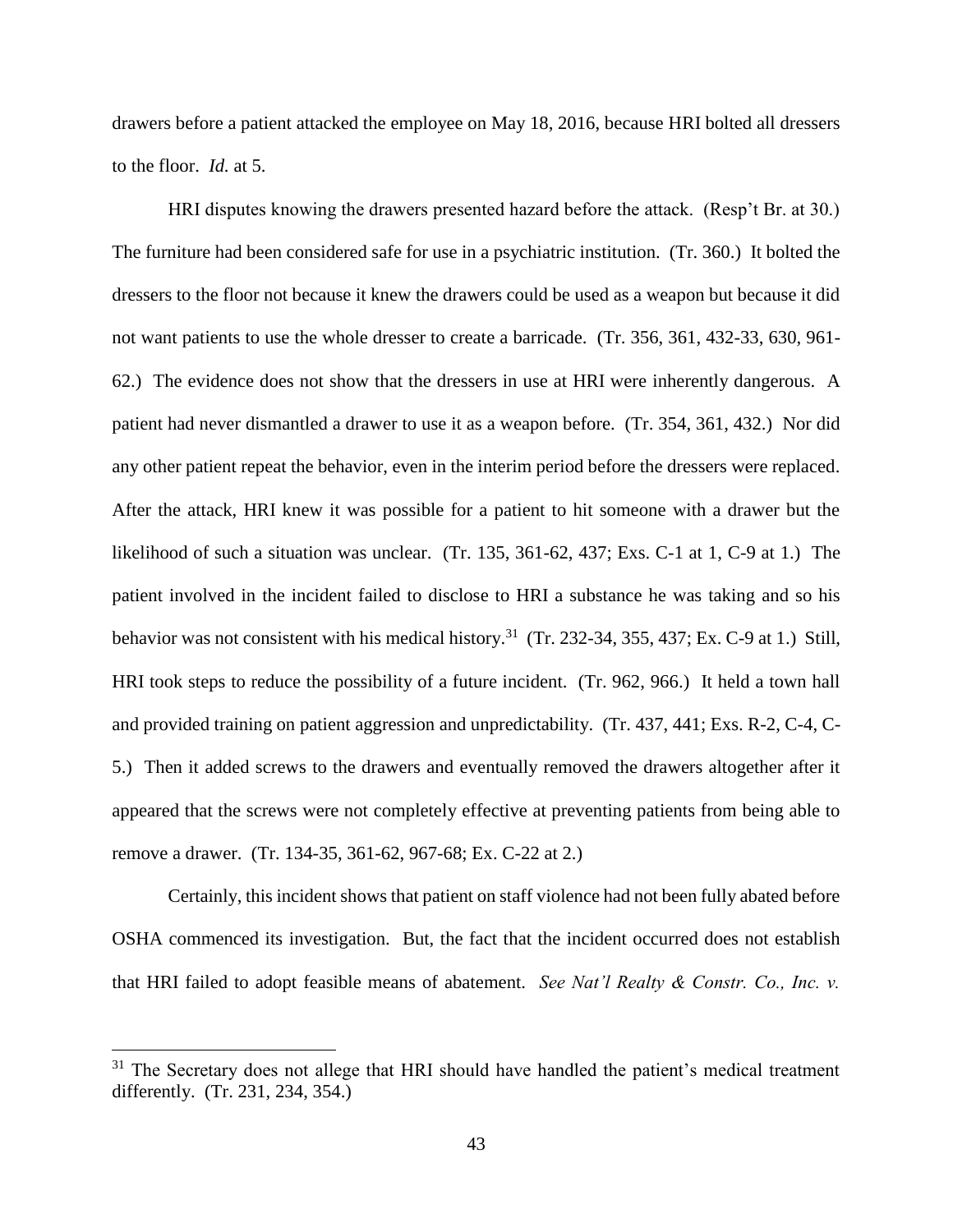*OSHRC*, 489 F.2d 1257, 1265-66 (D.C. Cir. 1973) (noting that the general duty clause does not impose strict liability). The Secretary did not show that HRI should have known before the attack that the dressers presented a hazard or that its initial approach of tightening the screws on the drawers would be ineffective. (Tr. 131-32, 354, 361, 432, 961.) Even fully crediting the argument that HRI should have addressed the issue with the drawers sooner, it is not clear this would have contributed to materially reducing the hazard beyond what HRI's other abatement measures achieved. While taking prompt action is generally preferable, when alleging a violation of the general duty clause, the Secretary must show that its proposed abatement will materially reduce the hazard.

#### *2. Refuse patients bottled drinks*

The Secretary calls for HRI to have a rule which precludes patients from having beverage bottles. (Sec'y Br. at 45.) The Secretary argues that the need for this rule is demonstrated by an incident on June 18, 2016, during which a patient threw a soda bottle. (Tr. 103-4, 139, 365, 368- 69; Exs. C-1, C-9.) The bottle hit a wall and then hit an employee, injuring her. (Tr. 103-4, 127, 368-69, 434; Exs. C-1, C-9.) No patient had used a soda bottle aggressively before this incident and Ms. Cooke explained that in her experience with other behavioral health facilities soda bottles are permissible. (Tr. 369, 883.)

HRI argues it abated this hazard before the Citation was issued by instructing staff to pour drinks into paper cups and not leave their own soda bottles somewhere accessible to patients. (Tr. 139, 369; Resp't Br. at 41.) HRI reviewed videotape of the incident and determined that the employee did not fully follow the company's procedures. (Tr. 366.) In its view, the employee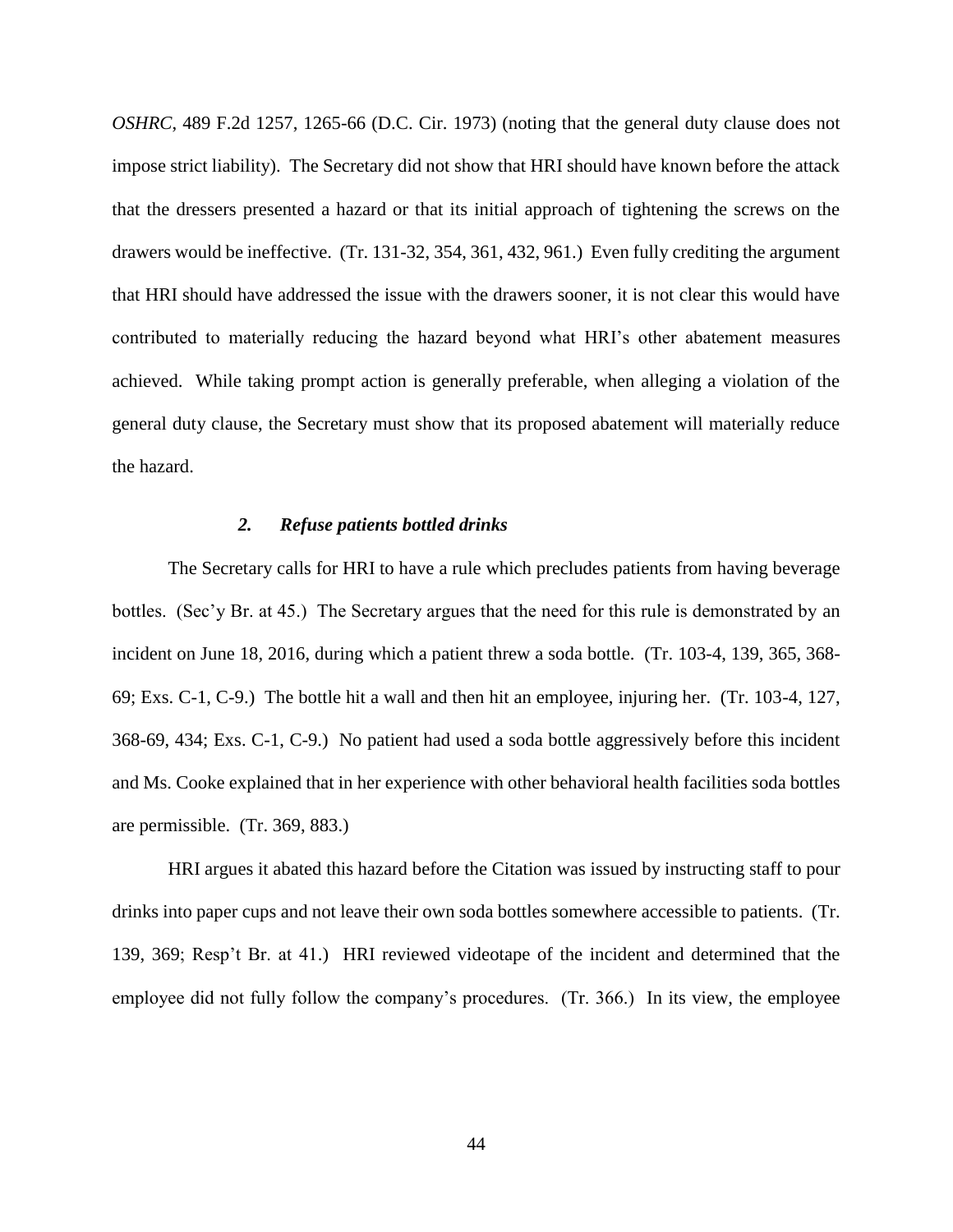should have taken additional steps to de-escalate the patient's aggression.<sup>32</sup> (Tr. 366-67, 434, 493.) Staff are taught that anything can be a weapon and that de-escalating patient aggression can reduce the likelihood a patient will throw an object. (Tr. 141, 170, 177, 203, 369, 752, 790; Exs. C-5, R-2 at 6, R-12, R-13.)

The Secretary argues that despite HRI's rule precluding soda bottles, the CO photographed one in a patient area. (Sec'y Br. at 7.) However, the exhibit the Secretary relies on depicts what appears to be a one-liter plastic soda bottle on a desk underneath a raised counter. (Ex. C-25 at 5; Tr. 631.) Ms. Kong explained that the location shown in the photograph was the nurses' station, not a patient room or common area. (Tr. 140.) The photograph shows that on top of the counter there was a stack of paper cups, but no bottles. (Ex. 25 at 1, 2.)

The Secretary fails to explain how HRI should provide access to drinks differently. The proposed abatement in the Citation does not directly refer to soda bottles. In his brief, the Secretary's states that the proposed abatement is to prevent patients from having soda bottles. (Sec'y Br. at 45.) But, HRI already specifically instructed the staff to do this and directed employees to look for drinks in patient areas during their environment of care rounds.<sup>33</sup> (Tr. 139, 369; Ex. C-19.) It told staff not to leave items lying around and trained employees in ways to prevent aggressive episodes that might result in a patient throwing something. (Tr. 790; Exs. C-5, R-2, R-12, R-13.) In his brief, the Secretary does not explain how to implement the no access to

<sup>&</sup>lt;sup>32</sup> HRI does not allege its de-escalation procedures alone was sufficient to abate the hazard.

<sup>&</sup>lt;sup>33</sup> A July 29, 2016 committee report indicates: "food and drinks in patient bedrooms is consistently an issue." (Tr. 141-42; Ex. C-19 at 1, 3.) The report does not refer to patients having access to any bottles. *Id.* Nor is there evidence of glass bottles ever being accessible to patients at the facility. (Tr. 631.) The report suggests HRI took the issue of drinks seriously—employees were looking for drinks in patient areas, reported it, and shared the information when violations of the rule were found. (Tr. 141-42; Ex. C-19 at 3.)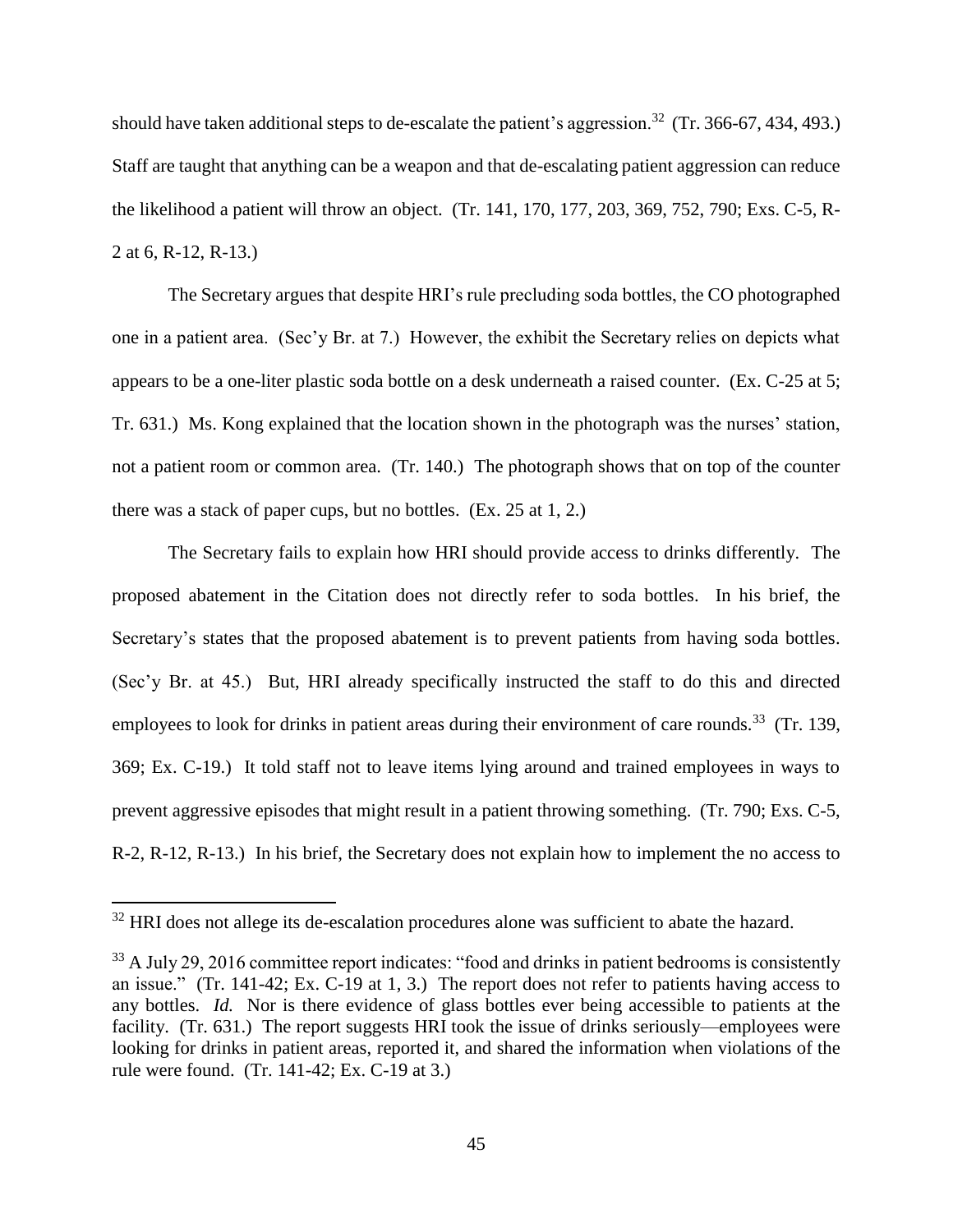soda bottles differently than what HRI has done.<sup>34</sup> See Postal Serv., 21 BNA OSHC at 1773-74 (Secretary failed to show the safety vests employer issued were inadequate).

## *3. Panic Alarms*

 $\overline{a}$ 

The Citation states that "silent emergency alerting buttons that are carried by workers throughout their shift to call for help in any location in the event of an escalating situation with a patient" would be among the feasible methods of abatement. In his brief, the Secretary argues that "mobile" or "stationary" panic buttons would be acceptable options.<sup>35</sup> (Sec'y Br. at 26-27.) Dr. Lipscomb asserts that panic alarms are reliable, accessible, and facility appropriate method of summoning help when a patient is beginning to act aggressively. (Tr. 587-88.) She believed that there were documents and guidelines supporting the use of panic alarms in the behavioral health setting but admitted she did not reference any such article in her expert report. (Tr. 652.) Further, she explained that "one size doesn't fit all," so panic alarms are not appropriate for every facility. (Tr. 653, 686.)

Ms. Cooke agreed that panic alarms would not be effective in every setting. (Tr. 875-77.) She argued that panic alarms can create an additional step before help arrives because the signal from the button calls one person and then that person has to put the call out to others before help arrives. (Tr. 877.) The Citation seems to anticipate the "two-step" situation Ms. Cooke raises concerns about because it calls for staff to monitor the alerting system and location indicators. Ms. Cooke also indicated that the current staff she talked with did not view the buttons as necessary to

<sup>&</sup>lt;sup>34</sup> Although a complete ban on drinks might lead to fewer soda bottles at the facility, the Secretary neither proposes this or nor showed it would be feasible. HRI explained that such an approach would be less therapeutic and violate state treatment requirements. (Tr. 370-72, 857.)

 $35$  Dr. Lipscomb explained that stationary panic alarms are attached in a fixed location while personal alarms are something an employee wears and can hit to trigger an alert. (Tr. 588-89.)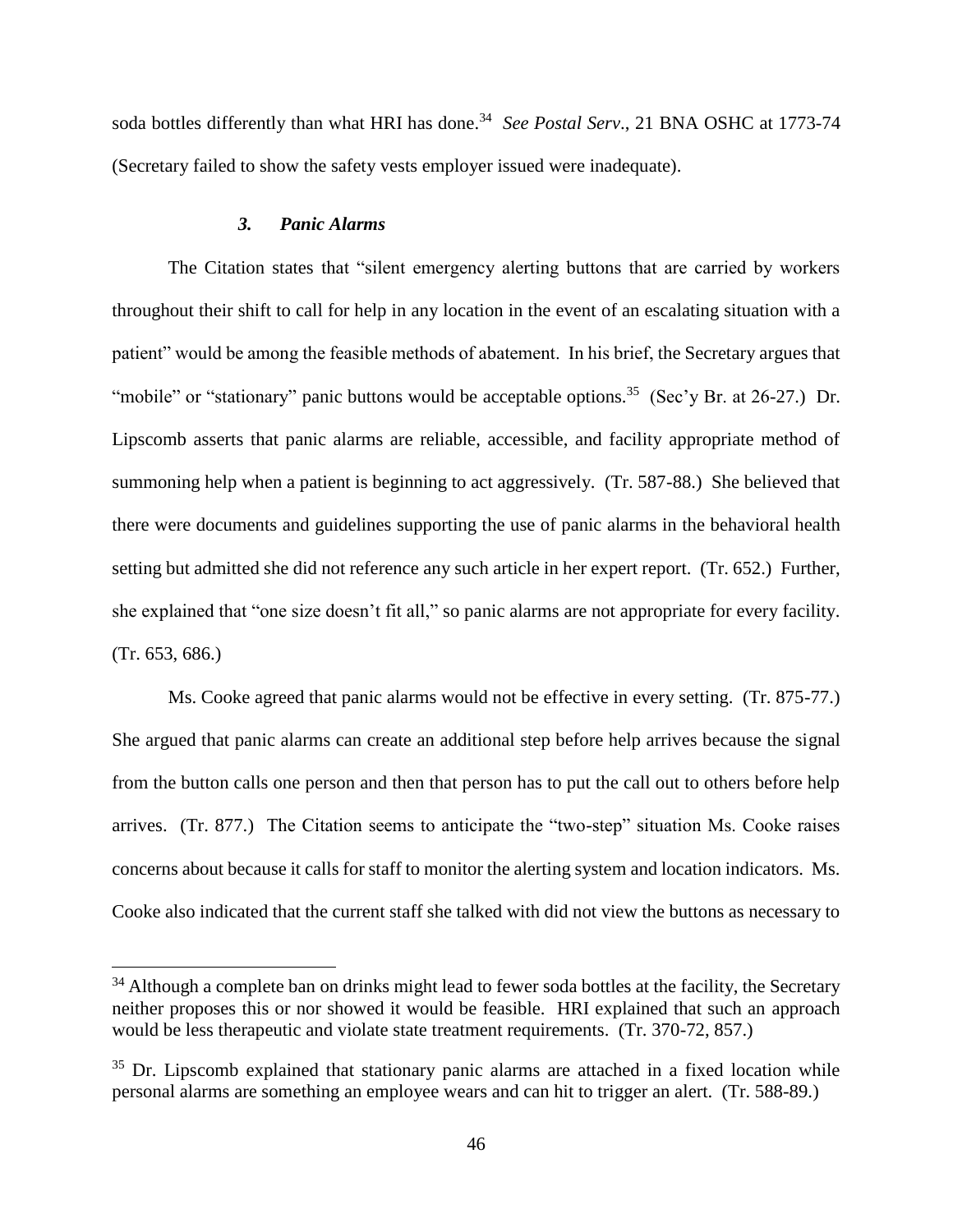allow them to receive help with a patient. (Tr. 877-78.) She agreed with them that an additional method of summoning help was unnecessary at HRI given its phone system, walkie-talkies, small size, and the number of staff assigned to each unit. (Tr. 877-78, 882.) *See Cerro Metal*, 12 BNA OSHC at 1822-23 (abatement must be capable of being implemented and necessary to reduce the hazard). The small size made it possible to verbally ask for help as there was always more than one person in each unit of the facility. (Tr. 318, 882.) And when staff was with a patient off the units, they had walkie-talkies to summon help. (Tr. 482-83, 877.) A nurse on the unit monitors any communication from the walkie-talkie to ensure a response. (Tr. 482.)

The Secretary alleges HRI's protocol was deficient because it required employees to locate a phone to initiate the process. But, the Secretary failed to establish that employees had difficulty locating phones to summon help. (Tr. 431-32.) The Secretary did not provide information about the number or locations of phones in each unit. Further, employees could initiate the process in other ways if needed: they could say "Code Green" rather than using the phone system, or they could ask a co-worker to use the phone on their behalf.<sup>36</sup> (Tr. 318.)

As for mobile panic alarms suggested by the Secretary, the Citation itself notes that such a system may not be "functional throughout the facility due to poor signals." So, if HRI adopted this method of abatement, it would have to train staff, as the Citation suggests, to "know the areas where the panic buttons are functional and where they are not." Thus, rather than saying "Code Green" to a co-worker, over the phone or by using a walkie talkie, with mobile panic alarms, the staff member would still have to determine their location and then consider whether they could use the mobile panic alarm or had to summon help another way. The Secretary did not address the possibility of signal issues or explain how training staff about signal issues would be superior

<sup>&</sup>lt;sup>36</sup> As discussed above, the record shows that HRI had adequate staff to respond to such requests.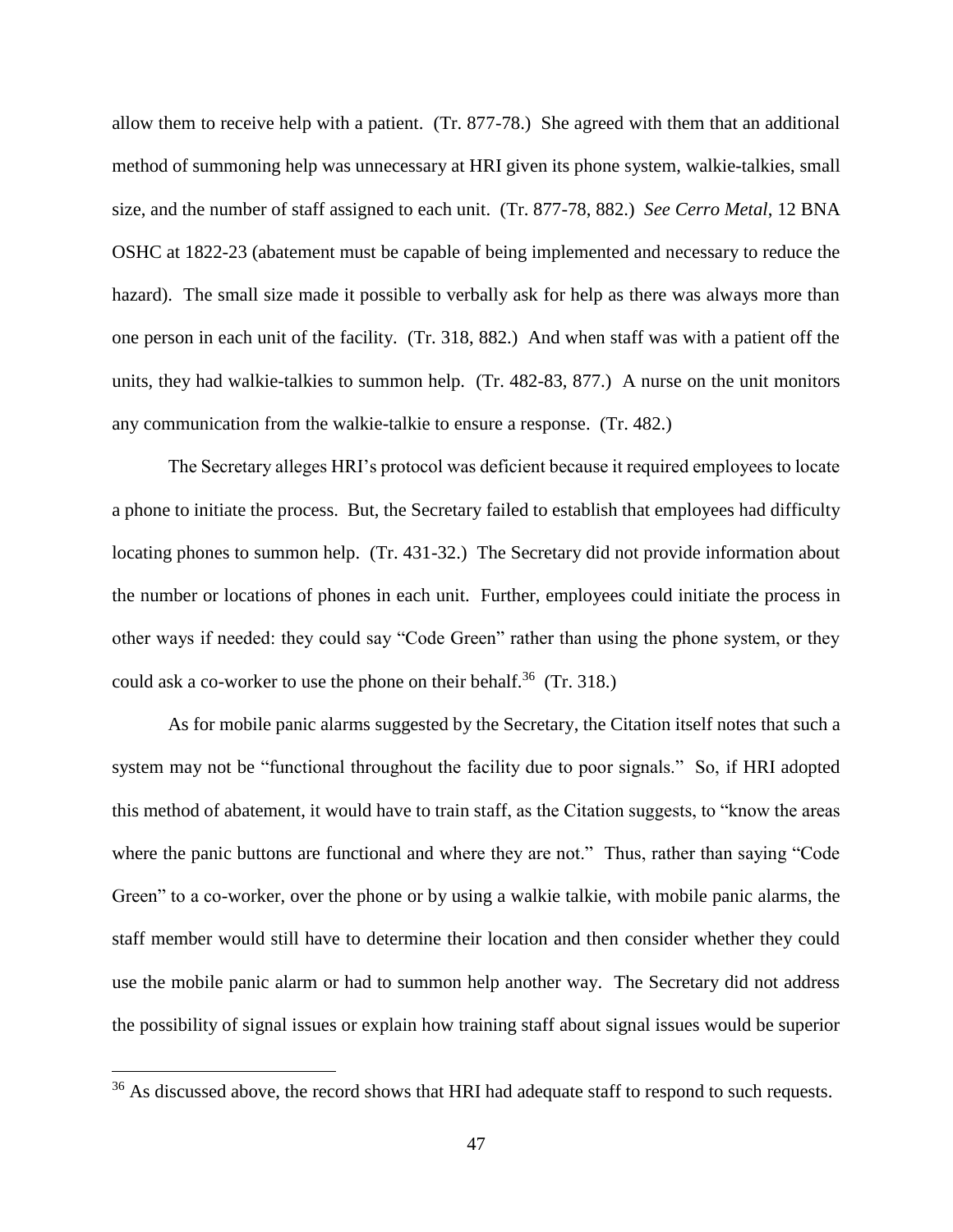to a telephone system not subject to such a limitation. *See Kokosing Constr. Co.,* 17 BNA OSHC 1869, 1875 n. 19 (No. 92-2596, 1996) (noting that in the context abating a hazard with personal protective equipment, "if a proposed abatement method creates additional hazards rather than reducing or eliminating the alleged hazard, the citation must be vacated for failure to prove feasibility").

Turning to stationary panic buttons, HRI already had these in the admissions area and outpatient sections of the facility. (Tr. 587; Ex. C-20.) The Secretary contends that adding panic buttons to the units would be superior to "shouting" for assistance because loud noises can increase agitation and panic buttons do not require explanations about what the problem is. (Sec'y Br. at 27; Tr. 588.) Ms. Kong indicated she was not aware of staff being unable to utilize the phones to initiate a Code Green, so it was not necessary to shout. (Tr. 431-32.) As for being able to request assistance without saying why, HRI's protocol directed employees to say "Code Green" to trigger the call for assistance. (Tr. 70-71; Ex. C-4.) An explanation was not necessary to activate the assistance process. *Id.*

Dr. Lipscomb advocated for a "very reliable, very accessible" way of summoning help. (Tr. 587.) That conclusion is sound. But, the Secretary failed to present sufficient evidence on the next part of the equation—could additional panic buttons and/or mobile alarms summon help faster and safer than HRI's current methods such that it would materially reduce exposure to the hazard. *See Cerro Metal*, 12 BNA OSHC at 1822-23 ("the Secretary must not only describe specific, feasible measures for reducing the hazard, but must present evidence that knowledgeable persons familiar with the industry would regard the steps as necessary"). If a patient became agitated or aggressive, an employee could say Code Green to a co-worker or use the phone to commence the process. (Tr. 67, 318; Ex. C-4.) When staff take patients off the unit, such as during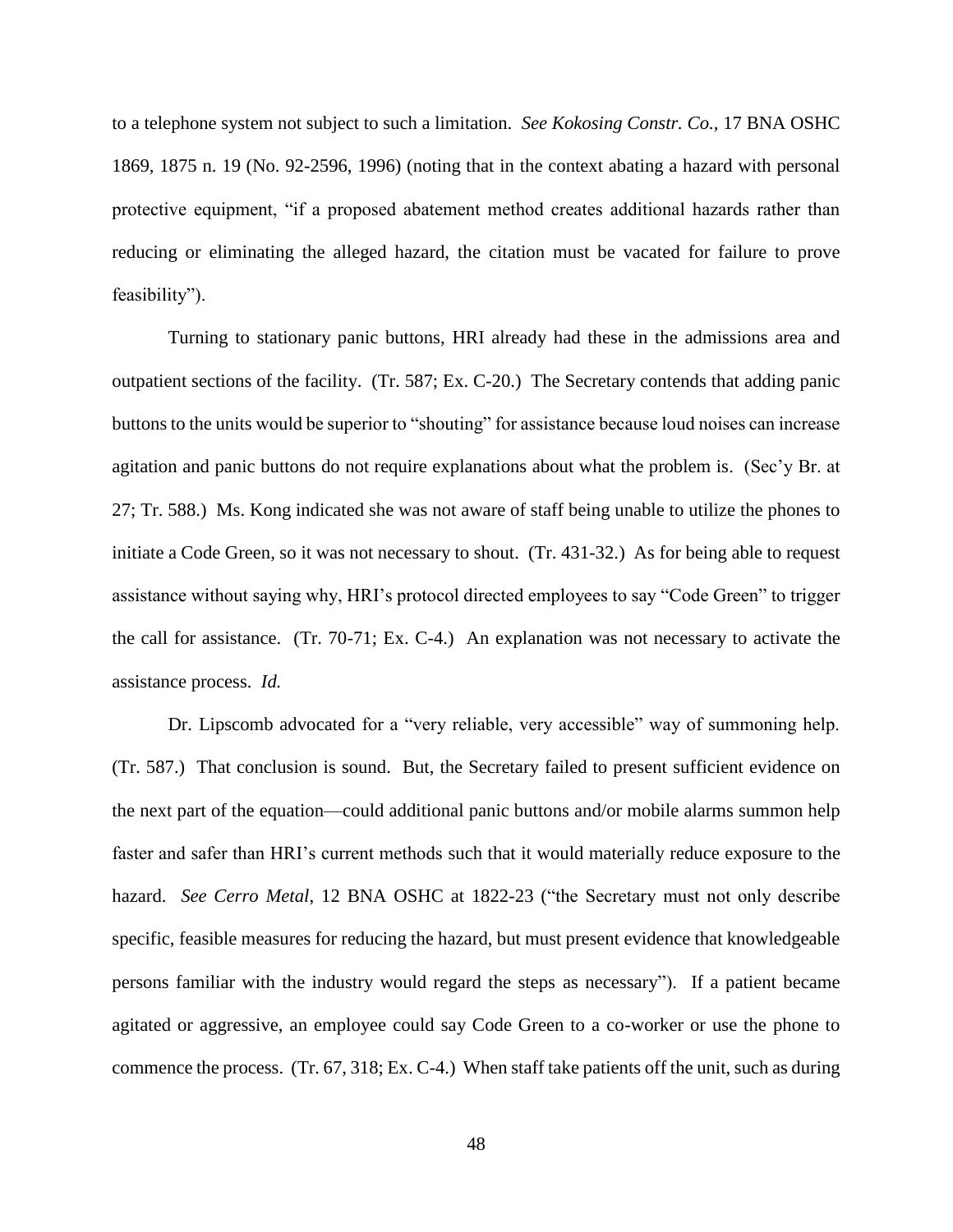fresh air breaks, they are required to have walkie-talkies to call for help if needed.<sup>37</sup> (Tr. 483, 877.) The Secretary did not show that employees were unable to initiate or respond to Code Greens. Nor did he show that the responses were delayed or ineffective because of the reliability of the system for summoning assistance.<sup>38</sup> To sustain his burden, the Secretary must do more than provide another way to address the cited hazard. *Postal Serv*., 21 BNA OSHC at 1773-74 (finding that the Secretary failed to establish that different clothing would be more effective in reducing the hazard than what the employer already provided).

## *4. Evaluate the design of the nurses' station*

Another abatement method the Secretary suggests is to evaluate the design of the nurses' work stations. About a year before the inspection, HRI undertook an evaluation of its nurses' stations. It determined that more open nurses' stations might decrease patient frustration and improve monitoring, so it removed barriers and lowered the counter heights. (Tr. 138.) Cheryl Grau, who was previously Respondent's interim CEO, indicated that the stations were redesigned so nurses could better observe and monitor the patients. (Tr. 263.) HRI was concerned that higher enclosed stations may increase patient frustration by making them feel isolated from staff. (Tr. 262.) It believed that opening up the nurses' station would increase safety for both patients and staff. (Tr. 263.) For example, before their removal in 2016, patients repeatedly banged on the plastic barriers around the nurses' station causing them to break several times. (Tr. 138-9, 262.)

 $37$  Patients are not permitted to leave the unit if they are aggressive, considered assaultive, or at night. (Tr. 768, 803, 858.)

<sup>&</sup>lt;sup>38</sup>Respondent also alleges that there is no evidence that panic alarms reduce or eliminate the hazard of patient aggression because they are not activated until after a patient has already started to behave aggressively. (Resp't Br. at 51.) However, the hazard here is patient on staff violence, not just aggressive behavior. Dr. Lipscomb explained how summoning help as quickly as possible can reduce staff injuries. (Tr. 589.)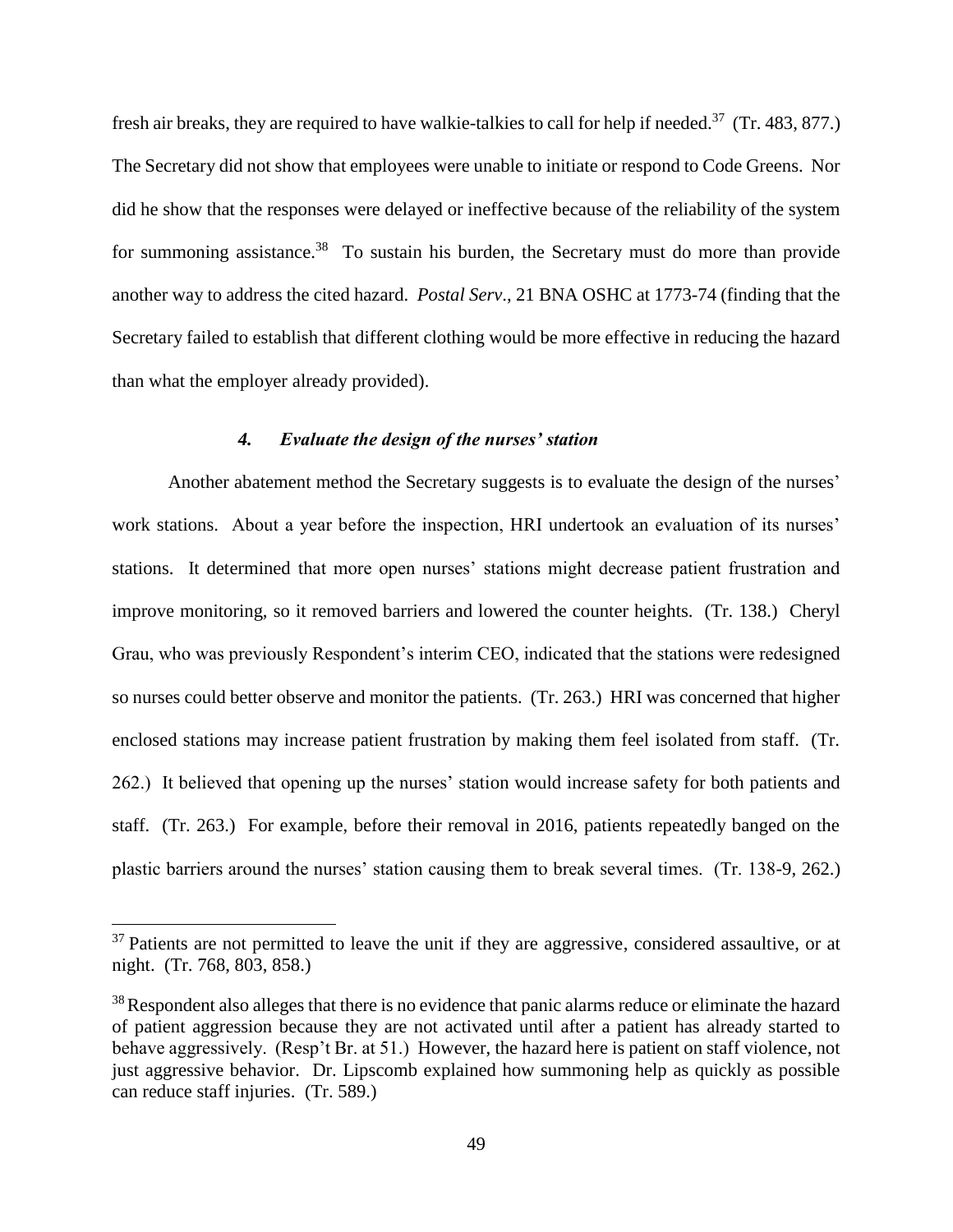Ms. Cooke explained that, in her view, enclosed nurses' stations can make it more difficult for staff to observe, monitor, and assess patients on a regular basis. (Tr. 883.) She advocated for low counters that do not create a barrier between staff and patients. *Id.*

Despite these benefits of an open design, HRI was also aware that lower counters present different challenges because they may make it easier for patients to grab objects from the nurses' station. (Tr. 136, 591.) So, HRI took steps to address the negative aspects of the design by, among other things, instructing staff not to leave items on the nurses' station where patients could access them. (Tr. 373.)

Although the Secretary showed it was technically possible for the nurses' station to be higher and have an additional barrier, the Citation only calls for an evaluation of the nurses' station. The Secretary neither sufficiently described the changes he seeks nor established that changing the design would offer superior safety. Dr. Lipscomb was aware of "controversy" about the height of nurses' stations and was not asked to provide a specific minimum height or depth for the counters. (Tr. 590, 592.) She also acknowledged the need for patients to access staff and recognized that higher counters make this more difficult. (Tr. 590-91.)

Adverse consequences may render a possible abatement method infeasible. *CSA Equip. Co. LLC,* 24 BNA OSHC 1476, 1478 (No. 12-1287, 2014) (noting that the judge must consider whether the proposed abatement method will result in adverse consequences that render it infeasible). HRI already undertook an evaluation and had procedures in place to limit access to items that could be used as a weapon. The Secretary failed to show that another evaluation was a necessary and valuable component to materially reduce the hazard at this facility. *See Cerro Metal*, 12 BNA OSHC at 1822-23 (abatement actions must be regarded "as necessary and valuable for a sound safety program"); *Postal Serv.*, 21 BNA OSHC at 1774.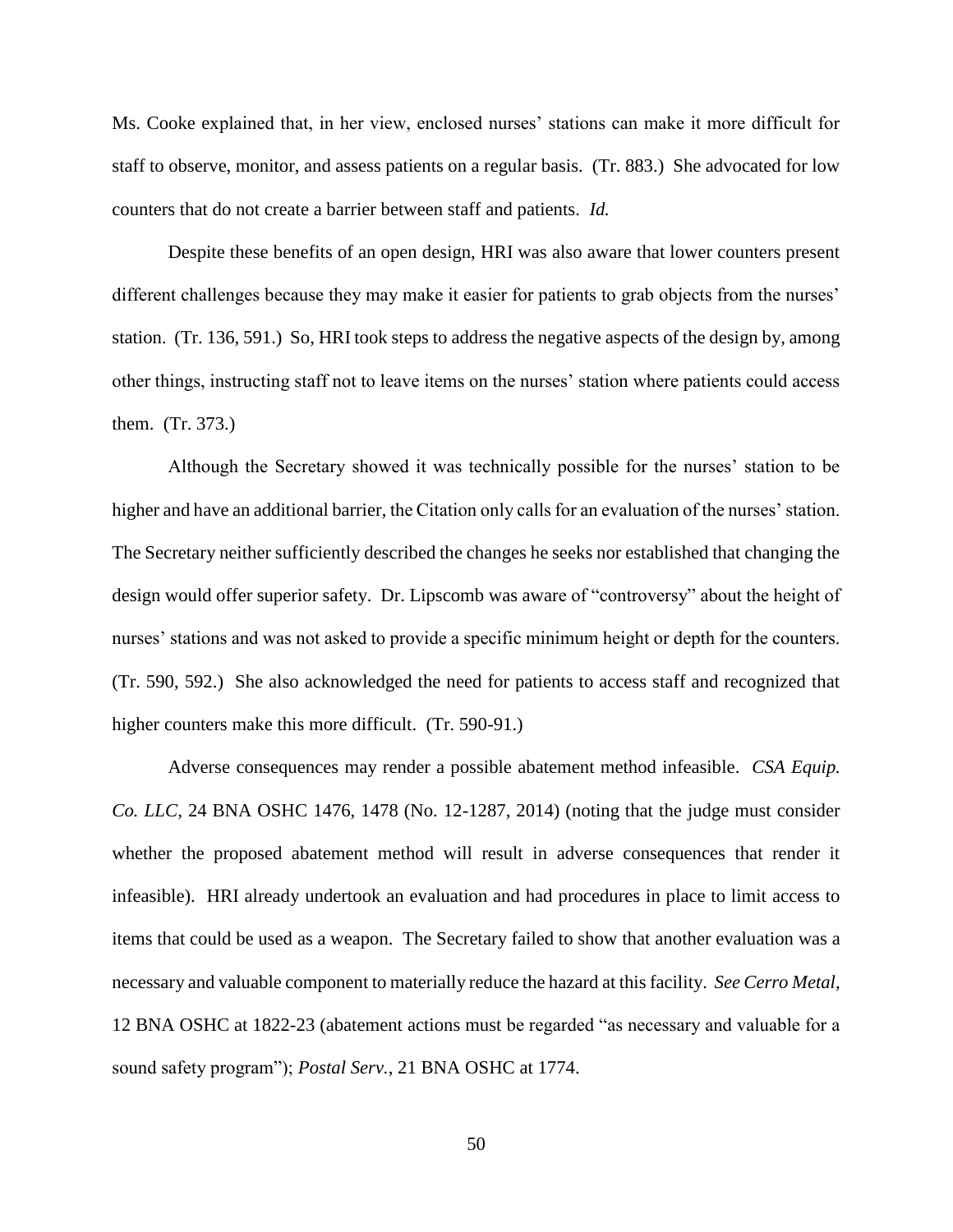#### **D. Secretary fails to meet the abatement prong of his duty**

In sum, the Secretary's proposed abatement methods essentially fall into one of two groups. The first group consists of measures HRI has already taken: remove dresser drawers, preclude soda bottles, have sufficient staff, involve employees in workplace violence prevention, require incident reporting and tracking, train workers about how to prevent and respond to workplace violence, limit access to items that could harm staff, have a comprehensive written workplace violence prevention program, implement, monitor and assess compliance with that program. For this group, the shortcomings the Secretary alleges are either not supported by record evidence or the Secretary fails to show that the proposed additional action would materially reduce the hazard beyond what HRI already achieved. *See Ala. Power*, 13 BNA OSHC at 1245 (finding no violation of the general duty clause, when the Secretary did not show that employer's measures were inadequate or that additional efforts would have been more effective); *Beverly,* 19 BNA OSHC at 1190 (Secretary must show that the abatement "would be effective in materially reducing the hazard").

The second category of proposed measures consists of efforts that the Secretary failed to establish would reduce the hazard of patient on staff violence at HRI, e.g., install panic alarms and change the height of the nurses' station. For this employer, the Secretary did not show these steps were necessary when evaluated in the context of the precautions already in use. *See Cerro Metal*, 12 BNA OSHC at 1822-23 (Secretary must show the actions are necessary and valuable for the worksite's safety program); *Pepperidge Farm,* 17 BNA OSHC at 1995 (vacating a general duty clause violation when the Secretary failed to show that further abatement was required considering what was already undertaken).